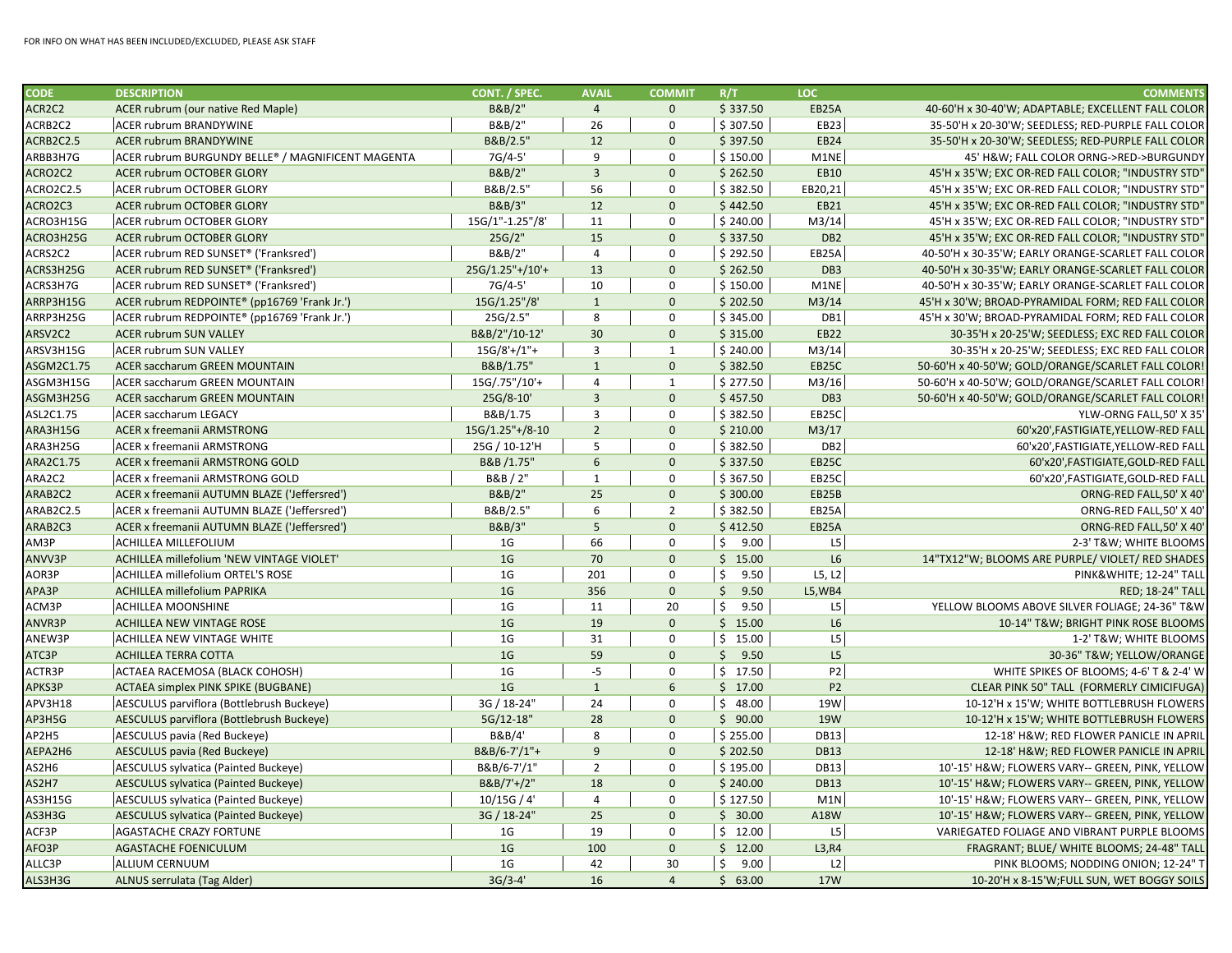| <b>CODE</b> | <b>DESCRIPTION</b>                                 | CONT. / SPEC.   | <b>AVAIL</b>    | <b>COMMIT</b>  | R/T        | LOC             | <b>COMMENTS</b>                                     |
|-------------|----------------------------------------------------|-----------------|-----------------|----------------|------------|-----------------|-----------------------------------------------------|
| ASO3H3G     | AMELANCHIER alnifolia STANDING OVATION™            | 3G / 30"        | 22              | 0              | \$36.00    | 17W             | 12-15'H x 4-6'W; WHT FLWR->RD EDIBLE FRUIT; NARROW  |
| AML3H7G     | AMELANCHIER laevis (Alleghany Serviceberry)        | 7G/6'+/MS       | $\overline{4}$  | $\mathbf 0$    | \$135.00   | M1SE            | 15-25'H x 10-20'W; WHT FLWR->PRPL-BLK EDIBLE FRUIT  |
| AL2H5       | <b>AMELANCHIER laevis (Alleghany)</b>              | B&B/5-6'        | 9               | $\mathbf 0$    | \$225.00   | EB26            | 15-25'H x 10-15'W; WHT FLWR->PRPL-BLK EDIBLE FRUIT  |
| ALC3H15G    | AMELANCHIER laevis CUMULUS Single Stem             | 15G/TF          | 1               | $\mathbf{0}$   | \$225.00   | M3/17           | 15-25'H x 10-15'W; WHT FLWR->PRPL-BLK EDIBLE FRUIT  |
| AGAB3H3G    | AMELANCHIER x grand. AUTUMN BRILLIANCE             | 3G / 18-24"     | 15              | $\mathbf 0$    | \$30.00    | 17W             | 20-25'H x 10-15'W; WHT FLOWERS; EDIBLE RED FRUIT    |
| AAB3H30G    | AMELANCHIER x grand. AUTUMN BRILLIANCE             | 25G/30G/6'+     | $\overline{7}$  | $\mathbf{0}$   | \$322.50   | DB <sub>2</sub> | 20-25'H x 10-15'W; WHT FLOWERS; EDIBLE RED FRUIT    |
| AAB3H4      | AMELANCHIER x grand. AUTUMN BRILLIANCE             | 15G/4-5'CL      | $\overline{2}$  | $\mathbf 0$    | \$157.50   | M1/SE           | 20-25'H x 10-15'W; WHT FLOWERS; EDIBLE RED FRUIT    |
| AMG2H5      | AMELANCHIER x grand. AUTUMN BRILLIANCE             | B&B / 5-6'      | $6\overline{6}$ | $\mathbf{0}$   | \$225.00   | <b>EB26</b>     | 20-25'H x 10-15'W; WHT FLOWERS; EDIBLE RED FRUIT    |
| AMG2H6      | <b>AMELANCHIER x grand. AUTUMN BRILLIANCE</b>      | B&B / 6-7'      | 18              | $\mathbf 0$    | \$292.50   | EB26            | 20-25'H x 10-15'W; WHT FLOWERS; EDIBLE RED FRUIT    |
| AMG2H7      | AMELANCHIER x grand. AUTUMN BRILLIANCE             | B&B / 7-8'      | $7\overline{ }$ | $\mathbf{0}$   | \$382.50   | <b>EB26</b>     | 20-25'H x 10-15'W; WHT FLOWERS; EDIBLE RED FRUIT    |
| AMG2H8      | AMELANCHIER x grand. AUTUMN BRILLIANCE             | B&B / 8-10'     | $\overline{2}$  | $\mathsf 0$    | \$382.50   | EB26            | 20-25'H x 10-15'W; WHT FLOWERS; EDIBLE RED FRUIT    |
| AAB3H6SS    | AMELANCHIER x grand. AUTUMN BRILLIANCE Single Stem | 15G / 6-8' STD  | 24              | $\mathbf{0}$   | \$247.50   | M3/15           | 20-25'H x 10-15'W; WHT FLOWERS; EDIBLE RED FRUIT    |
| AAB2C1.5    | AMELANCHIER x grand. AUTUMN BRILLIANCE Single Stem | B&B/1.5" ST/10' | $\mathbf{1}$    | 0              | \$307.50   | EB26            | 20-25'H x 10-15'W; WHT FLOWERS; EDIBLE RED FRUIT    |
| AMC3P       | AMORPHA CANESCENS (LEAD PLANT)                     | 1 <sub>G</sub>  | 12              | $\mathbf 0$    | \$7.00     | L6              | NATIVE; 2-3' T&W PURPLE/ BLUE BLOOMS                |
| AB3P        | AMSONIA BUTTERSCOTCH                               | 1G              | 66              | $\mathbf 0$    | \$12.00    | L6              | 30" T & 24" W                                       |
| AMH3P       | AMSONIA hubrechtii                                 | 1 <sub>G</sub>  | 239             | $\overline{4}$ | \$12.50    | L2, L4          | 30-36", STEEL BLUE                                  |
| AI3P        | <b>AMSONIA ILLUSTRIS</b>                           | 1QT             | 140             | $\mathbf 0$    | Ś.<br>9.25 | L6              | 2-3' TALL; LIGHT BLUE BLOOMS                        |
| ATSC3P      | AMSONIA tab. STORM CLOUD                           | 1 <sub>G</sub>  | 180             | $\mathbf{0}$   | \$14.00    | R8, L7          | STARRY BLUE BLOOMS ON DARK FOLIAGE; 24-36" TALL     |
| ATM3P       | AMSONIA tabernaemontana                            | 1 <sub>G</sub>  | 305             | 16             | \$<br>9.50 | L4              | CLUSTERS OF SMALL LIGHT BLUE BLOOMS; 24-36" TALL    |
| AGLO3P      | ANDROPOGON GLOMERATUS                              | 1 <sub>G</sub>  | 64              | $\mathbf{0}$   | \$12.00    | R <sub>8</sub>  | 3-6' T & 2-3' W; PREFERS WET SOIL; FEATHERY BLOOMS  |
| ABM3P       | ANDROPOGON ternarius BLACK MOUNTAIN                | 1 <sub>G</sub>  | 96              | $\mathsf 0$    | \$12.00    | R8              | 2-3' T&W PREFERS DRY SOILS; COMPACT;                |
| ANP3P       | ANTENNARIA PLANTAGINIFOLIA (PUSSYTOES)             | 1 <sub>G</sub>  | $\overline{7}$  | $\mathbf 0$    | \$10.50    | P <sub>3</sub>  | WHITE BLOOMS RESEMBLE CAT'S FEET; 6-8" TALL         |
| AQCV3P      | <b>AQUILEGIA canadensis</b>                        | 1 <sub>G</sub>  | 10              | $\mathbf 0$    | \$<br>9.00 | P3,GC           | RED&YELLOW BLOOMS; 12-18" TALL; NATIVE!             |
| AUU3S8      | ARCTOSTAPHYLOS UVA URSI (BEARBERRY)                | 1 <sub>G</sub>  | 121             | $\mathbf{0}$   | \$20.00    | <b>P2</b>       | RED BERRY, DK GREEN FOLIAGE; WHT/PINK BLOOMS;6-12"T |
| JACK3P      | ARISAEMA TRIPHYLLUM (JACK IN THE PULPIT)           | 1QT             | 23              | $\pmb{0}$      | \$45.00    | SB              | UNIQUE AND RARE PERENNIAL!                          |
| AAB3H3      | ARONIA arbutifolia BRILLIANTISSIMA                 | $7G/3-4'$       | $-6$            | $\mathbf{0}$   | \$90.00    |                 | 6-10' H/W; WHT FLWR->RED FRUIT; GREAT FALL COLOR    |
| AAB3H30     | ARONIA arbutifoliia BRILLIANTISSIMA                | 3G/30-36"       | 22              | 10             | \$42.00    | <b>16W</b>      | 6-10' H/W; WHT FLWR->RED FRUIT; GREAT FALL COLOR    |
| AMV3H18     | ARONIA melanocarpa VIKING                          | 3G/18-30"       | 39              | $\mathbf{0}$   | \$33.00    | <b>16W</b>      | 3-8'H/W, LARGE BLACK FRUIT; GREAT FALL COLOR        |
| ARD3P       | <b>ARUNCUS DIOICUS</b>                             | 1G              | 40              | $\overline{3}$ | \$12.00    | P2, R12         | WHITE ASTILBE- LIKE BLOOMS; 3-4' TALL; NATIVE       |
| AML3P       | <b>ARUNCUS MISTY LACE</b>                          | 1QT             | 32              | $\mathbf{0}$   | \$15.00    | P <sub>2</sub>  | 1.5-2' T&W CREAMY WHITE BLOOMS; COMPACT             |
| ASI3P       | ASCLEPIAS INCARNATA (SWAMP MILKWEED)               | 1 <sub>G</sub>  | $-1$            | 9              | \$15.00    | L1              | DEEP PINK BLOOMS; 2-4' TALL                         |
| AIB3P       | ASCLEPIAS incarnata ICE BALLET (SWAMP MILKWEED)    | 1 <sub>G</sub>  | 41              | 18             | \$15.00    | L1              | WHITE SUMMER BLOOMS; 24-36" TALL                    |
| ASY3P       | ASCLEPIAS syriaca (COMMON MILKWEED)                | 1 <sub>G</sub>  | $-17$           | $\mathbf 0$    | \$14.00    | L1              | FRAGRANT PINK/PURPLE BLOOMS; ATTRACTS MONARCHS!     |
| AT3P        | ASCLEPIAS tuberosa (BUTTERFLY MILKWEED)            | 1 <sub>G</sub>  | 89              | 69             | \$12.00    | <b>P4</b>       | ORANGE BLOOMS; NATIVE; 24" TALL                     |
| AIV3P       | ASCLEPIAS VERTICILLATA (WHORLED MILKWEED)          | 1QT             | 6               | 15             | \$<br>8.25 | <b>P4</b>       | GREENISH-WHITE BLOOMS; 12-36" TALL                  |
| ACORD3P     | ASTER CORDIFOLIUS (BLUE WOOD ASTER)                | 1 <sub>G</sub>  | 49              | $\mathbf 0$    | 9.00<br>\$ | L7, R4          | 2-3' T & W; BLUE BLOOMS W/ YELLOW CENTERS           |
| ACAV3P      | ASTER cordifolius AVONDALE (BLUE WOOD ASTER)       | 1 <sub>G</sub>  | 36              | $\mathbf 0$    | \$<br>9.00 | WB7             | WOODLAND, LIGHT BLUE; 2-3' TALL                     |
| AD3P        | ASTER DIVARICATUS (WHITE WOOD ASTER)               | 1 <sub>G</sub>  | 68              | $\mathbf 0$    | \$15.00    | <b>WB9, R17</b> | WHITE WOODLAND ASTER; 24-36" TALL                   |
| AES3P       | ASTER divaricatus EASTERN STAR (WHITE WOOD ASTER)  | 1 <sub>G</sub>  | $\overline{4}$  | 30             | \$12.00    | WB9             | <b>WHITE-SHADE</b>                                  |
| AWDP3P      | ASTER dumosus 'WOOD'S PURPLE' (NEW YORK ASTER)     | 1 <sub>G</sub>  | 60              | $\mathbf{0}$   | \$<br>8.50 | WB7             | DARK PURPLE BLOOMS; 8-12" TALL; COMPACT HABIT       |
| ASWP3P      | ASTER dumosus 'WOODS PINK' (NEW YORK ASTER)        | 1G              | 179             | $\mathbf 0$    | \$<br>8.50 | L5, WB9, WB6    | LIGHT PINK BLOOMS; 12-16" TALL; COMPACT HABIT       |
| ALBB3P      | <b>ASTER laevis BLUE BIRD (SMOOTH ASTER)</b>       | 1 <sub>G</sub>  | 145             | $\mathbf 0$    | 9.50<br>\$ | L6, L7          | <b>BLUE BLOOMS; 3-4' TALL</b>                       |
| ALIB3P      | ASTER lateriflorus LADY IN BLACK (CALICO ASTER)    | 1G              | 99              | 12             | \$12.00    | <b>WB7,R3</b>   | POLLINATOR FRIENDLY; WHITE W/ RED BLOOMS; 2-3' T&W  |
| AST3P       | ASTER macrophyllus TWILIGHT (BIG LEAF ASTER)       | 1 <sub>G</sub>  | $\overline{4}$  | $\mathbf{0}$   | \$14.00    | WB9             | 2-3' T&W LAVENDER-BLUE BLOOMS                       |
| ANA3P       | ASTER NOVAE ANGLIAE (NEW ENGLAND ASTER)            | 1 <sub>G</sub>  | 69              | $\mathbf 0$    | Ś.<br>9.00 | WB6             | <b>ASTER NOVAE ANGLIAE</b>                          |
| APD3P       | ASTER novae angliae PURPLE DOME(NEW ENGLAND ASTER) | 1 <sub>G</sub>  | 65              | $\mathbf{0}$   | \$10.00    | WB6             | DARK PURPLE FLOWER; 18-24" TALL; FALL BLOOMER       |
| AVD3P       | ASTER novae angliae VIBRANT DOME (NEW ENGLAND)     | 1 <sub>G</sub>  | 34              | $\mathbf 0$    | \$10.50    | WB6             | VIVID PINK, TIDY HABIT 18"                          |
| AGC3P       | ASTER novae- angliae GRAPE CRUSH (NEW ENGLAND)     | 1 <sub>G</sub>  | 215             | $\mathbf{0}$   | \$14.00    | <b>WB6,R7</b>   | 26-30" T X 40-44" W; DARK PURPLE BLOOMS             |
| AAP3P       | ASTER novae-angliae 'ALMA POTSCHKE' (NEW ENGLAND)  | 1 <sub>G</sub>  | 23              | $\Omega$       | \$<br>8.50 | WB6             | HOT PINK; 30-36" TALL; ATTRACTS BUTTERFLIES         |
|             |                                                    |                 |                 |                |            |                 |                                                     |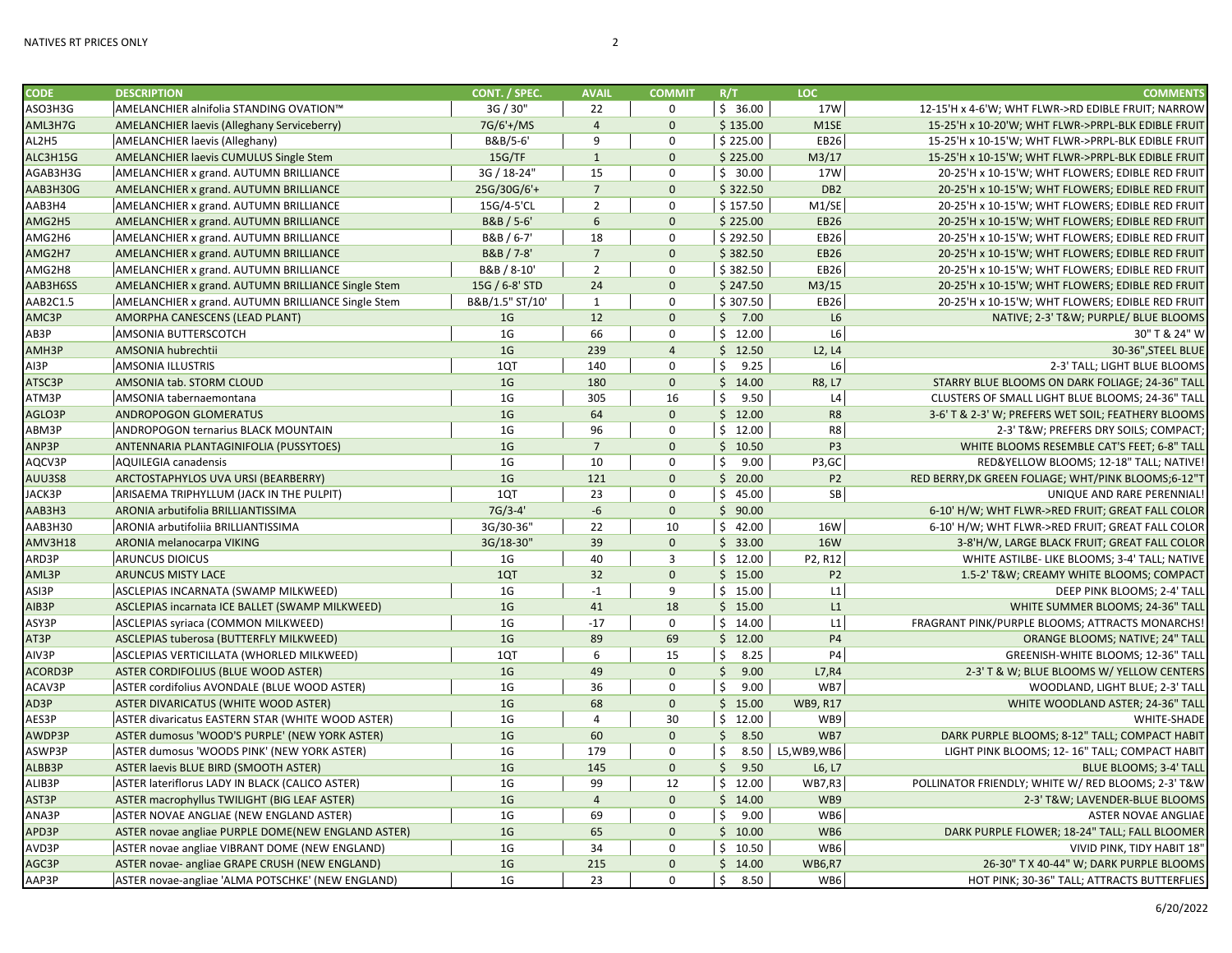| <b>CODE</b>                    | <b>DESCRIPTION</b>                                 | CONT. / SPEC.  | <b>AVAIL</b>    | <b>COMMIT</b>  | R/T                  | LOC.            | <b>COMMENTS</b>                                          |
|--------------------------------|----------------------------------------------------|----------------|-----------------|----------------|----------------------|-----------------|----------------------------------------------------------|
| AWB3P                          | ASTER novi belgii WOODS BLUE (NEW YORK ASTER)      | 1 <sub>G</sub> | 117             | $\mathbf{0}$   | \$3.50               | WB9,WB6         | LIGHT BLUE; 10-15" TALL                                  |
| ANB3P                          | ASTER NOVI- BELGII (NEW YORK ASTER)                | 1 <sub>G</sub> | $\overline{4}$  | $\mathbf 0$    | \$<br>9.00           | WB6             | <b>ASTER NOVI- BELGII</b>                                |
| AOS3P                          | ASTER oblongifolius OCTOBER SKIES (AROMATIC ASTER) | 1 <sub>G</sub> | 82              | $\mathbf{0}$   | \$10.00              | WB7, WB9        | SKY BLUE BLOOMS; 18" T&W                                 |
| ARF3P                          | ASTER oblongifolius RAYDON'S FAVORITE (AROMATIC)   | 1 <sub>G</sub> | 277             | $\overline{7}$ | 8.50<br>\$           | L6, WB7&8       | MEDIUM BLUE, SEPT-OCT, 3' TALL                           |
| API3P                          | <b>ASTER PILOSUM (HAIRY ASTER)</b>                 | 1 <sub>G</sub> | 72              | $\Omega$       | $\mathsf{S}$<br>9.00 | L7              | <b>ASTER PILOSUM</b>                                     |
| ASP3P                          | <b>ASTER SPECTABILIS (SHOWY ASTER)</b>             | 1 <sub>G</sub> | 92              | $\Omega$       | \$<br>9.50           | WB6             | VIOLET BLOOMS W/ YELLOW CENTERS; 1-2' T&W                |
| ASM3P                          | ASTER X frikartii 'MONCH' (FRIKART'S ASTER)        | 1 <sub>G</sub> | $\mathbf{1}$    | $\mathbf{0}$   | \$9.50               | L6              | LAVENDER/BLUE, 24-30'                                    |
| RATL3H18                       | AZALEA - decid ntv COASTAL (atlanticum sp.)        | 3G / 12-18"    | 27              | $\mathbf{1}$   | \$57.00              | A12W            | 3-5' H&W NATIVE SPECIES; PINK BUD OPENS NEAR WHT         |
| RCAN3H12                       | AZALEA - decid ntv PIEDMONT (canescens sp.)        | 3G / 12-18"    | $\overline{4}$  | $\mathbf{0}$   | \$57.00              | A12W            | 6-10' H&W NATIVE SPECIES; VARIABLE WHITE TO PINK         |
| RSE3H24                        | AZALEA - decid ntv SUMMER EYELET (viscosum)        | 3G / 12-18"    | 8               | $\mathbf 0$    | \$57.00              | A12W            | 5-6' H&W SWAMP CV; WHITE; SPICY CLOVE FRAGRANCE          |
| <b>RV3H24</b>                  | AZALEA - decid ntv SWAMP (viscosum)                | 3G / 12-18"    | 27              | 6              | \$57.00              | A12W            | 6-8' H&W NATIVE SPECIES; MUSKY CLOVE SCENT; WHITE        |
| RHA3H18                        | AZALEA - decid ntv SWEET (arborescens sp.)         | 3G / 12-18"    | 39              | $\Omega$       | \$57.00              | A12W            | 5-12' H&W NATIVE SPECIES; WHT; SWT-CINNAMON SCENT        |
| BA3P                           | BAPTISIA ALBA var. macrophylla                     | 1 <sub>G</sub> | 22              | $\Omega$       | \$10.50              | L6              | BAPTISIA ALBA var. macrophylla                           |
| BAP3P                          | <b>BAPTISIA AUSTRALIS</b>                          | 1 <sub>G</sub> | 116             | $\Omega$       | \$12.00              | L4              | BLUE BLOOMS, 3-4' TALL AND WIDE                          |
| BPL3P                          | <b>BAPTISIA PINK LEMONADE</b>                      | 1 <sub>G</sub> | 126             | $\mathbf{0}$   | \$15.00              | L4,GC           | 3-4' T&W SOFT YELLOW BLOOMS THAT AGE TO PINK             |
| <b>BVC3P</b>                   | <b>BAPTISIA VANILLA CREAM</b>                      | 1 <sub>G</sub> | 66              | $\mathbf{1}$   | \$16.00              | L4              | CREAMY WHITE BLOOMS; 2.5-3' T X 3-3.5' W                 |
| BLY3P                          | <b>BERLANDIERA LYRATA</b>                          | 1 <sub>G</sub> | $\overline{3}$  | $\mathbf{0}$   | \$10.50              | P <sub>3</sub>  | YELLOW BLOOMS W/BROWN CENTER; CHOCOLATE FRAGRANCE!       |
| BND2H10                        | BETULA nigra DURA-HEAT® ('BNMTF')                  | B&B / 10-12'   | 9               | $\overline{3}$ | \$262.50             | <b>DB12</b>     | 30-40'H x 15-20'W; CREAMY BARK; HEAT TOLERANT            |
| <b>BND2H12</b>                 | BETULA nigra DURA-HEAT® ('BNMTF')                  | B&B / 12-14'   | $\overline{2}$  | $\mathbf{0}$   | \$270.00             | DB10.5          | 30-40'H x 15-20'W; CREAMY BARK; HEAT TOLERANT            |
| BND2H8                         | BETULA nigra DURA-HEAT® ('BNMTF')                  | B&B / 8-10'    | $\mathbf{1}$    | $\mathbf 0$    | \$217.50             | <b>DB12</b>     | 30-40'H x 15-20'W; CREAMY BARK; HEAT TOLERANT            |
| BND3H15G                       | BETULA nigra DURA-HEAT® ('BNMTF')                  | 15G / 7-8'     | 21              | $\mathbf{0}$   | \$187.50             | M4/23           | 30-40'H x 15-20'W; CREAMY BARK; HEAT TOLERANT            |
| BTNH2H10                       | BETULA nigra HERITAGE ('Cully')                    | B&B / 10-12    | $\overline{2}$  | $\mathbf 0$    | \$262.50             | DB10.5          | 35-50'H x 20-30'W; SUPERIOR BARK COLOR                   |
| BTNH2H8                        | <b>BETULA nigra HERITAGE ('Cully')</b>             | B&B / 8-10'    | 9               | $\overline{2}$ | \$217.50             | DB10.5          | 35-50'H x 20-30'W; SUPERIOR BARK COLOR                   |
| BTNH3H15G                      | BETULA nigra HERITAGE ('Cully')                    | 15G / 7-8'     | 23              | $\overline{3}$ | \$187.50             | M3/15, M424     | 35-50'H x 20-30'W; SUPERIOR BARK COLOR                   |
| BNLK2H4                        | BETULA nigra LITTLE KING ('Fox Valley®')           | B&B / 4-5'     | $\overline{3}$  | $\overline{2}$ | \$337.50             | <b>DB11</b>     | 10-12'H x 12-15'W; DWARF; DENSE; EXFOL. BARK             |
| BTB3H36                        | <b>BIGNONIA capreolata TANGERINE BEAUTY</b>        | 7G / 3-4'      | 18              | $\Omega$       | \$63.00              | 25W             | RUBY-TANGERINE FLOWERS; TWINING AND CLINGING VINE        |
| BCTB3P3                        | <b>BIGNONIA capreolata TANGERINE BEAUTY</b>        | 3G / 36" STK   | $\overline{7}$  | $\Omega$       | \$45.00              | <b>22W</b>      | <b>RUBY-TANGERINE FLOWERS: TWINING AND CLINGING VINE</b> |
| CBC3P                          | CALAMINTHA BLUE CLOUD                              | 1G             | 90              | 6              | \$12.50              | R <sub>6</sub>  | 1-1.5' T & 1-2' W; BLUE- LAVENDER BLOOMS                 |
| <b>CA3H30</b>                  | CALLICARPA americana (American Beautyberry)        | 3G / 18-30"    | $\overline{2}$  | $\Omega$       | \$33.00              | <b>18W</b>      | 4-6+' H&W LAVENDER-PINK FLOWERS->MAGENTA BERRIES         |
| CAWP3H3G                       | CALLICARPA americana WELCH'S PINK                  | 3G / 18-30"    | 5               | $\mathbf 0$    | \$33.00              | 19W             | 4-6+' H&WPINK FLOWERS->PINK BERRIES                      |
| CI3P                           | CALLIRHOE INVOLUCRATA (PURPLE POPPY MALLOW)        | 1QT            | $6\overline{6}$ | $\mathbf{0}$   | \$9.25               | P <sub>3</sub>  | MAY SELF SEED; MAGENTA CUP-SHAPED BLOOMS; 6-12" T        |
| CP3P                           | CALTHA PALUSTRIS (MARSH MARIGOLD)                  | 1 <sub>G</sub> | 69              | $\mathbf 0$    | \$<br>9.00           | WB6             | CALTHA PALUSTRIS; RHIZOMATOUS                            |
| <b>CF3H18</b>                  | CALYCANTHUS floridus (Sweetshrub / Sweet Betsy)    | 3G / 18-24"    | 29              | $\Omega$       | \$36.00              | <b>17W</b>      | 6-10' H&W FRAGRANT MAHOGHANY FLOWERS                     |
| CFML3H5G                       | CALYCANTHUS floridus MICHAEL LINDSEY               | 5G/24'         | 9               | $\Omega$       | \$48.00              | 18W             | 8'H X 5'W; REDDISH-BROWN, FRAGRANT FLOWERS               |
| CGR3P                          | <b>CAREX GRAYI (GRAY'S SEDGE)</b>                  | 1 <sub>G</sub> | 64              | $\Omega$       | \$3.50               | R <sub>8</sub>  | PREFERS WET SOIL; 2-3' T; UNIQUE SEED HEADS              |
| CC2C1.75                       | CARPINUS caroliniana (American Hornbeam)           | B&B / 1.75"    | $\overline{2}$  | $\Omega$       | \$337.50             | EB26            | 20-35' HxW; YL/OR/RED FALL COLOR; INTERESTING BARK       |
| CC <sub>2</sub> C <sub>2</sub> | <b>CARPINUS caroliniana (American Hornbeam)</b>    | B&B / 2"       | $\overline{4}$  | $\Omega$       | \$352.50             | <b>EB26</b>     | 20-35' HxW; YL/OR/RED FALL COLOR; INTERESTING BARK       |
| CAC3H7G                        | CARPINUS caroliniana (American Hornbeam)           | 7G             | $\overline{2}$  | $\mathbf 0$    | \$142.50             | M1S             | 20-35' HxW; YL/OR/RED FALL COLOR; INTERESTING BARK       |
| CAG2C2                         | CARYA glabra (Pignut Hickory)                      | B&B/2"         | $\overline{2}$  | $\mathbf{1}$   | \$442.50             | <b>DB22</b>     | 50-60'H x 25-30'W; STRONG, TALL SHADE TREE               |
| CO2C1.75                       | CARYA ovata (Shagbark Hickory)                     | B&B/1.75'      | 5               | $\Omega$       | \$427.50             | <b>DB22</b>     | 60-80'H x 25-30'W; SHAGGY BARK PEELS IN CHUNKS           |
| CS2C2                          | <b>CATALPA speciosa (Cigar Tree)</b>               | B&B/2"         | $\overline{2}$  | $\Omega$       | \$262.50             | <b>EB18</b>     | 50-75'H x 25-35'W; LG WHITE FLOWERS; LONG PEA-PODS       |
| CS2C3                          | CATALPA speciosa (Cigar Tree)                      | B&B/3"         | $\mathbf{1}$    | $\Omega$       | \$337.50             | <b>EB18</b>     | 50-75'H x 25-35'W; LG WHITE FLOWERS; LONG PEA-PODS       |
| CO2C2                          | CELTIS occidentalis (Common Hackberry)             | B&B/2"/9'+     | 8               | $\mathbf{0}$   | \$322.50             | <b>DB22</b>     | 40-60' H&W WARTY BARK; BERRIES MATURE DARK PURPLE        |
| CO3H15G                        | CELTIS occidentalis (Common Hackberry)             | 15G/7'+/1.25"  | $\mathbf{1}$    | $\mathbf{1}$   | \$187.50             | M3/23           | 40-60' H&W WARTY BARK; BERRIES MATURE DARK PURPLE        |
| CO3H21                         | CEPHALANTHUS occidentalis (Buttonbush)             | 3G / 18-21"    | 6               | $\overline{3}$ | \$42.00              | <b>18W</b>      | 6-10' H X 5-8'W; SPHERICAL WHITE FLOWRS; LIKES WET       |
| COFO3H3G                       | CEPHALANTHUS occidentalis FIBER OPTICS® (pp29475)  | 3G / 15-18"    | 30              | $\mathbf 0$    | \$36.00              | <b>18W</b>      | 4-6' H&W FRAGRANT SPHERICAL CREAMY WHITE FLOWERS         |
| COSS3H3G                       | CEPHALANTHUS occidentalis SUGAR SHACK® (pp26543)   | 3G / 18-21"    | $\mathbf{9}$    | $\mathbf{0}$   | \$48.00              | <b>18W</b>      | 3-4' H&W WHITE SPHERICAL FLOWERS, RED FRUIT              |
| CEC25GTF                       | CERCIS canadensis (Eastern Redbud)                 | 25G / 8-10'    | $\mathbf{1}$    | $\mathbf 0$    | \$337.50             | DB <sub>2</sub> | 20-30'H x 25-35'W; ROSE-PURPLE FLOWERS - EARLY SPR       |
| <b>CEC2C1.5</b>                | <b>CERCIS canadensis (Eastern Redbud)</b>          | B&B/1.5"/7'+   | $\mathbf{1}$    | $\Omega$       | \$255.00             | <b>DB15</b>     | 20-30'H x 25-35'W; ROSE-PURPLE FLOWERS - EARLY SPR       |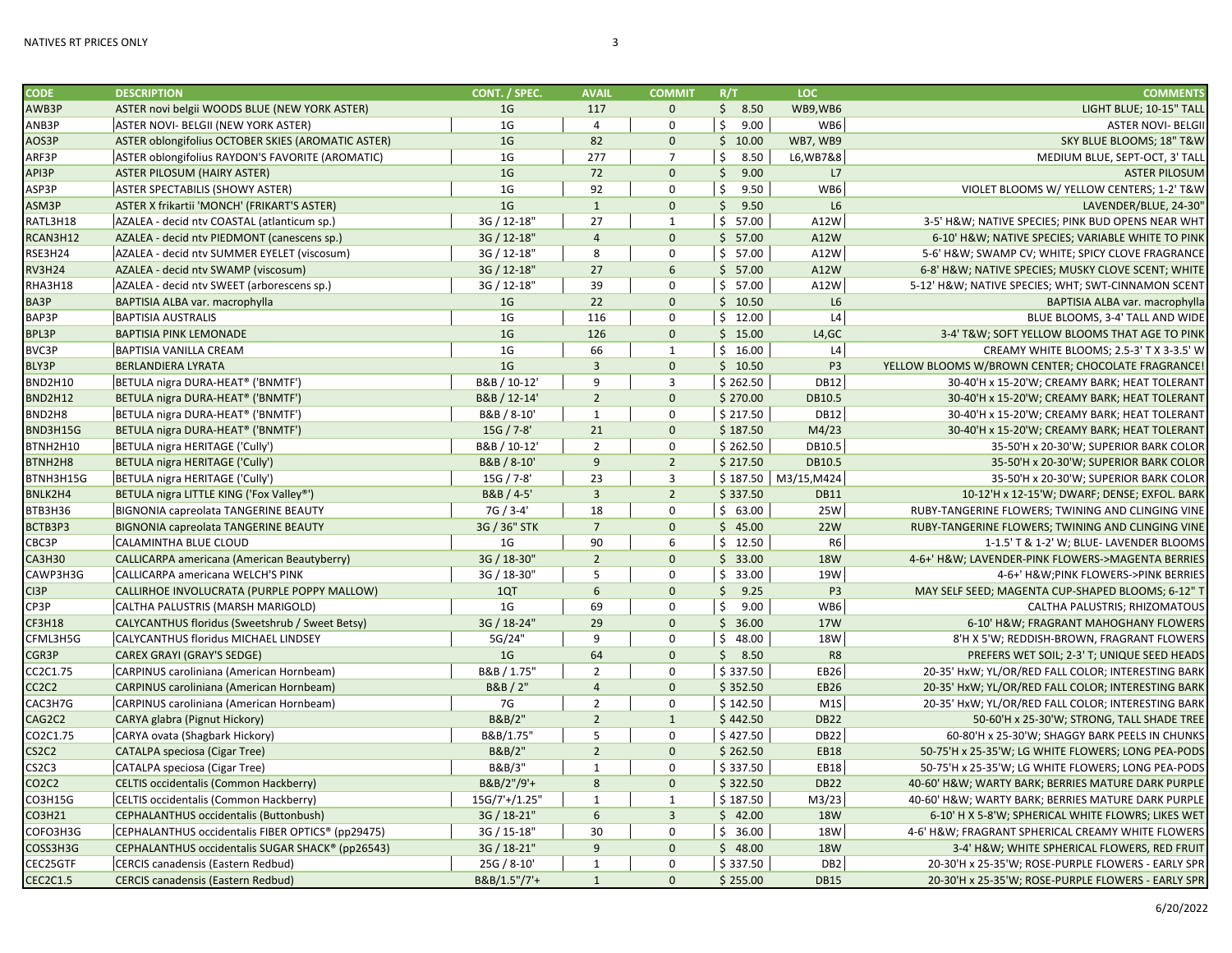| <b>CODE</b>       | <b>DESCRIPTION</b>                                   | CONT. / SPEC.   | <b>AVAIL</b>    | <b>COMMIT</b>  | R/T      | LOC.           | <b>COMMENTS</b>                                    |
|-------------------|------------------------------------------------------|-----------------|-----------------|----------------|----------|----------------|----------------------------------------------------|
| CEC2C2.5          | CERCIS canadensis (Eastern Redbud)                   | B&B/2.5"/12'+   | $\mathbf{1}$    | 0              | \$390.00 | <b>DB15</b>    | 20-30'H x 25-35'W; ROSE-PURPLE FLOWERS - EARLY SPR |
| CEC3H15G          | <b>CERCIS canadensis (Eastern Redbud)</b>            | $15G / 6-8'$    | $\overline{4}$  | $\mathbf{0}$   | \$210.00 | M1NW           | 20-30'H x 25-35'W; ROSE-PURPLE FLOWERS - EARLY SPR |
| CEC3H7GC          | CERCIS canadensis (Eastern Redbud) Clump             | 7G / 3-4' MULTI | $\mathbf{1}$    | $\mathbf 0$    | \$127.50 | M1S            | 20-30'H x 25-35'W; ROSE-PURPLE FLOWERS - EARLY SPR |
| CCAC2C1.5         | <b>CERCIS canadensis ALLEY CAT (ppaf)</b>            | B&B / 1.5"      | $7\overline{ }$ | $\mathbf 0$    | \$277.50 | <b>DB15</b>    | 15-25'H x 20-25'W; SPLASHY WHITE VARIEGATED LEAVES |
| CECAP15G          | <b>CERCIS canadensis APPALACHIAN RED</b>             | 15G / 5-6'      | $\mathbf{1}$    | $\mathbf 0$    | \$187.50 | M1NW           | 15-25' H&W RED BUDS OPEN TO FUCHSIA-PINK FLOWERS   |
| CCS2C2            | CERCIS canadensis CAROLINA SWEETHEART™ (pp27712)     | B&B/2-2.5"/9'+  | 5               | $\mathbf{0}$   | \$420.00 | <b>DB15</b>    | 18-25'H x 20-25'W; GRN/WHT/PK VARIEGATED FOLIAGE   |
| CCS2C2.5          | CERCIS canadensis CAROLINA SWEETHEART™ (pp27712)     | B&B/2.5"/10'+   | 5               | $\mathbf 0$    | \$525.00 | <b>DB15</b>    | 18-25'H x 20-25'W; GRN/WHT/PK VARIEGATED FOLIAGE   |
| CCS3H15G          | CERCIS canadensis CAROLINA SWEETHEART™ (pp27712)     | $15G / 5 - 6'$  | $\mathbf{1}$    | $\mathbf{0}$   | \$195.00 | M1NW           | 18-25'H x 20-25'W; GRN/WHT/PK VARIEGATED FOLIAGE   |
| CCLT3H15G         | CERCIS canadensis COVEY / LAVENDER TWIST             | $15G / 5 - 6'$  | $\mathbf{1}$    | $\mathbf{1}$   | \$187.50 | M1NW           | 5-8'H x 6-8'W (DEPENDS ON STAKING); WEEPING FORM   |
| CFP2C1.25         | <b>CERCIS canadensis FOREST PANSY</b>                | B&B/1-1.25"/7'  | $\overline{3}$  | $\mathbf{0}$   | \$202.50 | <b>DB15</b>    | 20-25'H X 15-20'W; RED-PURPLE NEW FOL. AGES MAROON |
| CFP2C2.5          | <b>CERCIS canadensis FOREST PANSY</b>                | B&B/2.5"/10-12' | $\overline{2}$  | $\mathbf{1}$   | \$397.50 | <b>DB15</b>    | 20-25'H X 15-20'W; RED-PURPLE NEW FOL. AGES MAROON |
| <b>CECA2C1.25</b> | CERCIS canadensis forma alba (Whitebud)              | B&B /1.25"/6'   | $\overline{4}$  | $\mathbf 0$    | \$195.00 | <b>DB15</b>    | 20-30'H x 25-35'W; WHITE FLOWERS - EARLY SPRING    |
| CECA2C1.5         | CERCIS canadensis forma alba (Whitebud)              | B&B/1.5"/6'+    | 6               | $\mathbf 0$    | \$240.00 | <b>DB15</b>    | 20-30'H x 25-35'W; WHITE FLOWERS - EARLY SPRING    |
| CCRW2C2           | CERCIS canadensis forma alba ROYAL WHITE             | B&B/2"/10'+     | 5               | $\mathbf 0$    | \$330.00 | <b>DB15</b>    | 15-25' H&W LARGER WHITE FLOWERS; COMPACT HABIT     |
| CCGF3H7G          | CERCIS canadensis GOLDEN FALLS(2015-12)              | 7G              | $\overline{2}$  | $\mathbf 0$    | \$142.50 | M1S            | 8-10'H x 3-4W;                                     |
| CCPH2C1.5         | CERCIS canadensis PINK HEARTBREAKER® (pp23043)       | B&B/1.5"/7'+    | $\overline{7}$  | $\mathbf{0}$   | \$292.50 | <b>DB18</b>    | 12'H x 8'W; STRONGER AND WIDER THAN LAV. TWIST     |
| CCPH3H7G          | CERCIS canadensis PINK HEARTBREAKER® (pp23043)       | 7G              | $\overline{2}$  | $\mathbf 0$    | \$142.50 | M1S            | 12'H x 8'W; STRONGER AND WIDER THAN LAV. TWIST     |
| CCRF2C1.5         | CERCIS canadensis RUBY FALLS (pp22097)               | B&B/1.5"/6'     | 5               | $\mathbf{1}$   | \$295.50 | <b>DB18</b>    | 6-8'H x 5-6'W; WEEPING, RED-PURPLE->MAROON->GREEN  |
| CVT3H15G          | CERCIS canadensis VANILLA TWIST® (pp22744)           | $15G / 5 - 6'$  | $\overline{2}$  | $\mathbf 0$    | \$187.50 | M1NW           | 12'H x 8'W; WEEPING FORM W/ ABUNDANT WHITE FLOWERS |
| CCTT2C1.5         | CERCIS canadensis var texensis TRAVELLER             | B&B/1.5"/5'+    | $\overline{4}$  | $\mathbf{0}$   | \$307.50 | <b>DB18</b>    | 4-5'H x 8-10' (TALLER W/ STAKING), WEEPING, WIDE   |
| <b>CCM2C1.5</b>   | CERCIS x MERLOT (pp22297)                            | B&B/1.5"/8'+    | $\mathbf{1}$    | $\mathbf 0$    | \$277.50 | <b>DB15</b>    | 18-20'H x 15-18'W; DEEP RED-PURPLE FOLIAGE         |
| CXM3H15G          | CERCIS x MERLOT (pp22297)                            | 15G/7'          | 5               | $\mathbf 0$    | \$240.00 | M1NW           | 18-20'H x 15-18'W; DEEP RED-PURPLE FOLIAGE         |
| CHNA2H5           | <b>CHAMAECYPARIS nootkatensis AUREA</b>              | B&B /5'         | $\overline{2}$  | $\mathbf 0$    | \$255.00 | <b>DB44</b>    | 25'H X 15'W; LEMON YELLOW NEW GROWTH TURNS YLW-GRN |
| CHNG2H5           | CHAMAECYPARIS nootkatensis GLAUCA                    | B&B/5'          | $\mathbf{1}$    | $\mathbf 0$    | \$255.00 | <b>DB44</b>    | 25-40'H X 15-20'W; SOFT BLUISH-GREEN FOLIAGE       |
| CHNG2H6           | CHAMAECYPARIS nootkatensis GLAUCA                    | B&B/6'          | 8               | $\mathbf 0$    | \$307.50 | <b>DB44</b>    | 25-40'H X 15-20'W; SOFT BLUISH-GREEN FOLIAGE       |
| CNGP3H3G          | CHAMAECYPARIS nootkatensis GLAUCA PENDULA            | 3G / 18-24"     | $\overline{2}$  | $\mathbf{0}$   | \$52.50  | <b>15W</b>     | 25-40'H X 15-20'W; SOFT BLU-GREEN FOLIAGE; WEEPING |
| CNP3H3G           | CHAMAECYPARIS nootkatensis PENDULA                   | 3G / 18-24'     | $\overline{2}$  | $\mathbf 0$    | \$57.00  | <b>15W</b>     | 25-40'H X 15-20'W; SOFT GREEN FOLIAGE; WEEPING     |
| CT3H10G           | <b>CHAMAECYPARIS thyoides (Atlantic White Cedar)</b> | 10G / 6'        | 5               | $\overline{4}$ | \$157.50 | <b>NB13</b>    | 25-30'H X 10-12'W; BLUISH-GREEN FOLIAGE; ADAPTABLE |
| CTRS3H15          | CHAMAECYPARIS thyoides RED STAR                      | 3G / 18"        | 6               | $\mathbf 0$    | \$27.00  | <b>15W</b>     | 4'H X 2'W @10YRS; 25'X10' W AGE; RED-PPL IN WINTER |
| CG3P              | <b>CHELONE</b> glabra                                | 1 <sub>G</sub>  | $\overline{3}$  | $\mathbf{0}$   | \$9.00   | <b>P2</b>      | WHITE BLOOMS; 2-4' TALL; FALL BLOOMER              |
| CHL3P             | CHELONE Iyonii 'HOT LIPS' (TURTLEHEAD)               | 1G              | 157             | $\mathbf 0$    | \$12.00  | P <sub>2</sub> | PINK BLOOMS; 36-40" TALL; FALL BLOOMER             |
| COTT3P            | CHELONE obliqua TINY TORTUGA (TURTLEHEAD)            | 1 <sub>G</sub>  | 72              | $\mathbf 0$    | \$12.00  | <b>P2</b>      | PINK BLOOMS & DARK GREEN FOLIAGE; 18-24" TALL      |
| COA3P             | CHELONE OBLIQUE ALBA (WHITE TURTLEHEAD)              | 1G              | $\overline{2}$  | 12             | \$10.50  | P <sub>2</sub> | WHITE FALL BLOOMS; 2-3'T X 18-24"W                 |
| CV2H5TF           | CHIONANTHUS VIRGINICUS FRINGE TREE                   | B&B/5-6'TF/1"+  | $2^{\circ}$     | $\mathbf{1}$   | \$337.50 | <b>DB18</b>    | 12-20' HW, WHT FLR MAY                             |
| CV2H6TF           | CHIONANTHUS VIRGINICUS FRINGE TREE                   | B&B/6-7'TF/1.25 | $\overline{4}$  | $\mathbf 0$    | \$435.00 | <b>DB18</b>    | 12-20' HW WHT FLR MAY                              |
| CVR3P             | CHRYSOGONUM virginianum AUSTRALE (GREEN AND GOLD)    | 1 <sub>G</sub>  | 17              | 72             | \$13.00  | SB             | YELLOW FLOWER/SHADE GROUNDCOVER; 6" TALL; NATIVE!  |
| CK2C1.75          | CLADRASTIS KENTUCKEA AM YELLOWOOD                    | B&B/1.75"       | $\overline{3}$  | $\mathbf 0$    | \$352.50 | <b>DB13</b>    | 30-50' X 40-55'                                    |
| CK2C2             | CLADRASTIS KENTUCKEA AM YELLOWOOD                    | B&B/2"          | 9               | $\mathbf{0}$   | \$367.50 | <b>DB13</b>    | 30-50' X 40-55'                                    |
| <b>CK2C2.5</b>    | CLADRASTIS KENTUCKEA AM YELLOWOOD                    | B&B/2.5"        | 3               | $\mathbf 0$    | \$457.50 | <b>DB13</b>    | 30-50' X 40-55'                                    |
| CLVI3P            | <b>CLEMATIS VIRGINIANA GROUP 3</b>                   | 1 <sub>G</sub>  | 16              | $\mathbf{0}$   | \$18.00  | L1             | WHITE BLOOMS; AUG - SEP; 20' TALL VIGOROUS VINE    |
| <b>CA3H18</b>     | CLETHRA alnifolia (Summersweet, Pepperbush)          | 3G / 18-24"     | $\overline{7}$  | $\mathbf 0$    | \$27.00  | <b>18W</b>     | 4-8'H x 4-6'W; WHITE SUMMER FLOWERS; GREAT NATIVE! |
| CAH3H18           | CLETHRA alnifolia HUMMINGBIRD                        | 3G / 15-18"     | 6               | $\mathbf{0}$   | \$30.00  | <b>18W</b>     | 2-4'H x 3-5'W; WHITE FLOWERS; COMPACT MOUNDING HBT |
| CAH3H5G           | CLETHRA alnifolia HUMMINGBIRD                        | 5G / 18-21"     | $-2$            | $\mathbf 0$    | \$48.00  | <b>18W</b>     | 2-4'H x 3-5'W; WHITE FLOWERS; COMPACT MOUNDING HBT |
| CARS3H18          | <b>CLETHRA alnifolia RUBY SPICE</b>                  | 3G / 18-24"     | $-2$            | $\overline{2}$ | \$30.00  | <b>18W</b>     | 5-8'+ H&W SHOWY ROSE-PINK FLOWERS; DENSE HABIT     |
| CASC3H18          | CLETHRA alnifolia SIXTEEN CANDLES                    | 3G / 15-18"     | 20              | $\overline{3}$ | \$30.00  | <b>18W</b>     | 2-4'H x 3-5'W; WHITE FLOWERS; COMPACT MOUNDING HBT |
| CAVS3H15          | CLETHRA alnifolia VANILLA SPICE® (pp21589)           | 3G / 15-18"     | $\overline{3}$  | $\mathbf{0}$   | \$51.00  | <b>18W</b>     | 3-5'+ H&W SELECTED FOR LARGER, FRAGRANT WHT FLWRS  |
| CHP3P             | <b>COREOPSIS HOT PAPRIKA</b>                         | 1G              | 69              | $\mathbf 0$    | \$12.00  | L6             | 15-18" TALL; DEEP RED BLOOMS; THREADLEAF FOLIAGE   |
| CAD3P             | <b>COREOPSIS rosea AMERICAN DREAM</b>                | 1 <sub>G</sub>  | 44              | $\mathbf{0}$   | \$12.00  | L5             | 18-24"TALL& WIDE; ROSE PETALS AROUND YELLOW CENTER |
| CBR3P             | <b>COREOPSIS verticillata BUTTER RUM</b>             | 1G              | 6               | $\Omega$       | \$12.00  | WB7            | YELLOW FLOWERS W/ ORANGE TIPS; 15-18" TALL         |
|                   |                                                      |                 |                 |                |          |                |                                                    |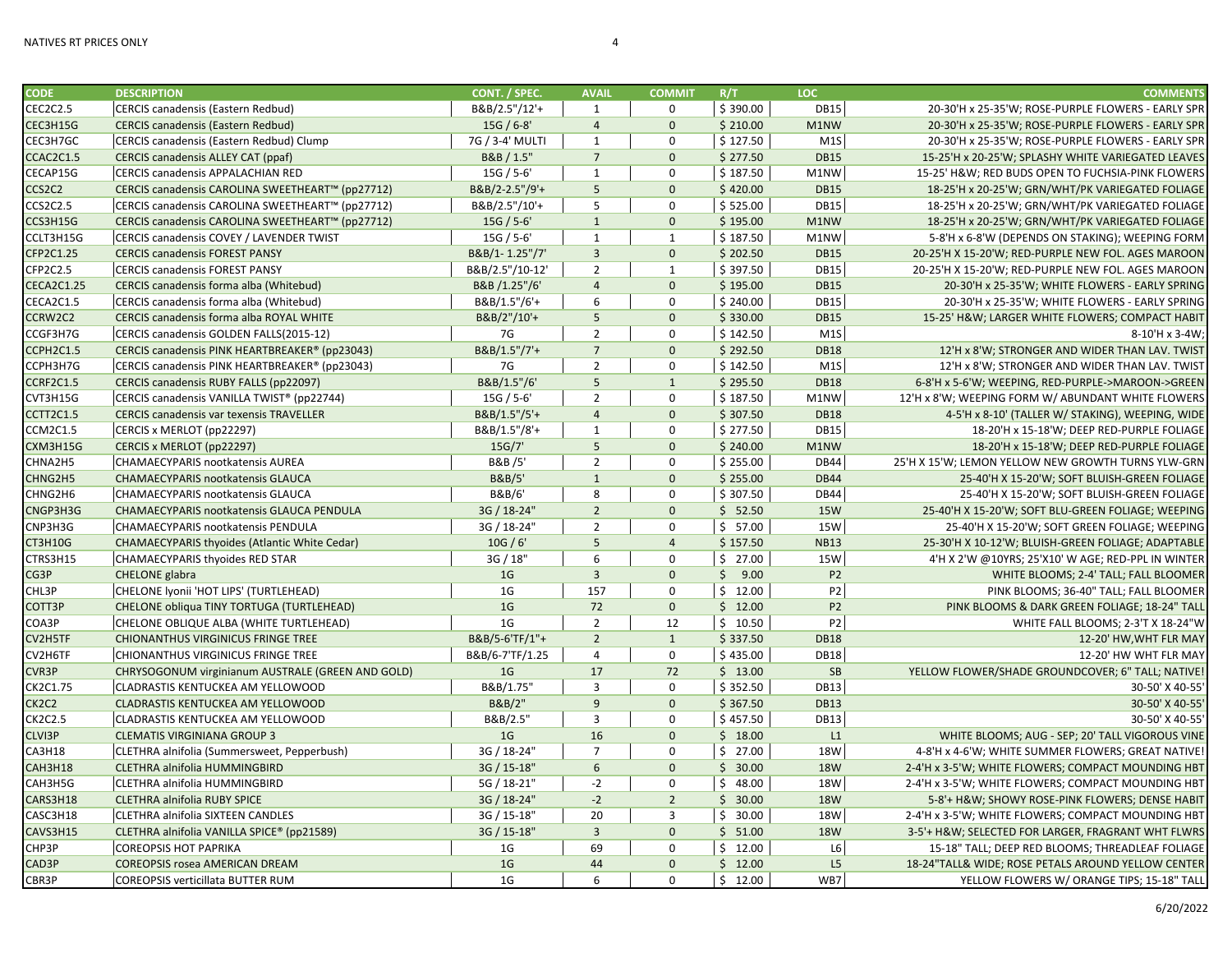| <b>CODE</b>       | <b>DESCRIPTION</b>                                | CONT. / SPEC.   | <b>AVAIL</b>    | <b>COMMIT</b>  | R/T      | LOC                             | <b>COMMENTS</b>                                    |
|-------------------|---------------------------------------------------|-----------------|-----------------|----------------|----------|---------------------------------|----------------------------------------------------|
| CM <sub>3</sub> P | <b>COREOPSIS verticillata MOONBEAM</b>            | 1 <sub>G</sub>  | 28              | $\mathbf{0}$   | \$12.00  | L2, L7                          | PALE YELLOW BLOOMS; 18-24" TALI                    |
| CZ3P              | <b>COREOPSIS verticillata ZAGREB</b>              | 1 <sub>G</sub>  | 130             | 23             | \$12.00  | WB7,L7,R7                       | <b>GOLDEN YELLOW BLOOMS; 15" TALI</b>              |
| CAPA2C1.75        | <b>CORNUS alternifolia (Pagoda Dogwood)</b>       | B&B/1.75"       | $2^{\circ}$     | $\Omega$       | \$247.50 | <b>DB11</b>                     | 15-20' H&W FRAGRANT OFF-WHT FLOWERS; HORIZ BRANCH  |
| CAM3H24           | CORNUS amomum (Silky Dogwood)                     | 3G / 24"        | 10              | 18             | \$39.00  | 19W                             | 6-8' H&W REDDISH-PURPLE YOUNG STEMS; NATIVE        |
| CORFAS3H10G       | CORNUS florida APPALACHIAN SPRING                 | 10 <sub>G</sub> | $\mathbf{1}$    | $\mathbf{0}$   | \$187.50 | M1NE                            | 15-20' H&W LARGE WHITE BRACTS; RED-PPL FALL COLOR  |
| CORFAS3H15G       | CORNUS florida APPALACHIAN SPRING                 | 15G             | $\overline{2}$  | $\mathbf 0$    | \$202.50 | M1NE                            | 15-20' H&W LARGE WHITE BRACTS; RED-PPL FALL COLOR  |
| CORCB2C1.75       | <b>CORNUS florida CHEROKEE BRAVE</b>              | B&B/1.75"       | $2^{\circ}$     | $\mathbf{0}$   | \$337.50 | <b>DB17</b>                     | 20-25'H x 25-30'W; RED-PINK BRACTS FADE TO WHT CTR |
| CORCB2C2          | <b>CORNUS florida CHEROKEE BRAVE</b>              | B&B/2"          | $\mathbf{1}$    | $\mathbf{1}$   | \$337.50 | <b>DB17</b>                     | 20-25'H x 25-30'W; RED-PINK BRACTS FADE TO WHT CTR |
| CORCB2H5          | <b>CORNUS florida CHEROKEE BRAVE</b>              | B&B/5-6'/1.25"  | $5\phantom{.0}$ | $\mathbf{0}$   | \$172.50 | <b>DB17</b>                     | 20-25'H x 25-30'W; RED-PINK BRACTS FADE TO WHT CTR |
| CORCB2H6          | CORNUS florida CHEROKEE BRAVE                     | B&B/6-7'/1.25"+ | 5               | $\mathbf 0$    | \$202.50 | <b>DB17</b>                     | 20-25'H x 25-30'W; RED-PINK BRACTS FADE TO WHT CTR |
| CORCB3H10G        | <b>CORNUS florida CHEROKEE BRAVE</b>              | 10 <sub>G</sub> | $5\phantom{.0}$ | $\Omega$       | \$172.50 | M1NE                            | 20-25'H x 25-30'W; RED-PINK BRACTS FADE TO WHT CTR |
| CORCC2C1.5        | <b>CORNUS florida CHEROKEE CHIEF</b>              | B&B/1.5"        | 3               | $\Omega$       | \$277.50 | <b>DB17</b>                     | 15-20' H&W ROSY, RUBY-RED-PINK BRACTS w/WHT TIPS   |
| CORCC2C2          | <b>CORNUS florida CHEROKEE CHIEF</b>              | B&B/2"/7'+      | $\mathbf{1}$    | $\mathbf{1}$   | \$396.00 | <b>DB17</b>                     | 15-20' H&W ROSY, RUBY-RED-PINK BRACTS w/WHT TIPS   |
| CORCC2C2.5        | <b>CORNUS florida CHEROKEE CHIEF</b>              | B&B/2.5"/8'+    | $\overline{2}$  | $\mathbf 0$    | \$508.50 | <b>DB17</b>                     | 15-20' H&W ROSY, RUBY-RED-PINK BRACTS w/WHT TIPS   |
| CORFCP2C2.5       | <b>CORNUS florida CHEROKEE PRINCESS</b>           | B&B/2.5"/10'+   | $\mathbf{1}$    | $\mathbf{0}$   | \$487.50 | <b>DB17</b>                     | 20-25' H&W LARGE WHITE BLOOMS; UNIFORM HABIT       |
| CORFCP3H10G       | CORNUS florida CHEROKEE PRINCESS                  | 10G/4'          | 22              | $\mathbf{1}$   | \$157.50 | M1NE                            | 20-25' H&W LARGE WHITE BLOOMS; UNIFORM HABIT       |
| CORFCP3H5         | <b>CORNUS florida CHEROKEE PRINCESS</b>           | $15G/5-6'$      | $\mathbf{1}$    | $\Omega$       | \$142.50 | M1N                             | 20-25' H&W LARGE WHITE BLOOMS; UNIFORM HABIT       |
| CFCP3H7GSPEC      | CORNUS florida CHEROKEE PRINCESS Specimen         | 7G/4-5' SPEC    | $\mathbf{1}$    | $\Omega$       | \$180.00 | M1N                             | 20-25' H&W LARGE WHITE BLOOMS; UNIFORM HABIT       |
| CORFR15G          | CORNUS florida var. rubra (Pink Dogwood)          | 15G             | 6               | $\mathbf{0}$   | \$157.50 | M1NE                            | 15-20' H&W PINK FLOWERS; RED-PURPLE FALL COLOR     |
| CORFR2H6          | CORNUS florida var. rubra (Pink Dogwood)          | B&B/1"/6-7      | $\mathbf{1}$    | 1              | \$202.50 | <b>DB17</b>                     | 15-20' H&W PINK FLOWERS; RED-PURPLE FALL COLOR     |
| CSB3H3            | <b>CORNUS sericea BAILEYI</b>                     | 3G / 18-24"     | 140             | 5 <sup>5</sup> | \$36.00  | <b>19W</b>                      | 6-10' H&W BRIGHT RED WINTER STEMS; NON-SUCKERING   |
| CSB3H7G           | CORNUS sericea BAILEYI                            | 7G / 30-36"     | 9               | $\mathbf 0$    | \$67.50  | M1N                             | 6-10' H&W BRIGHT RED WINTER STEMS; NON-SUCKERING   |
| CSF3H3            | <b>CORNUS sericea FLAVIRAMEA</b>                  | 3G / 15-18"     | $\overline{4}$  | $\mathbf{0}$   | \$33.00  | <b>19W</b>                      | 6-8' H&W SCHOOL BUS YELLOW STEMS; WHITE FLOWERS    |
| CSF3H7G           | <b>CORNUS sericea FLAVIRAMEA</b>                  | 7G / 30-36"     | $\overline{4}$  | $\mathbf 0$    | \$63.00  | M1N                             | 6-8' H&W SCHOOL BUS YELLOW STEMS; WHITE FLOWERS    |
| CSAF3H15          | CORNUS stolonifera ARCTIC FIRE® (pp18523)         | 3G / 15-18"     | 5               | 28             | \$42.00  | <b>19W</b>                      | 3-5' H&W BRIGHT RED WINTER STEMS; NON-SUCKERING    |
| CSPU3H3G          | CORNUS stolonifera PUCKER UP!® (pp24812)          | 3G / 15-18"     | 18              | $\mathbf 0$    | \$36.00  | 19W                             | 3-5' H&W BRIGHT RED WINTER STEMS; PUCKERED LEAVES  |
| CCS3H10G          | <b>CORNUS X CELESTIAL SHADOW 10G</b>              | $10G/5-6'$      | $\mathbf{1}$    | $\Omega$       | \$187.50 | M1NE                            | <b>RUTGAN VARIETY</b>                              |
| CCI3H15G          | <b>CRATAEGUS CRUSS-GALLI var. INERMIS</b>         | 15G/1.25"/6-8'  | 5               | $\mathbf 0$    | \$202.50 | M3/15                           | 20-30X35'/THORNLESS                                |
| <b>CWK2C1.75</b>  | <b>CRATAEGUS VIRIDIS WINTER KING</b>              | B&B/1.75"       | 6               | $\mathbf{0}$   | \$292.50 | <b>DB14</b>                     | 20-25',LG RD FRUTINWNT                             |
| CWK2C2            | <b>CRATAEGUS VIRIDIS WINTER KING</b>              | B&B/2'          | $\overline{2}$  | $\mathbf 0$    | \$337.50 | <b>DB14</b>                     | 20-25',LG RD FRUTINWNT                             |
| CWK3H15G          | <b>CRATAEGUS VIRIDIS WINTER KING</b>              | 15G             | 15              | $\mathbf{0}$   | \$202.50 | M3/15,16                        | 20-25',LG RD FRUTINWNT                             |
| CABI3H24          | CUPRESSUS arizonica var. glabra BLUE ICE          | 3G / 24-36'     | $-1$            | $\Omega$       | \$36.00  | 15W                             | 20-25'H x 10-12'W; POWDERY BLUE SCALY FOLIAGE      |
| DKO3H3G           | DIERVILLA KODIAK® ORANGE (pp27548)                | 3G / 15-18"     | $-2$            | $\Omega$       | \$45.00  | <b>17W</b>                      | 3-4' H&W ORANGE-GREEN FOLIAGE; YLW SUMMER FLOWERS  |
| EHS3P             | <b>ECHINACEA HAPPY STAR</b>                       | 1QT             | 37              | $\Omega$       | \$10.75  | <b>P1</b>                       | WHITE BLOOMS; 2-3' TALI                            |
| EMI3P             | <b>ECHINACEA MILKSHAKE</b>                        | 1 <sub>G</sub>  | $\mathbf{1}$    | $\mathbf{0}$   | \$15.00  | P1                              | 2-3' TALL & 2' W; DBL WHITE BLOOMS W/YELLOW CENTER |
| EPALL3P           | <b>ECHINACEA PALLIDA</b>                          | 1 <sub>G</sub>  | 81              | $\mathbf 0$    | \$12.50  | P1, R12                         | PALE PINK BLOOM; 24-36" TALI                       |
| EHD3P             | ECHINACEA pallida HULA DANCER                     | 1QT             | 80              | $\mathbf{0}$   | \$10.50  | <b>P1</b>                       | 2-3'T X 1-2'W; WHITE/ BLUSH PINK BLOOMS            |
| EP3P              | <b>ECHINACEA PARADOXA</b>                         | 1 <sub>G</sub>  | 58              | 8              | \$13.00  | P1                              | MAY SELF SEED IF CONES ARE LEFT IN PLACE           |
| EPB3P             | <b>ECHINACEA PICA BELLA</b>                       | 1 <sub>G</sub>  | $\overline{2}$  | $\mathbf{0}$   | \$14.00  | P1                              | DEEP PINK BLOOMS W/ ORANGE CENTER; 1.5-3' T        |
| EP1QT             | <b>ECHINACEA</b> purpurea                         | 1QT             | $\overline{2}$  | $\mathbf 0$    | \$10.00  | <b>P1</b>                       | NATIVE; LONG PINK BLOOMER; 24-48" TALI             |
| EM3P              | <b>ECHINACEA purpurea 'MAGNUS'</b>                | 1 <sub>G</sub>  | 824             | 18             | \$9.50   | L <sub>2</sub> ,R <sub>14</sub> | 36" TALL; PURPLE/PINK BLOOMS                       |
| ETEN3P            | ECHINACEA TENNESSEENSIS 'ROCKY TOP'               | 1 <sub>G</sub>  | 85              | $\Omega$       | \$12.00  | P1                              | PINK BLOOMS CUPPED UPWARDS; 2-2.5' T X 1-2' W      |
| ERY3P             | ERYNGIUM YUCCIFOLIUM (RATTLESNAKE MASTER)         | 1 <sub>G</sub>  | 64              | $\Omega$       | \$12.00  | P <sub>3</sub>                  | GREENISH- WHITE BLOOMS; 4-5' T X 2-3' W            |
| EUP3P             | EUPATORIUM COELESTINUM (BLUE MISTFLOWER)          | 1 <sub>G</sub>  | 140             | $\mathbf 0$    | \$8.50   | <b>WB7,R9</b>                   | NATIVE; NATURALIZES; 2-3' TALL; FUZZY BLUE BLOOMS  |
| EBJ3P             | EUPATORIUM D BABY JOE (DWARF JOE PYE WEED)        | 1 <sub>G</sub>  | 73              | $\Omega$       | \$14.00  | WB6                             | 30" T; DARK BURGUNDY BLOOMS; FRAGRANT              |
| ELJ3P             | EUPATORIUM dubium LITTLE JOE (DWARF JOE PYE WEED) | 1 <sub>G</sub>  | 210             | $\mathbf 0$    | \$10.50  | WB6                             | 4-5' TALL; LARGE MAUVE FLOWERS; POLLINATOR MAGNET  |
| EG3P              | EUPATORIUM maculatum GATEWAY (JOE PYE WEED)       | 1 <sub>G</sub>  | 172             | $\mathbf{1}$   | \$10.50  | WB6                             | LARGE MAUVE BLOOMS; 5' TALL; POLLINATOR MAGNET     |
| FA2C1.5           | <b>FAGUS GRANDIFLORA AMERICAN BEECH</b>           | B&B/1.5"/7'+    | 15              | $\mathbf 0$    | \$240.00 | EB16                            | 50-70' H LEAVES WINTR PERSIST                      |
| FA2C1.75          | <b>FAGUS GRANDIFLORA AMERICAN BEECH</b>           | B&B/1.75"/7-8'  | 12              | $\mathbf{0}$   | \$375.00 | <b>EB17</b>                     | 50-70' H LEAVES WINTR PERSIST                      |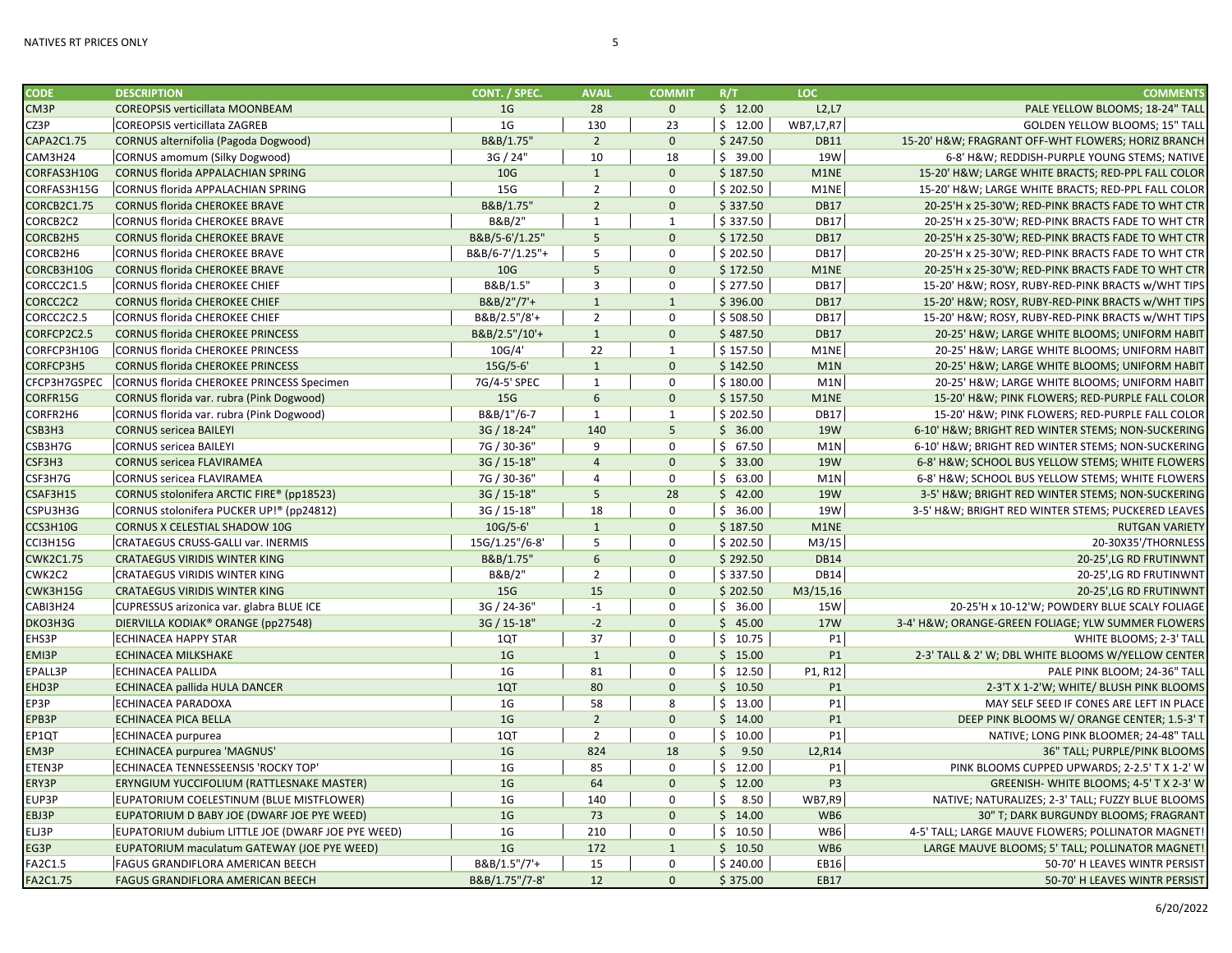| <b>CODE</b>        | <b>DESCRIPTION</b>                                 | CONT. / SPEC.  | <b>AVAIL</b>            | <b>COMMIT</b>           | R/T      | <b>LOC</b>                     | <b>COMMENTS</b>                                    |
|--------------------|----------------------------------------------------|----------------|-------------------------|-------------------------|----------|--------------------------------|----------------------------------------------------|
| FA2C2              | <b>FAGUS GRANDIFLORA AMERICAN BEECH</b>            | B&B/2"/8'+     | 14                      | $\mathbf 0$             | \$435.00 | EB17                           | 50-70' H LEAVES WINTR PERSIST                      |
| <b>FA2C2.5</b>     | FAGUS GRANDIFLORA AMERICAN BEECH                   | B&B/2.5"/9'+   | 9                       | $\mathbf{0}$            | \$514.50 | <b>EB17</b>                    | 50-70' H LEAVES WINTR PERSIST                      |
| FB3P               | FERN BRANFORD BEAUTY (ATHYRIUM                     | 1QT            | $\overline{7}$          | $\mathbf 0$             | \$12.00  | SB                             | SILVER FOLIAGE W/ ROSY STEMS; 24" T&W              |
| FC3P               | FERN CHRISTMAS (POLYSTICHUM ACROSTICHOIDES)        | 1 <sub>G</sub> | $\overline{\mathbf{3}}$ | $\mathbf 0$             | \$14.00  | P2,R16,SB                      | <b>EVERGREEN; 18" TALL</b>                         |
| FCI3P              | FERN CINNAMON (OSMUNDA cinnamomea)                 | 1G             | 100                     | 29                      | \$14.00  | P <sub>2</sub> ,SB             | 30-60" TALL; FIDDLEHEADS & LARGE CINNAMON FIBERS!  |
| FDW3P              | FERN DIXIE WOOD (DRYOPTERIS X AUSTRALIS)           | 1 <sub>G</sub> | 234                     | $\mathbf{0}$            | \$16.00  | <b>SB</b>                      | SEMI- EVERGREEN; 48-60" TALL; NATIVE               |
| FLF3P              | FERN LADY (ATHYRIUM felix-femina)                  | 1G             | 19                      | 55                      | \$14.00  | SB                             | 1-2' TALL; LIGHT GREEN FOLIAGE                     |
| FLR3P              | FERN LADY IN RED (ATHYRIUM FELIX-FEMINA)           | 1 <sub>G</sub> | 290                     | 35                      | \$14.00  | <b>SB</b>                      | 30-36" T & 12-24" W; GREEN FOLIAGE W/ RED STEMS    |
| FNM3P              | FERN NORTHERN MAIDENHAIR (ADIANTUM PEDATUM)        | 1G             | $-14$                   | 40                      | \$12.00  | P <sub>2</sub>                 | BRIGHT GREEN SOFT FRONDS; 12-18" T&W               |
| FI3P               | FERN OSMUNDA CLAYTONIANA (INTERRUPTED FERN)        | 1 <sub>G</sub> | $\overline{2}$          | $\mathbf{0}$            | \$12.00  | P <sub>2</sub>                 | 3-4' T & 2-4' W                                    |
| <b>FKING3P</b>     | FERN OSTRICH 'THE KING' (MATTEUCIA struthiopteris) | 1G             | 298                     | $\mathbf 0$             | \$17.00  | SB                             | 3-6' T & 3-5' W; FIDDLEHEADS IN SPRING             |
| FO3P               | FERN OSTRICH (Matteuccia struthiopteris)           | 1 <sub>G</sub> | 83                      | $\mathbf{0}$            | \$14.00  | P <sub>2</sub>                 | VASE-SHAPED FOLIAGE; EARLY FIDDLEHEADS!;28-60"TALL |
| FM1QT              | FERN OSTRICH (Matteuccia struthiopteris)           | 1QT            | 99                      | 20                      | \$12.00  | SB                             | FIDDLEHEADS IN SPRING! 28-60" T                    |
| FR3P               | FERN ROYAL (Osmunda regalis)                       | 1 <sub>G</sub> | $-6$                    | $\mathbf{0}$            | \$10.50  | P <sub>2</sub>                 | AMERICAN ROYAL; BROAD LIGHT GREEN FRONDS;3-4' TALL |
| FVL1QT             | FERN VICTORIA LADY (ATHYRIUM FILIX FEMINA)         | 1QT            | 52                      | $\mathbf 0$             | \$14.00  | SB                             | 18-24" T & 20-24" W                                |
| FRV3P              | FILIPENDULA rubra VENUSTA                          | 1 <sub>G</sub> | 49                      | $\Omega$                | \$15.00  | WB6                            | FILIPENDULA rubra VENUSTA; PREFERS MOIST SOIL      |
| FG3H3G             | FOTHERGILLA gardenii (Dwarf Witch-Alder)           | 3G / 12-15"    | 58                      | $\mathbf{1}$            | \$45.00  | 17W                            | 2-3'H x 3-4'W; CREAMY WHITE BOTTLEBRUSH FLOWERS    |
| FMA3H3G            | FOTHERGILLA x MOUNT AIRY                           | 3G / 18"       | 24                      | $\mathbf{0}$            | \$42.00  | <b>17W</b>                     | 4-6'H x 3-5'W; DK GRN FOL->Y/O/R/P IN FALL; WHT FL |
| BTC3H24            | FRUIT - BLACKBERRY TRIPLE CROWN Thornless          | 2/3G / 15"     | 1                       | $\mathbf 0$             | \$36.00  | EAST LA, GC                    | 4-8'H X 3-4'W; THORNLESS; FRUIT RIPENS IN JULY     |
| BBG3H3G            | FRUIT - BLUEBERRY BLUE GOLD (N. Highbush)          | 2/3G / 12-15"  | $\mathbf{1}$            | $\mathbf{0}$            | \$36.00  | <b>EAST LA</b>                 | 3-5' H&W MED-LARGE, SWEET FRUIT; MID               |
| BB3H2G             | FRUIT - BLUEBERRY BLUECROP (N. Highbush)           | 2/3G / 12-15"  | 3                       | $\overline{2}$          | \$36.00  | <b>EAST LA</b>                 | 4-6' H&W LARGE, FLAVORFUL FRUIT; MID               |
| BBJ3H2G            | FRUIT - BLUEBERRY BLUEJAY (N. Highbush)            | 2/3G / 12-15"  | 16                      | $\Omega$                | \$36.00  | <b>EAST LA</b>                 | 6-7'H X 4-5'W; MED-SIZE, MILD FLAVOR; EARLY-MID    |
| BBJ3H5G            | FRUIT - BLUEBERRY BLUEJAY (N. Highbush)            | 5G / 18-24"    | 6                       | $\mathbf 0$             | \$67.50  | <b>EAST LA</b>                 | 6-7'H X 4-5'W; MED-SIZE, MILD FLAVOR; EARLY-MID    |
| BBR3H2G            | FRUIT - BLUEBERRY BLUERAY (N. Highbush)            | 2/3G / 12-15"  | 13                      | $\mathbf{0}$            | \$36.00  | <b>EAST LA</b>                 | 4-6' H&W VERY LG SWEET FRUIT; RED FALL COLOR; MID  |
|                    |                                                    |                | $\mathbf{1}$            | $\mathbf 0$             |          |                                |                                                    |
| BBR3H5G<br>BBBPI2G | FRUIT - BLUEBERRY BLUERAY (N. Highbush)            | 5G / 18-24"    | $-1$                    | $\mathbf{0}$            | \$67.50  | <b>EAST LA</b><br><b>FRUIT</b> | 4-6' H&W VERY LG SWEET FRUIT; RED FALL COLOR; MID  |
|                    | FRUIT - BLUEBERRY Bushel+Berry® PINK ICING®        | 2/3G / 12-15"  |                         |                         | \$39.00  |                                | 3-4' H&W ROBUST FLAVOR; COLORFUL FOLIAGE; MID      |
| BCS3H2G            | FRUIT - BLUEBERRY CABERNET SPLASH™                 | 2/3G / 12-15"  | 6                       | $\mathbf 0$<br>$\Omega$ | \$36.00  | <b>EAST LA</b>                 | 4-6' H&W LARGE, FLAVORFUL FRUIT; MID               |
| BCH3H3G            | FRUIT - BLUEBERRY CHANDLER (N. Highbush)           | 2/3G / 12-15"  | 5 <sup>1</sup>          |                         | \$36.00  | <b>EAST LA</b>                 | 5-7'H X 4-5'W; VERY LARGE, FLAVORFUL FRUIT; MID-LT |
| BCW3H3G            | FRUIT - BLUEBERRY CHIPPEWA (Half-High)             | 2/3G / 12-15"  | $\overline{7}$          | $\mathbf 0$             | \$36.00  | <b>EAST LA</b>                 | 3-4' H&WMED-SIZE, LT BLUE, SWEET, FRUIT; MID       |
| BC3H2G             | FRUIT - BLUEBERRY CLIMAX (Rabbiteye)               | 2/3G / 12-15"  | $\overline{2}$          | $\mathbf{0}$            | \$36.00  | <b>EAST LA</b>                 | 6' H&W HIGH YIELD, SWEET FRUIT; EARLY              |
| BCO3H2G            | FRUIT - BLUEBERRY COVILLE (N. Highbush)            | 2/3G / 12-15"  | 8                       | $\mathbf 0$             | \$36.00  | <b>EAST LA</b>                 | 5-6' H&W LARGE, SWEET, FLAVORFUL FRUIT; LATE       |
| BD3H3G             | FRUIT - BLUEBERRY DUKE (N. Highbush)               | 2/3G / 12-15"  | $-1$                    | $\mathbf{0}$            | \$36.00  | <b>EAST LA</b>                 | 4-6' H&W LARGE, LIGHT BLUE TANGY/SWT FRUIT; EARLY  |
| BD3H5G             | FRUIT - BLUEBERRY DUKE (N. Highbush)               | 5G / 18-24"    | 1                       | $\mathbf 0$             | \$67.50  | <b>EAST LA</b>                 | 4-6' H&W LARGE, LIGHT BLUE TANGY/SWT FRUIT; EARLY  |
| BEL3H2G            | FRUIT - BLUEBERRY ELLIOTT (N. Highbush)            | 2/3G / 12-15"  | $\overline{9}$          | $\mathbf{0}$            | \$36.00  | <b>EAST LA</b>                 | 4-6' H&W LARGE, TANGY-SWEET FRUIT; VERY LATE       |
| BJB3H5G            | FRUIT - BLUEBERRY JERSEY BLUE (N. Highbush)        | 5G / 18-24"    | $\overline{2}$          | $\mathbf 0$             | \$67.50  | <b>EAST LA</b>                 | 6' H&W MED-SZ, VERY SWEET; HVY YIELD; MID-LATE     |
| BL3H2G             | FRUIT - BLUEBERRY LEGACY (N. Highbush)             | 2/3G / 12-15"  | 8                       | $\mathbf 0$             | \$36.00  | <b>EAST LA</b>                 | 4-6' H&W MED-LG, ROBUST FLAVOR; LATE               |
| BLOW3H2G           | FRUIT - BLUEBERRY LOWBUSH (V. angustifolium)       | 2/3G / 12-15"  | $\mathbf{1}$            | $\mathbf 0$             | \$36.00  | <b>EAST LA</b>                 | 2' H&W SMALL, BUT PLENTIFUL BERRIES; MID           |
| BNB3H2G            | FRUIT - BLUEBERRY NORTHBLUE (Half-High)            | 3G / 12-15"    | $\overline{2}$          | $\mathbf{0}$            | \$36.00  | <b>EAST LA</b>                 | 2-3' H&W "WILD" FLAVORED FRUIT; MID-SEASON         |
| BN3H3G             | FRUIT - BLUEBERRY NORTHLAND (Half-High)            | 3G / 12-15"    | 25                      | $\mathbf 0$             | \$36.00  | <b>EAST LA</b>                 | 3-4' H&W MED-SIZE, SWEET FRUIT; EARLY-MID          |
| BBNL3H5G           | FRUIT - BLUEBERRY NORTHLAND (Half-High)            | 5G / 18-24"    | $-2$                    | $\mathbf{0}$            | \$67.50  | <b>EAST LA</b>                 | 3-4' H&W MED-SIZE, SWEET FRUIT; EARLY-MID          |
| BPL3H2G            | FRUIT - BLUEBERRY PINK LEMONADE (N. Highbush)      | 2/3G / 12-15"  | $-1$                    | $\mathbf 0$             | \$36.00  | <b>EAST LA</b>                 | 4-5' H&W PINK FRUIT! MED-SIZE; TANGY; MID-LATE     |
| BPB3H3G            | FRUIT - BLUEBERRY POWDER BLUE (Rabbiteye)          | 2/3G / 12-15"  | $\overline{4}$          | $\mathbf 0$             | \$36.00  | <b>EAST LA</b>                 | 6' H&W LARGE, LT BLUE, SWEET FRUIT; MID-LATE       |
| BTH3H3G            | FRUIT - BLUEBERRY TOP HAT (Lowbush)                | 3G / 12-15"    | $\overline{2}$          | $\mathbf 0$             | \$36.00  | <b>EAST LA</b>                 | 2'H X 2-3'W; SMALL, PLENTIFUL FRUIT; MID           |
| CPIL3H2G           | FRUIT - CRANBERRY PILGRIM                          | 2G / 10" SPR   | 8                       | $\mathbf{0}$            | \$55.50  | <b>EAST LA</b>                 | 6-8"H X 1-3'W; BRIGHT RED, LARGE FRUIT; SELF-POLL. |
| GMRQS3H3G          | <b>FRUIT - GRAPE MARQUIS (White Seedless)</b>      | 2/3G / 12-15"  | $-1$                    | 0                       | \$36.00  | <b>EAST LA</b>                 | SEEDLESS; WHITE VARIETY; RICH, FRUITY FLAVOR       |
| GVRS2G             | FRUIT - GRAPE VANESSA (Red Seedless)               | 2/3G / 12-15"  | $\mathbf{1}$            | $\mathbf{0}$            | \$36.00  | <b>EAST LA</b>                 | BLUSHING RED SEEDLESS; VERY FLAVORFUL; SELF-POLL   |
| HOPC3H3G           | <b>FRUIT - HOPS CASCADE (Humulus lupulus)</b>      | 3G / 10-12"    | 6                       | $\mathbf 0$             | \$45.00  | <b>EAST LA</b>                 | GOLDEN VINE; AN "AROMA" HOP; CITRUSY, FLAVORFUL    |
| MAR3H3G            | <b>FRUIT - MARIONBERRY</b>                         | 3G / 15"       | 21                      | $\mathbf{0}$            | \$36.00  | <b>EAST LA</b>                 | HYBRID OF 2 BLKBRRY SP; RICH, COMPLEX FLAVOR       |
| PBCH3H3G           | FRUIT - PLUM (AMERICAN) BEACH                      | 3G / 24"       | 8                       | $\mathbf 0$             | \$45.00  | F7                             | AMERICAN NATIVE BEACH PLUM; SHRUBBY; PRPL FRUIT    |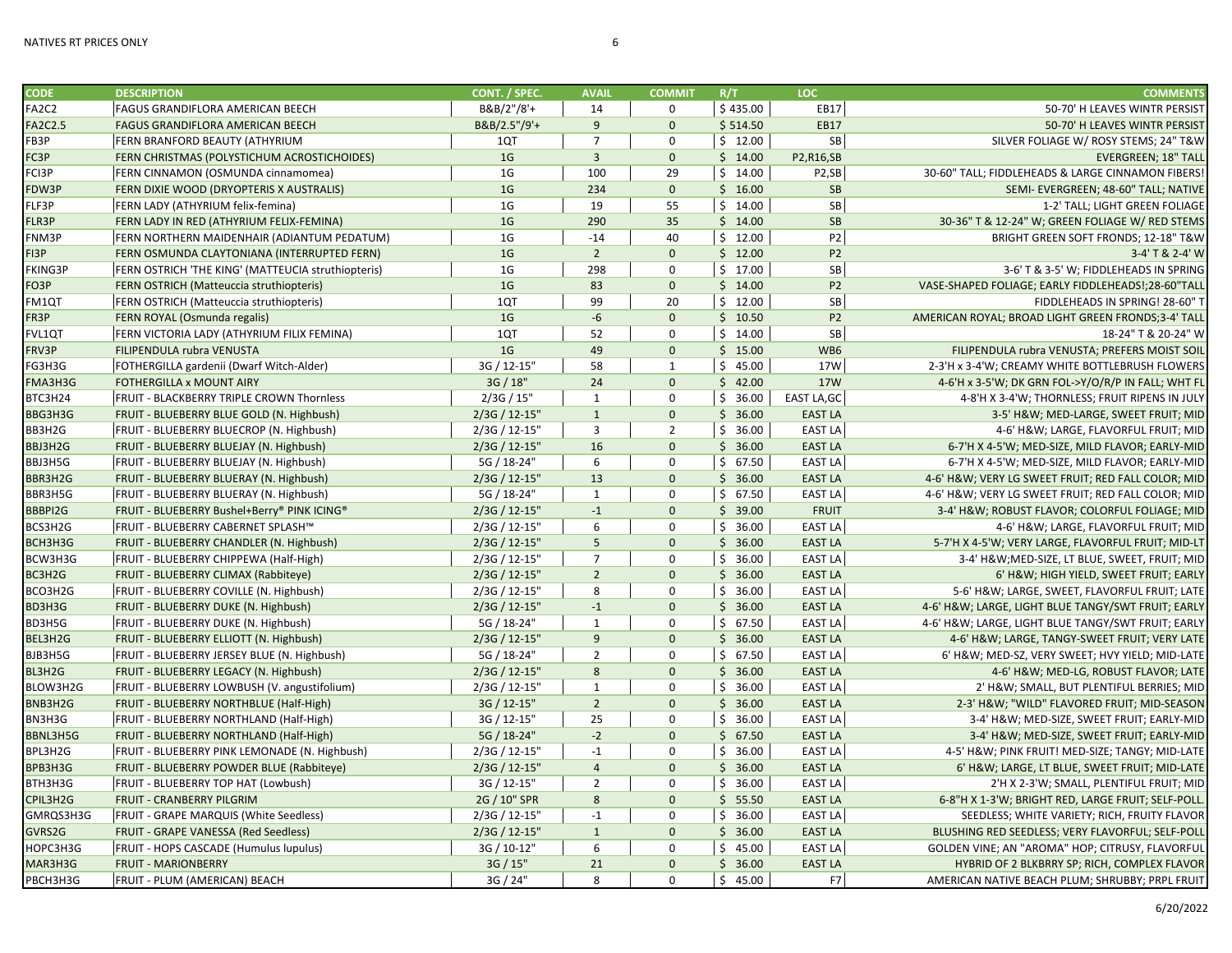| <b>CODE</b> | <b>DESCRIPTION</b>                                        | CONT. / SPEC.   | <b>AVAIL</b>         | <b>COMMIT</b>  | R/T                  | <b>LOC</b>         | <b>COMMENTS</b>                                     |
|-------------|-----------------------------------------------------------|-----------------|----------------------|----------------|----------------------|--------------------|-----------------------------------------------------|
| PBCH3H7G    | FRUIT - PLUM (AMERICAN) BEACH                             | 7G / 3'         | $\overline{2}$       | $\mathbf{0}$   | \$90.00              | <b>F7</b>          | AMERICAN NATIVE BEACH PLUM; SHRUBBY; PRPL FRUIT     |
| RYA3H3G     | FRUIT - RASPBERRY ANNE (Yellow)                           | 3G / 15"        | 4                    | $\mathbf 0$    | \$36.00              | <b>EAST LA</b>     | YELLOW FRUIT; EVERBEARING; SELF POLLINATING         |
| RBB3H2G     | FRUIT - RASPBERRY BRISTOL (Black)                         | 2/3G / 15"      | $-10$                | $\Omega$       | \$36.00              | <b>EAST LA</b>     | BLACK FRUIT; RICH, SWEET FLAVOR; SELF-POLLINATING   |
| RBBS3H2G    | FRUIT - RASPBERRY Bushel+Berry® SHORTCAKE®                | 2G              | $\overline{4}$       | $\Omega$       | \$39.00              | <b>EAST LA</b>     | 2-3' H&W ROUND, DENSE, COMPACT; VANILLA FLAVOR      |
| RRC2G       | FRUIT - RASPBERRY CAROLINE (Red)                          | 2G / 15"        | 17                   | $\mathbf{0}$   | \$36.00              | <b>EAST LA, GC</b> | 5-6' H&W VIGOROUS; SELF-POLLINATING; EXC FLAVOR     |
| RE3G        | <b>FRUIT - RASPBERRY ENCORE</b>                           | 2G / 15"        | 12                   | $\mathbf 0$    | \$36.00              | <b>EAST LA</b>     | 5-6' H&W VIGOROUS; SELF-POLLINATING; EXC FLAVOR     |
| RFG3H3G     | FRUIT - RASPBERRY FALL GOLD                               | 3G              | $7\overline{ }$      | $\Omega$       | \$36.00              | <b>EAST LA</b>     | <b>EVERBEARING/SELF POLL</b>                        |
| RRH3H2G     | FRUIT - RASPBERRY HERITAGE (Red)                          | 2/3G / 15"      | $\overline{7}$       | $\Omega$       | \$36.00              | <b>EAST LA</b>     | RED FRUIT; EVERBEARING; SELF POLLINATING            |
| RPR3H3G     | FRUIT - RASPBERRY POLANA RED (PPAF)                       | 3G / 15"        | 5                    | $\mathbf{0}$   | \$36.00              | <b>EAST LA</b>     | 5-6' H&W LARGE RED FRUIT; EVERBEARING; EARLY CROP   |
| RPRE3H3G    | FRUIT - RASPBERRY PRELUDE (Red)                           | 3G / 15"        | 6                    | $\mathbf 0$    | \$36.00              | <b>EAST LA</b>     | 5-6' H&W LARGE RED FRUIT; EVERBEARING; VERY EARLY   |
| TAY3H3G     | FRUIT - TAYBERRY (BLACK. / RASP. HYB.)                    | 3G / 15"        | 11                   | $\mathbf 0$    | \$36.00              | <b>EAST LA</b>     | BLACKBERRY-RASPBERRY HYBRID; SELF-POLLINATING       |
| GARS3P      | <b>GAILLARDIA ARIZONA RED SHADES</b>                      | 1QT             | 67                   | $\Omega$       | \$<br>5.50           | WB3                | CRIMSON RED BLOOMS; 10-12" TALL                     |
| GAS3P       | GAILLARDIA grandiflora ARIZONA SUN                        | 1QT             | 136                  | $\mathbf{0}$   | $\mathsf{S}$<br>5.50 | WB3                | 10" T; YELLOW/ RED BLOOMS                           |
| GMP3P       | GAILLARDIA grandiflora MESA PEACH                         | 1QT             | 65                   | $\mathbf 0$    | \$<br>5.50           | WB3                | YELLOW W/PEACH HIGHLIGHTS; 16"X24"                  |
| GSW3P       | GALIUM odoratum SWEET WOODRUFF                            | 1 <sub>G</sub>  | 76                   | $\mathbf 0$    | \$14.00              | P5, R13            | WHITE FRAGRANT BLOOMS!; GROUNDCOVER; 7-10" TALL     |
| GAP3P       | GAULTHERIA procumbens (WINTERGREEN/ TEABERRY)             | 1 <sub>G</sub>  | 185                  | $\overline{2}$ | \$19.50              | P <sub>3</sub>     | 6"TALL; WHITE FLOWER & RED MINTY BERRIES; EVERGREEN |
| GSI3P       | GAURA lindheimeri 'SISKIYOU PINK'                         | 1 <sub>G</sub>  | 73                   | $\mathbf{0}$   | \$12.00              | L6                 | ROSE-PINK BLOOMS; 30-36" T                          |
| GBR3P       | GAURA lindheimeri BALLERINA ROSE                          | 1 <sub>G</sub>  | 32                   | $\mathbf 0$    | \$12.25              | $\mathsf{L6}$      | 18" T&W ROSY PINK BLOOMS                            |
| GASW3P      | <b>GAURA SPARKLE WHITE</b>                                | 1 <sub>G</sub>  | 144                  | $\mathbf{0}$   | \$15.00              | L4, R7             | WHITE 18"HW                                         |
| GR3H3       | GELSEMIUM rankinii (Swamp Jessamine)                      | 3G / 24-30" STK | 1                    | $\mathbf 0$    | \$36.00              | 22W                | 10-20' TWINING VINE; FALL YELLOW FLOWERS; EVERGRN   |
| GS3H10      | <b>GELSEMIUM sempervirens (Carolina Jessamine)</b>        | 1G / 12-15" STK | $\mathbf{1}$         | $\mathbf{0}$   | \$15.75              |                    | 10-20' TWINING VINE; SPRNG YELLOW FLOWERS; EVERGRN  |
| GTB3P       | <b>GENTIANA TRUE BLUE (BOTTLE GENTIAN)</b>                | 1G              | 43                   | $\mathbf 0$    | \$10.50              | P3,R10             | TRUE BLUE TUBULAR BLOOMS; 1-2' T&W                  |
| GMAC3P      | <b>GERANIUM MACULATUM</b>                                 | 1 <sub>G</sub>  | $-5$                 | $\Omega$       | \$9.00               | R12                | PINK/LAVENDER BLOOMS; NATIVE; 8-12" TALL            |
| GE3P        | <b>GERANIUM maculatum ESPRESSO</b>                        | 1 <sub>G</sub>  | 13                   | $\mathbf 0$    | \$10.50              | P <sub>2</sub> ,GC | <b>GERANIUM maculatum ESPRESSO</b>                  |
| GTSK3H7G    | GLEDITSIA tri. var. inerm STREET KEEPER® (pp21698)        | 7G/4-5'         | 10                   | $\Omega$       | \$150.00             | M1S                | 45'H x 20'W; NARROW, UPRIGHT; DEEP GREEN FOLIAGE    |
| GTI2C1.75   | GLEDITSIA tri. var. inermis IMPERIAL® ('Impcole')         | B&B/1.75"       | $\mathbf{1}$         | $\mathbf 0$    | \$247.50             | <b>DB22</b>        | 35'H x 30'W; FERNY COMPOUND FOL; GOLDEN FALL COLOR  |
| GLS3H15G    | GLEDITSIA tri. var. inermis SHADEMASTER                   | 15G/6-8'        | $\overline{3}$       | $\Omega$       | \$202.50             | M3/14,17           | 50-75'H x 30-40'W; DK GRN, FERNY FOL.; VASE-SHAPE   |
| GTS2C2      | GLEDITSIA tri. var. inermis SKYLINE® ('Skycole')          | B&B/2"          | $\overline{2}$       | $\mathbf 0$    | \$375.00             | <b>DB22</b>        | 45'H x 35'W; UPRIGHT CROWN; GOLD FALL COLOR         |
| GTSB2C1.75  | GLEDITSIA tri. var. inermis SUNBURST® ('Suncole')         | B&B/1.75"       | $\overline{3}$       | $\mathbf{0}$   | \$247.50             | <b>DB22</b>        | 40'H x 20'W; GOLDEN FERNY FOLIAGE; DRAMATIC!!       |
| GTSB2C2     | GLEDITSIA tri. var. inermis SUNBURST® ('Suncole')         | B&B/2"          | $\overline{2}$       | $\mathbf 0$    | \$277.50             | <b>DB22</b>        | 40'H x 20'W; GOLDEN FERNY FOLIAGE; DRAMATIC!!       |
| GTSB3H15G   | GLEDITSIA tri. var. inermis SUNBURST® ('Suncole')         | 15G/6-8'        | $\overline{4}$       | $\Omega$       | \$202.50             | M3/18              | 40'H x 20'W; GOLDEN FERNY FOLIAGE; DRAMATIC !!      |
| GG3H3G      | <b>GORDLINIA grandiflora SWEET TEA</b>                    | 3G / 30-36'     | $\mathbf{1}$         | $\mathbf 0$    | \$42.00              | 19E                | 20-30'H x 8-10'W; LARGE 5" WHITE FLWRS; SEMI-EVGRN  |
| GG3H7G      | <b>GORDLINIA grandiflora SWEET TEA</b>                    | 7G / 3-4'       | $-8$                 | $\mathbf{0}$   | \$142.50             | M1N                | 20-30'H x 8-10'W; LARGE 5" WHITE FLWRS; SEMI-EVGRN  |
| AG3P        | <b>GRASS - ANDROPOGON GERARDII</b>                        | 1G              | 41                   | $\mathbf 0$    | \$12.25              | L <sub>3</sub>     | GREEN; RED, ORANGE, PURPLE FALL COLOR; 4-5' TALL    |
| AGB3P       | <b>GRASS - ANDROPOGON gerardii BLACKHAWKS</b>             | 1 <sub>G</sub>  | 229                  | $\overline{7}$ | \$15.25              | L3                 | DARK GREEN FOLIAGE TURNS PURPLISH- RED IN FALL      |
| ANDV3P      | <b>GRASS - ANDROPOGON VIRGINICUS</b>                      | 1G              | 61                   | $\mathbf 0$    | \$12.00              | R8                 | BRIGHT GREEN-YELLOW/ ORANGE FALL; 4' T W/ BLOOMS    |
| CLF3P       |                                                           | 1 <sub>G</sub>  |                      | $\mathbf{0}$   | \$14.00              | L3,GC              |                                                     |
|             | <b>GRASS - CHASMANTHIUM LATIFOLIUM (SEA OATS)</b>         | 1 <sub>G</sub>  | 345<br>117           | 35             |                      | R8                 | GREEN BLADES- YELLOW FALL COLOR; 3-4' TALL          |
| DCG3P       | GRASS - DESCHAMPSIA CESPITOSA 'GOLDTAU'                   | 1 <sub>G</sub>  |                      | $\Omega$       | \$12.00              |                    | MISTY, GOLDEN BLOOMS; 24" T&W                       |
| DC3P        | GRASS - DESCHAMPSIA CESPITOSA (TUFTED HAIR GRASS)         | 1 <sub>G</sub>  | $-32$                | $\mathbf 0$    | \$10.50              | L4                 | PROVIDES SEEDS FOR BIRDS; GREEN FOLIAGE             |
| ESP3P       | <b>GRASS - ERAGROSTIS SPECTABILIS</b>                     | 1 <sub>G</sub>  | 379                  |                | \$12.25              | L3, R17, R8        | PURPLE LOVE GRASS; 18-24" TALL                      |
| JE3P        | <b>GRASS - JUNCUS EFFUSUS</b>                             |                 | 72<br>$\overline{7}$ | $\mathbf{0}$   | \$9.25               | L3                 | NATIVE GREEN RUSH; 2-4' TALL                        |
| MUHL3P      | <b>GRASS - MUHLENBERGIA CAPILLARIS</b>                    | 1 <sub>G</sub>  |                      | $\mathbf 0$    | \$10.00              | L3                 | 3' T&W PINK FLUFFY PLUMES IN LATE SUMMER/ FALL      |
| MUC3P       | <b>GRASS - MUHLENBERGIA capillaris (Pink Muhly Grass)</b> | 3G / 15-18"     | $-5$                 | $\overline{3}$ | \$24.75              | 24E                | 3' H&W NARROW GREEN BLADES; CLOUD-LIKE PINK FLWRS   |
| MWC3P       | GRASS - MUHLENBERGIA CAPILLARIS WHITE CLOUD               | 1 <sub>G</sub>  | 209                  | $\mathbf 0$    | \$10.00              | L3, L4, R8         | 3' TALL; WHITE FLUFFY PLUMES IN LATE SUMMER/ FALL   |
| NT3P        | <b>GRASS - NASSELLA TENUISSIMA</b>                        | 1 <sub>G</sub>  | 338                  | 12             | \$12.00              | L3, R6             | 24-30" TALL; BRIGHT GREEN SOFT, THIN BLADES         |
| PCB3P       | <b>GRASS - PANICUM CAPE BREEZE</b>                        | 1 <sub>G</sub>  | 27                   | 15             | \$12.00              | L3                 | RED BLOOMS ON GREEN FOLIAGE; ABOUT 24-36" TALL      |
| PVHM3P      | <b>GRASS - PANICUM VIR. HEAVY METAL</b>                   | 1 <sub>G</sub>  | $-1$                 | $\Omega$       | \$13.50              |                    | <b>BLUE UPRT 4-5</b>                                |
| PVCN3P      | <b>GRASS - PANICUM virgatum CLOUD NINE</b>                | 3G / 24-30"     | 88                   | $\mathbf 0$    | \$24.75              | 23E                | 6-7'H x 3-4'W BLUE-GRAY FOL; 8'H w/ROSY AIRY FLWR   |
| PVDB3P3     | <b>GRASS - PANICUM virgatum DALLAS BLUES</b>              | 3G / 18-24"     | 20                   | $\mathbf{0}$   | \$24.75              | A23E               | 4-5'H x 3'W WIDE BLUE FOL; 6'H w/AIRY PINK BLOOM    |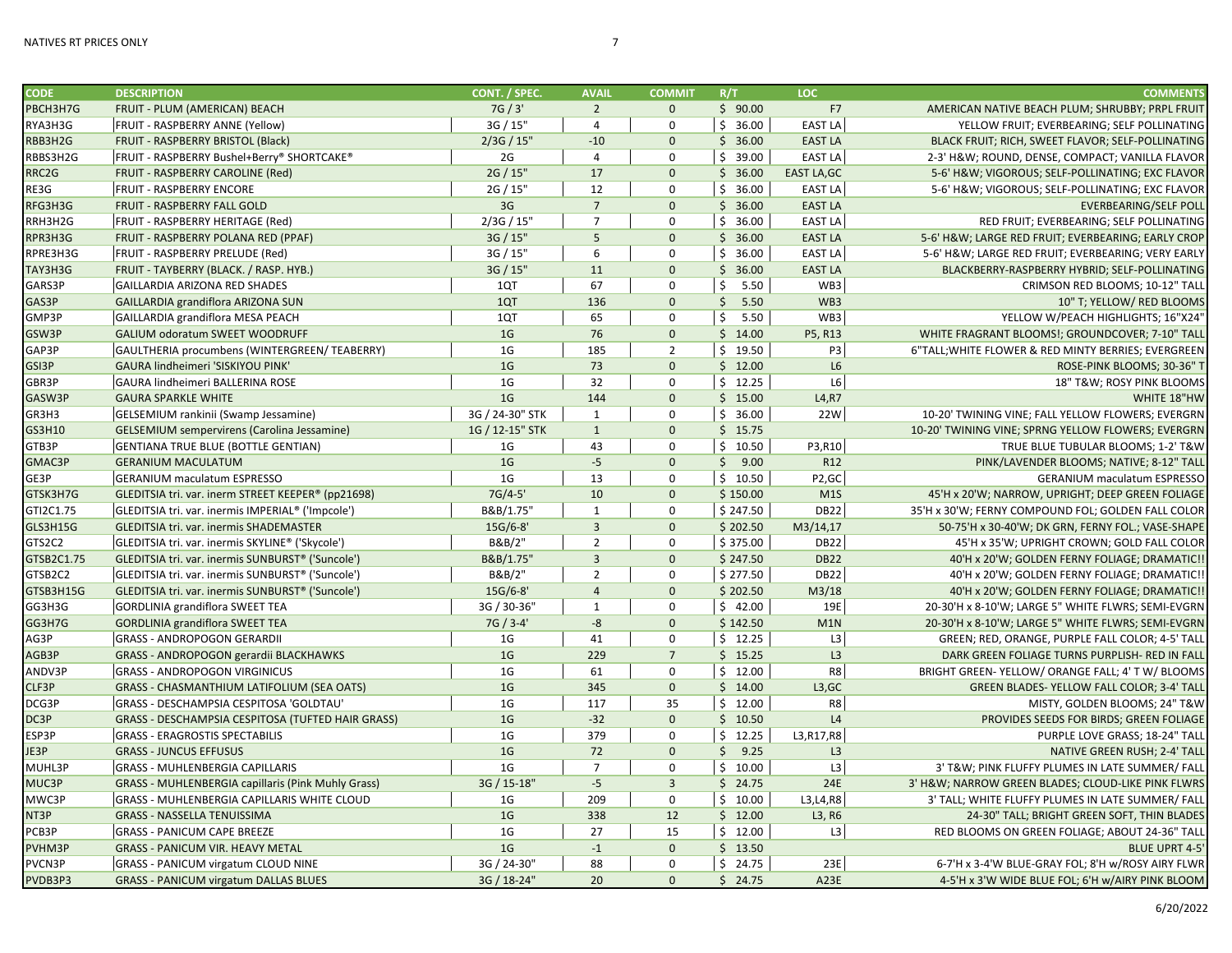| <b>CODE</b>                    | <b>DESCRIPTION</b>                                      | CONT. / SPEC.     | <b>AVAIL</b>    | <b>COMMIT</b>  | R/T        | LOC            | <b>COMMENTS</b>                                     |
|--------------------------------|---------------------------------------------------------|-------------------|-----------------|----------------|------------|----------------|-----------------------------------------------------|
| PVHM3P3                        | <b>GRASS - PANICUM virgatum HEAVY METAL</b>             | 3G / 18-24"       | 148             | 6              | \$24.75    | 23E            | 3-4'H x 2-3'W METALLIC BLUE FOL; 5'H w/PINK BLOOM   |
| PVNO3P                         | <b>GRASS - PANICUM VIRGATUM NORTHWIND</b>               | 1 <sub>G</sub>    | 93              | $\mathbf{0}$   | \$12.00    | L3             | UPRIGHT SWITCHGRASS 4.5-5.5' TALL                   |
| PVNW3P                         | <b>GRASS - PANICUM virgatum NORTHWIND</b>               | 3G / 24-30"       | $\mathbf{1}$    | $\Omega$       | \$24.75    | 23E            | 4-5'H x 3'W BLUE-GREEN FOL; 6'H w/AIRY PINK BLOOM   |
| PPT3P                          | <b>GRASS - PANICUM virgatum PURPLE TEARS</b>            | 1 <sub>G</sub>    | $-2$            | $\mathbf{0}$   | \$12.00    |                | <b>PANICUM PURPLE TEARS</b>                         |
| PVS3P                          | <b>GRASS - PANICUM virgatum SHENANDOAH</b>              | 3G / 18           | 387             | $\mathbf 0$    | \$24.75    | A23E, DB50     | 3'H x 2'W GREEN->BRT RED FOL.; 4'H w/REDDISH BLOOM  |
| PVSH3P                         | <b>GRASS - PANICUM VIRGATUM SHENANDOAH</b>              | 1 <sub>G</sub>    | $-9$            | $\mathbf{0}$   | \$14.00    | L3             | <b>RED SWITCHGRASS 3-4' T&amp;W</b>                 |
| SSTB3P3                        | <b>GRASS - SCHIZACHYRIUM sco. THE BLUES</b>             | 3G / 18-24"       | 11              | 22             | \$24.75    | 23E            | 2-3 H&W UPRIGHT; BLUE FOLIAGE WITH RED STEMS        |
| SSTB3P                         | GRASS - SCHIZACHYRIUM SCOPARIUM 'THE BLUES'             | 1 <sub>G</sub>    | $-21$           | $\Omega$       | \$10.50    | L <sub>3</sub> | LIGHT BLUE FOLIAGE; 2-3' T & 1.5-2' W               |
| SSBH3P1                        | <b>GRASS - SCHIZACHYRIUM scoparium BLUE HEAVEN</b>      | 1G                | 5               | $\mathbf 0$    | \$10.50    | L4, L3         | 2-4' T X 1.5-2.5' W; BLUE-GREEN FOLIAGE             |
| SOV3P                          | <b>GRASS - SCHIZACHYRIUM scoparium STANDING OVATION</b> | 1 <sub>G</sub>    | 56              | 6              | \$13.00    | L3             | BLUE/ PURPLE LEAF BLADES; 2-3' T&W                  |
| SEC3P                          | <b>GRASS - SESLERIA CAERULEA</b>                        | 1 <sub>G</sub>    | $-4$            | $\Omega$       | \$15.00    | L4             | 6-12" T&W GREEN FOLIAGE W/ BLUE CAST                |
| SOR3P                          | <b>GRASS - SORGHASTRUM NUTANS (INDIANGRASS)</b>         | 1 <sub>G</sub>    | $-2$            | $\mathbf{0}$   | \$15.00    | L <sub>3</sub> | 5-7' TX1-2' W;GREEN FOLIAGE-YELLOW/ ORANGE IN FALL  |
| SB3P                           | <b>GRASS - SPARTINA bakeri (Cord Grass)</b>             | 3G / 18"          | $\overline{4}$  | $\mathbf 0$    | \$24.75    | 24E            | UP TO 5'H; FINE-TEXTURED FOLIAGE; ADAPTABLE         |
| SPH3P3                         | <b>GRASS - SPOROBOLUS heterolepis (Prarie Dropseed)</b> | 3G / 15-18"       | 13              | $\mathbf{0}$   | \$24.75    | 24E            | 2-3' H&W VERY FINE BLADES; PINK TO TAN PANICLES     |
| SPH3P                          | GRASS - SPOROBOLUS HETEROLEPIS(PRAIRIE DROPSEED)        | 1 <sub>G</sub>    | 413             | $\mathbf 0$    | \$<br>9.50 | R <sub>6</sub> | FOLIAGE TURNS BRONZE/ ORANGE IN FALL; 2-3' T&W      |
| CAPP3P                         | GRASS/ SEDGE - CAREX APPALACHICA                        | 1 <sub>G</sub>    | 115             | $\Omega$       | \$12.00    | L <sub>3</sub> | 18-24" TALL; LIGHT GREEN THIN BLADES                |
| CHBB3P                         | GRASS/ SEDGE - CAREX laxiculmis HOBB BUNNY BLUE         | 1 <sub>G</sub>    | -9              | $\mathbf 0$    | \$12.00    | L5             | SILVERY BLUE LEAF 1' T&W                            |
| CPENN3P                        | GRASS/ SEDGE - CAREX PENNSYLVANICA                      | 1 <sub>G</sub>    | 169             | $\mathbf{0}$   | \$12.00    | L3, L4, WB4    | <b>GREEN 8"</b>                                     |
| CMUSK3P                        | <b>GRASS/ SEDGE- CAREX MUSKINGUMENSIS</b>               | 1 <sub>G</sub>    | 58              | $\mathbf 0$    | \$12.00    | L3             | GREEN/ TAN BLOOMS ON PALM- LIKE FOLIAGE; 2-3' T     |
| CAR3P                          | GRASS/ SEDGE- CAREX ROSEA                               | 1 <sub>G</sub>    | 44              | $\Omega$       | \$14.00    | L3             | RHIZOMES; RAIN GARDENS; TOLERATES DRY/WET; 12" TALL |
| CAS3P                          | <b>GRASS/ SEDGE- CAREX STRICTA</b>                      | 1 <sub>G</sub>    | 30              | $\mathbf 0$    | \$12.00    | L <sub>3</sub> | 1-3' T & 1-2' W                                     |
| CTEX3P                         | <b>GRASS/ SEDGE- CAREX TEXENSIS</b>                     | 1 <sub>G</sub>    | 40              | $\mathbf{0}$   | \$12.00    | L <sub>3</sub> | RAIN GARDENS; EVERGREEN; SPIKEY BLOOMS; 12" TALL    |
| CA3P                           | GRASS/SEDGE - CAREX APPALACHICA                         | 4" POT            | 1               | $\mathbf 0$    | \$8.00     | P3             | 10-12" T; LIGHT GREEN                               |
| GD <sub>2</sub> C <sub>2</sub> | GYMNOCLADUS DIO KENTUCKY COFFEETREE                     | B&B/2"            | $\overline{3}$  | $\Omega$       | \$412.50   | <b>DB48</b>    | 75' X 40-50'                                        |
| HCRR2H6                        | HALESIA CAROLINA (ROSEY RIDGE OR SPECIES)               | B&B/6'            | $\overline{3}$  | $\mathbf 0$    | \$277.50   | <b>DB14</b>    | 30-40'X20-35', WT OR CLEAR PK, BELL SHAPED BLOOM    |
| HC2H6                          | HALESIA CAROLINA SILVERBELL(H. tetraptera)              | <b>B&amp;B/6'</b> | $\overline{2}$  | $\mathbf{0}$   | \$277.50   | <b>DB14</b>    | 30-40'X20-35', WHT FLRS                             |
| HV2H6                          | HAMAMELIS virginiana (Common Witchhazel)                | B&B / 6'+         | $\mathbf{1}$    | $\mathbf 0$    | \$255.00   | <b>DB39</b>    | 15-20' H&W YELLOW FLWRS; GOLDEN FALL COLOR          |
| HVI3H3                         | HAMAMELIS virginiana (Common Witchhazel)                | 3G / 24-30"       | 9               | $\mathbf 0$    | \$48.00    | <b>17W</b>     | 15-20' H&W YELLOW FLWRS; GOLDEN FALL COLOR          |
| HVI3H36                        | HAMAMELIS virginiana (Common Witchhazel)                | 7G / 30-36"       | $\overline{2}$  | $\mathbf 0$    | \$142.50   | M1S            | 15-20' H&W YELLOW FLWRS; GOLDEN FALL COLOR          |
| HSA3P                          | <b>HELENIUM autumnale SALSA</b>                         | 1 <sub>G</sub>    | 46              | $\overline{3}$ | \$11.00    | WB8            | SPICY SALSA RED/ ORANGE PETALS; 18-20" T            |
| HTD3P                          | <b>HELENIUM flexuosum TINY DANCER</b>                   | 1G                | 60              | $\mathbf 0$    | \$<br>9.50 | <b>WB8, R3</b> | YELLOW BLOOMS; 18-36" TALL                          |
| HMGR3P                         | <b>HELENIUM MARDI GRAS</b>                              | 1 <sub>G</sub>    | $\mathbf{1}$    | $\mathbf 0$    | \$9.50     | WB8            | ORANGE/RED; 36" T                                   |
| HLOW3P                         | <b>HELIANTHUS LOW DOWN</b>                              | 1 <sub>G</sub>    | 24              | 33             | \$10.50    | WB8            | YELLOW BLOOMS; NICE AND COMPACT; 12-18" TALL        |
| HSAG3P                         | HELIANTHUS salicifolius AUTUMN GOLD                     | 1 <sub>G</sub>    | $-2$            | $\mathbf{0}$   | \$11.00    | WB8            | MAINTENANCE- FREE; DROUGHT TOLERANT                 |
| HBH3P                          | <b>HELIOPSIS BURNING HEARTS</b>                         | 1 <sub>G</sub>    | 11              | $\mathbf 0$    | \$14.00    | WB8            | WILL FORM A COLONY                                  |
| HTS3P                          | <b>HELIOPSIS helianthoides TUSCAN SUN</b>               | 1 <sub>G</sub>    | $-6$            | $\mathbf{0}$   | \$6.75     | WB8            | <b>GOLDEN YELLOW 2-3'</b>                           |
| HSUN3P                         | <b>HELIOPSIS SUMMER SUN</b>                             | 1 <sub>G</sub>    | 48              | 3              | \$<br>8.00 | WB8            | <b>DOUBLE YELLOW 36'</b>                            |
| HAT3P                          | <b>HEUCHERA APPLE TWIST</b>                             | 1 <sub>G</sub>    | 31              | $\mathbf{0}$   | \$15.00    | AP1            | FOLIAGE EMERGES IN SPRING WITH HEAVY RED VEINING    |
| HAB3P                          | HEUCHERA AUTUMN BRIDE                                   | 1 <sub>G</sub>    | 141             | 30             | \$15.00    | AP1,R11        | GREEN VILLOSA; 24" TALL; FALL BLOOMER               |
| HCT3P                          | HEUCHERA CHERRY TRUFFLES                                | 1 <sub>G</sub>    | 10              | $\mathbf 0$    | \$12.00    | AP1            | PINK BLOOMS & BRIGHT RED FOLIAGE; 8-10" T           |
| HDS3P                          | <b>HEUCHERA DALE'S STRAIN</b>                           | 1 <sub>G</sub>    | $\overline{4}$  | $\Omega$       | \$15.00    | P1             | 12" T & 18-24" W; GREEN FOLIAGE; WHITE BLOOMS       |
| HGSP3P                         | <b>HEUCHERA GREEN SPICE</b>                             | 1 <sub>G</sub>    | 75              | $\mathbf{0}$   | \$15.00    | <b>P2, AP1</b> | <b>GREEN FOLIAGE 9X16'</b>                          |
| HFF3P                          | <b>HEUCHERA leuchtkafer FIREFLY</b>                     | 1G                | 43              | $\mathbf 0$    | \$15.00    | P1             | <b>HEUCHERA FIREFLY</b>                             |
| HPRP3P                         | HEUCHERA PRETTY PISTACHIO                               | 1 <sub>G</sub>    | 12              | $\mathbf{0}$   | \$15.00    | P <sub>1</sub> | 8-10" T X 28" W; CHARTREUSE FOLIAGE W/ PINK BLOOMS  |
| HTIME3P                        | HEUCHERA TIMELESS TREASURE                              | 1 <sub>G</sub>    | $\overline{2}$  | $\pmb{0}$      | \$15.00    | P1             | PINK BLOOMS AND SILVER/ PURPLE FOLIAGE; 8-10" T     |
| HCM3P                          | HEUCHERA villosa CARAMEL                                | 1 <sub>G</sub>    | 57              | $\mathbf{0}$   | \$16.00    | AP1            | CARAMEL FOLIAGE WITH PURPLE UNDERSIDES; 12-18" TAL  |
| HWILD3P                        | HEUCHERA WILD ROSE                                      | 1 <sub>G</sub>    | 81              | $\mathbf 0$    | \$16.00    | P1, GC, AP1    | <b>HEUCHERA WILD ROSE</b>                           |
| HW3P                           | <b>HEUCHERA WILDBERRY</b>                               | 1 <sub>G</sub>    | $6\overline{6}$ | $\overline{3}$ | \$15.00    | P <sub>1</sub> | PURPLE LEAVES W/ WHITE BLOOMS; 10-14" T X 16-20" W  |
| HCF3P                          | HEUCHERELLA CATCHING FIRE                               | 1 <sub>G</sub>    | 28              | $\pmb{0}$      | \$15.00    | $\mathsf{P1}$  | HEUCHERELLA CATCHING FIRE                           |
|                                |                                                         |                   |                 |                |            |                |                                                     |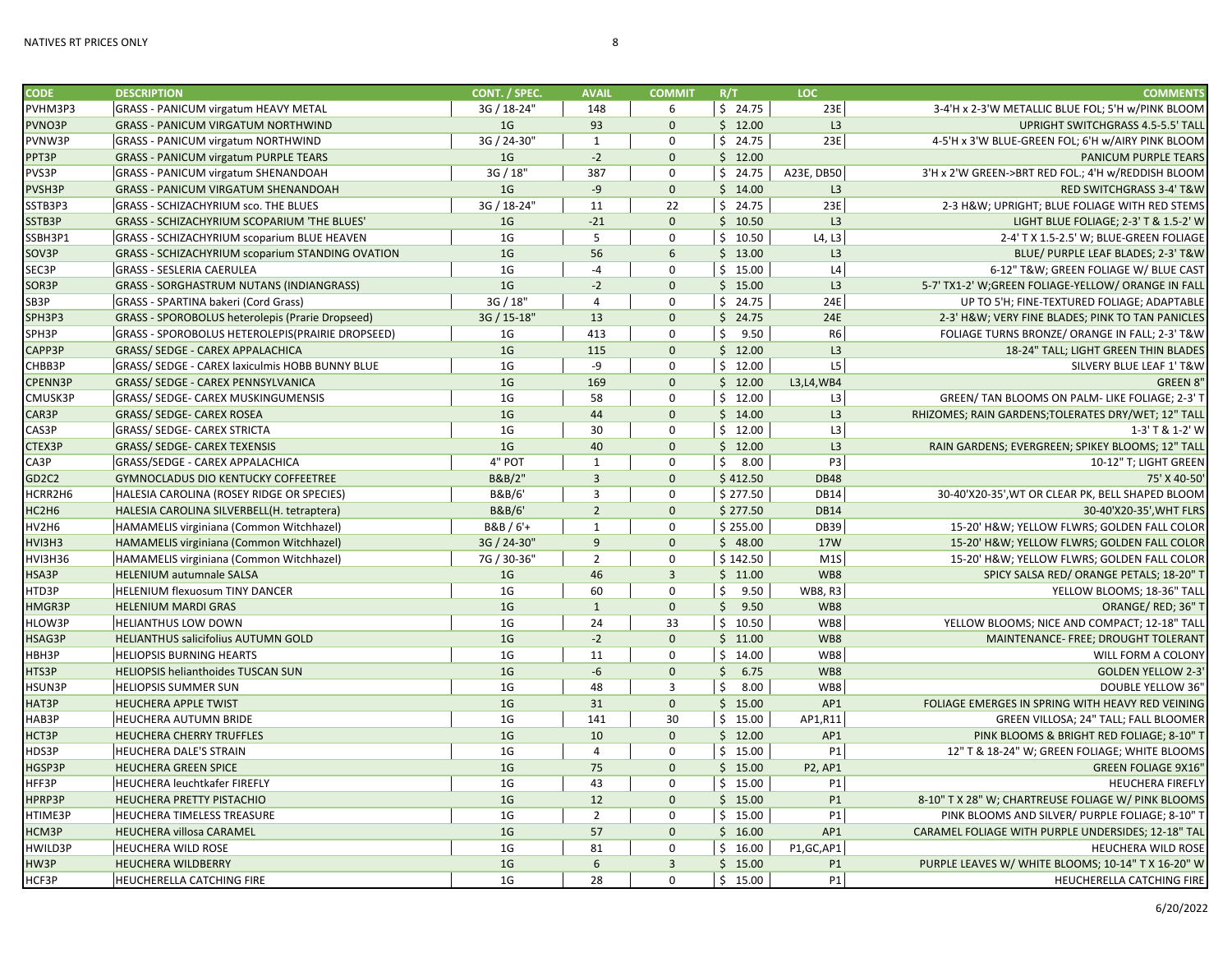| <b>CODE</b>     | <b>DESCRIPTION</b>                               | CONT. / SPEC.     | <b>AVAIL</b>   | <b>COMMIT</b>  | R/T      | LOC.             | <b>COMMENTS</b>                                    |
|-----------------|--------------------------------------------------|-------------------|----------------|----------------|----------|------------------|----------------------------------------------------|
| HFB3P           | <b>HIBISCUS FIREBALL</b>                         | 1 <sub>G</sub>    | $\mathbf{1}$   | $\mathbf 0$    | \$12.00  | P1               | 10" CLEAR RED FLOWERS                              |
| <b>HGRAIL3P</b> | <b>HIBISCUS HOLY GRAIL</b>                       | 3GAL              | $-2$           | $\mathbf 0$    | \$42.00  |                  | PURPLE FOLIAGE & LARGE RED BLOOMS; 4-5' T&W        |
| HIG3P           | <b>HIBISCUS INNER GLOW</b>                       | 1 <sub>G</sub>    | $-25$          | $\mathbf{0}$   | \$16.00  |                  | ROSE PINK BLOOMS W/ DARKER PINK CENTER; 4' T&W     |
| HLB3P           | <b>HIBISCUS LADY BALTIMORE</b>                   | 1 <sub>G</sub>    | 25             | $\mathbf 0$    | \$16.00  | L4               | PINK W/ DK PINK EYE                                |
| HMARS3P         | <b>HIBISCUS MARS MADNESS</b>                     | 1 <sub>G</sub>    | 10             | $\mathbf{0}$   | \$15.00  | L4               | OLIVE GREEN FOLIAGE & MAGENTA RED BLOOMS           |
| HIMIX3P         | <b>HIBISCUS MOSCHEUTOS</b>                       | 1G                | $\overline{4}$ | $\mathbf 0$    | \$12.00  | P1               | SOFT PINK/ WHITE BLOOMS; 3-6' TALL                 |
| HYIMM3H15       | HYDRANGEA arb. INV. SP. MINI MAUVETTE® (pp30358) | 3G / 15"          | 36             | $\mathbf{1}$   | \$54.00  | 1W               | 2.5-3' H&W DEEP MAUVE-PINK; REBLOOMING; COMPACT    |
| HAIL3H3G        | HYDRANGEA arb. INVINCIBELLE LACE® (pp33290)      | 3g/18-24"         | 26             | $\mathbf 0$    | \$48.00  | 1W, A1W          | 5' H&W LACECAP; PLUM PURPLE CENTER, PALE FLORETS   |
| HYIS3H18        | HYDRANGEA arb. INVINCIBELLE SPIRIT® II (pp28316) | 3G / 18"          | 49             | $\mathbf{0}$   | \$48.00  | 1W               | 3-5' H&W, PINK MOPHEAD; REBLOOMING                 |
| HYAWW3H15       | HYDRANGEA arb. INVINCIBELLE WEE WHITE® (pp30296) | 3G / 15"          | 10             | 14             | \$54.00  | 1W               | 18-30" H&W PURE WHITE FLOWERS; DWARF HABIT         |
| HYAA3H18        | HYDRANGEA arborescens ANNABELLE                  | 3G / 18"          | 32             | $\overline{4}$ | \$36.00  | 1W               | 3-5' H&W ROUND, WHITE FLOWERS; BLOOMS ON NEW WOOD  |
| HYAA3H5G        | HYDRANGEA arborescens ANNABELLE                  | 5G / 24"          | $\mathbf{3}$   | $\mathbf 0$    | \$60.00  | 1W               | 3-5' H&W ROUND, WHITE FLOWERS; BLOOMS ON NEW WOOD  |
| HYA3H18         | HYDRANGEA arborescens INCREDIBALL® (pp20571)     | 3G / 18"          | 69             | $\mathbf 0$    | \$48.00  | A1W              | 4-5' H&W ENORMOUS PURE WHITE FLOWERS; STRONG STEM  |
| HYALR3H18       | HYDRANGEA arborescens LIME RICKEY® (pp28858)     | 3G / 18"          | 17             | $\mathbf 0$    | \$48.00  | A1W              | 4-5' H&W LARGE, LIME-GREEN BLOOMS ON STRONG STEMS  |
| HYDQ3H24        | HYDRANGEA quercifolia (Oakleaf Hydrangea)        | 3G / 18-24"       | 36             | $\mathbf 0$    | \$36.00  | 1W               | VARIABLE WILD TYPE; TYP 5-8' H&W LG WHITE FLOWERS  |
| HQA3H24         | HYDRANGEA quercifolia ALICE                      | 3G / 18-24"       | 34             | $\overline{2}$ | \$36.00  | 1W, A1W          | 8-12' H&W 10-14" LONG WHITE FLOWERS; VIGOROUS      |
| HQA3H5G         | HYDRANGEA quercifolia ALICE                      | 5G / 24-30"       | 1              | $\mathbf{0}$   | \$72.00  | A1W              | 8-12' H&W 10-14" LONG WHITE FLOWERS; VIGOROUS      |
| HQLH3H15        | HYDRANGEA quercifolia LITTLE HONEY (pp15477)     | 3G / 15"          | $\overline{2}$ | $\mathbf 0$    | \$42.00  | 1W               | 3-4' H&W GOLDEN-CHARTREUSE FOLIAGE; SHY TO FLOWER  |
| HQMK3H18        | HYDRANGEA quercifolia MUNCHKIN                   | 3G / 12-15"       | $-1$           | $\mathbf 0$    | \$42.00  | 1W               | 3-4' H&W @ 10YRS; WHITE FLOWERS AGE TO PINK        |
| HQPW3H10        | HYDRANGEA quercifolia PEE WEE                    | 3G / 10-12"       | 37             | $\overline{2}$ | \$42.00  | 2W               | 2-3'H X 3'+W; DWARF HABIT; 6" FLOWER               |
| HQPW3H18        | HYDRANGEA quercifolia PEE WEE                    | 5/7G / 18"        | $\overline{2}$ | $\mathbf{0}$   | \$67.50  | 2W               | 2-3'H X 3'+W; DWARF HABIT; 6" FLOWER               |
| HQRS3H18        | HYDRANGEA quercifolia RUBY SLIPPERS              | 3G / 15-18"       | 40             | $\mathbf{1}$   | \$48.00  | 1W               | 3-4'H X 5'W; LARGE UPRIGHT WHT BLOOMS AGE RUBY RED |
| HQSD3H10        | HYDRANGEA quercifolia SIKES DWARF                | 3G / 12-15"       | 42             | $\mathbf{0}$   | \$42.00  | 1W               | 3-4' H&W UPRIGHT IN YOUTH; SMALL BUT PROLIFIC BLM  |
| HQSQ3H15        | HYDRANGEA quercifolia SNOW QUEEN                 | 3G / 18-24"       | 38             | $\overline{7}$ | \$36.00  | 1W               | 5-6' H&W UPRIGHT FLOWERS; MORE SUN TOLERANT        |
| HQSQ3H30        | HYDRANGEA quercifolia SNOW QUEEN                 | 7/10G / 30"       | $\overline{4}$ | $\overline{3}$ | \$112.50 | 1W               | 5-6' H&W UPRIGHT FLOWERS; MORE SUN TOLERANT        |
| HQSF3H24        | HYDRANGEA quercifolia SNOWFLAKE                  | 7G / 24"          | $\mathbf{1}$   | $\mathbf 0$    | \$112.50 | 1W               | 6-8' H&W DOUBLE FLORETS CREATE DENSE, HEAVY BLOOM  |
| HQS3H18         | HYDRANGEA quercifolia SNOWFLAKE                  | 3G / 18"          | 41             | $\mathbf{0}$   | \$36.00  | 1W               | 6-8' H&W DOUBLE FLORETS CREATE DENSE, HEAVY BLOOM  |
| IGGB3H15        | ILEX glabra GEM BOX® (pp27554)                   | 3G / 15-18"       | 58             | $\mathsf 0$    | \$51.00  | 3E               | 2-3' H&W FEMALE CULTIVAR; KEEPS LOWER FOLIAGE      |
| ILG3H18         | <b>ILEX glabra SHAMROCK</b>                      | 3G / 18"          | 16             | 27             | \$33.00  | 3E               | 3-5' H&W FEMALE; UPRIGHT BRANCHING; MED-DRK GREEN  |
| ILG3H3          | ILEX glabra SHAMROCK                             | 7G / 30-36"       | -8             | 18             | \$97.50  | 3E               | 3-5' H&W FEMALE; UPRIGHT BRANCHING; MED-DRK GREEN  |
| ILG3H3G         | <b>ILEX glabra SHAMROCK</b>                      | 3G/12-15"/Farm    | 129            | $\mathbf 0$    | \$24.75  | 3E               | 3-5' H&W FEMALE; UPRIGHT BRANCHING; MED-DRK GREEN  |
| IGSB3H15        | ILEX glabra STRONGBOX® (pp30147)                 | 3G / 15-18'       | $\overline{2}$ | $\mathbf 0$    | \$42.00  | 3E               | 2-3' H&W FEMALE CULTIVAR; BROAD HABIT              |
| IOCV2H8         | <b>ILEX OPACA CAVE HILL</b>                      | <b>B&amp;B/8'</b> | $\mathbf{1}$   | $\mathbf{0}$   | \$412.50 | <b>DB21</b>      | 20' X 10'; DENSE                                   |
| LOG2H7          | ILEX OPACA GREENLEAF                             | B&B/6-7'          | $\mathbf{1}$   | $\mathbf 0$    | \$315.00 | <b>DB23</b>      | <b>EARLY AGE FRUITING</b>                          |
| ILOG3H4         | <b>ILEX OPACA GREENLEAF</b>                      | $15G/4-5'$        | 25             | $\mathbf 0$    | \$195.00 | M2SE             | <b>EARLY AGE FRUITING</b>                          |
| IOSH2H5         | ILEX OPACA SATYR HILL                            | B&B/5-6'          | $\mathbf{1}$   | $\mathbf 0$    | \$247.50 | <b>DB21</b>      | 35'X20'; RED FRUIT                                 |
| IOSH2H6         | <b>ILEX OPACA SATYR HILL</b>                     | <b>B&amp;B/6'</b> | $-2$           | $\overline{3}$ | \$337.50 | <b>DB20</b>      | 35'X20'; RED FRUIT                                 |
| IOX3H15G        | ILEX opaca XANTHOCARPA                           | $15G / 5 - 6'$    | $-2$           | $\mathbf 0$    | \$157.50 | M2SE             |                                                    |
| IVRS3H18        | <b>ILEX verticillata RED SPRITE</b>              | 3G / 15-18"       | 62             | 6              | \$33.00  | <b>19W</b>       | 3-4' H&W LARGE RED FRUIT; POLL WITH JIM DANDY      |
| IVSG3H18        | ILEX verticillata SOUTHERN GENTLEMAN             | 3G / 18-24"       | 60             | $\mathbf{1}$   | \$33.00  | 19W              | 6-10' H&W POLL FOR WINTER RED/GOLD, SPARKLEBERRY   |
| IVSG3H30        | ILEX verticillata SOUTHERN GENTLEMAN             | 5G / 30-36"       | 15             | $\mathbf 0$    | \$48.00  | <b>19W</b>       | 6-10' H&W POLL FOR WINTER RED/GOLD, SPARKLEBERRY   |
| IVWR3H3         | ILEX verticillata WINTER RED                     | 5G / 30-36"       | $\overline{2}$ | $\mathbf 0$    | \$48.00  | 19W              | 6-10' H&W RED FRUIT; PAIR WITH SOUTHERN GENT       |
| ILV3H2          | <b>ILEX verticillata WINTER RED</b>              | 3G / 18-24"       | 34             | $\mathbf 0$    | \$33.00  | <b>19W</b>       | 6-10' H&W RED FRUIT; PAIR WITH SOUTHERN GENT       |
| ILVB3H15        | ILEX vomitoria BORDEAUX®                         | 3G / 12-15" SPR   | 60             | 14             | \$33.00  | A <sub>2</sub> E | 3-5' H&W SMALL LEAVES; WINE RED NEW GROWTH         |
| ILVB3H18        | ILEX vomitoria BORDEAUX®                         | 7G / 18" SPR      | 20             | $\mathbf{0}$   | \$78.00  | 3E               | 3-5' H&W SMALL LEAVES; WINE RED NEW GROWTH         |
| ILV3H15         | ILEX vomitoria NANA / SCHILLINGS                 | 3G / 15" SPR      | 84             | $\mathbf 0$    | \$33.00  | 3E               | 3-5' H&W EXTREMELY ADAPTABLE AND TOUGH             |
| ILV3H18         | ILEX vomitoria NANA / SCHILLINGS                 | 7G / 18" SPR      | 46             | $\mathbf 0$    | \$78.00  | A <sub>2</sub> E | 3-5' H&W EXTREMELY ADAPTABLE AND TOUGH             |
| IFS3H10G        | ILLICIUM floridanum FLORIDA SUNSHINE             | $7/10G / 3-4'$    | 1              | $\mathbf 0$    | \$120.00 | M2SW             | 5'H x 4'W; CHARTREUSE FRAGRANT FOLIAGE             |
| IFS3H18         | ILLICIUM floridanum FLORIDA SUNSHINE             | 3G / 15-18"       | 23             | $\overline{3}$ | \$42.00  | A17W             | 5'H x 4'W; CHARTREUSE FRAGRANT FOLIAGE             |
|                 |                                                  |                   |                |                |          |                  |                                                    |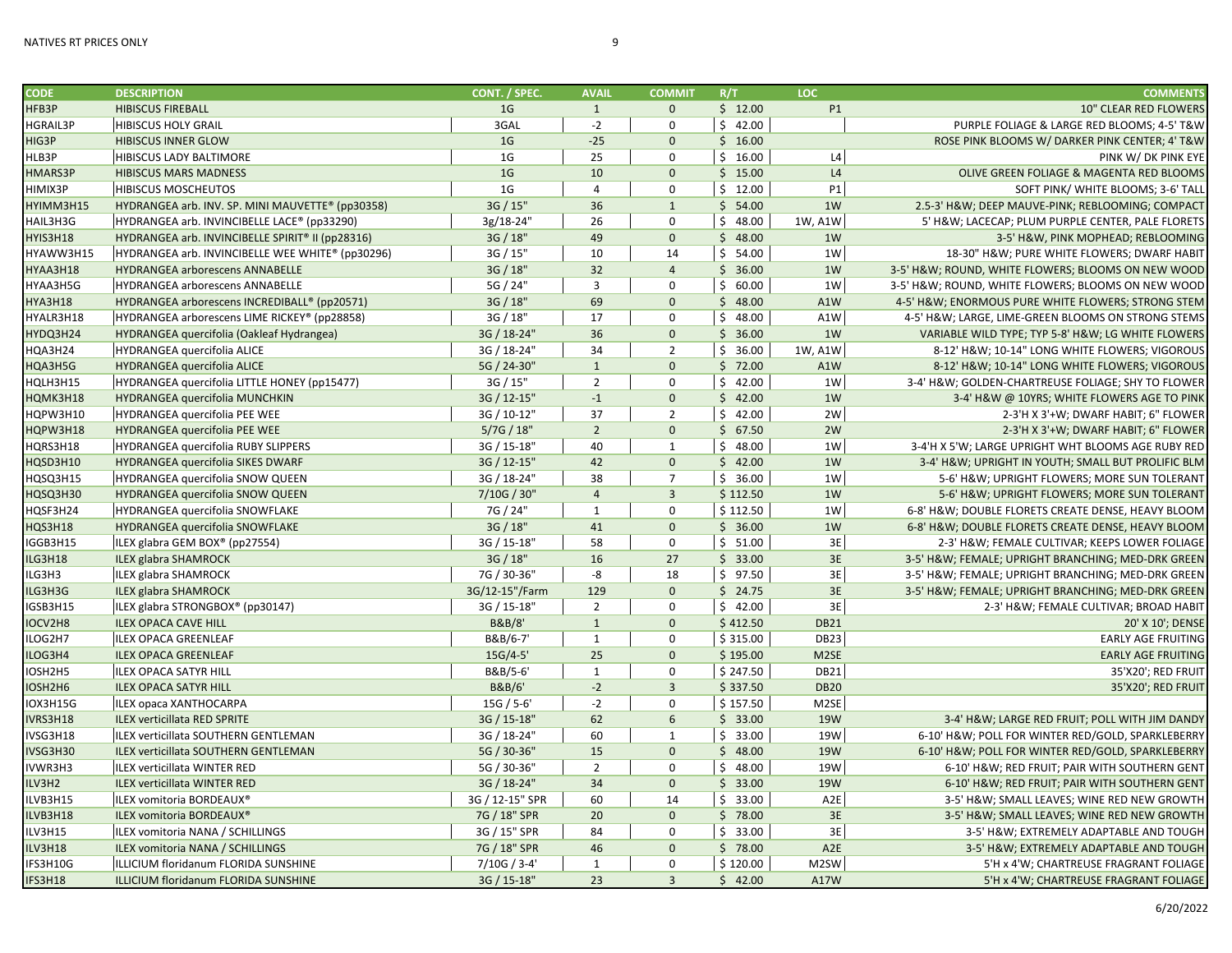| <b>CODE</b>     | <b>DESCRIPTION</b>                              | CONT. / SPEC.     | <b>AVAIL</b>    | <b>COMMIT</b>  | R/T                  | <b>LOC</b>         | <b>COMMENTS</b>                                    |
|-----------------|-------------------------------------------------|-------------------|-----------------|----------------|----------------------|--------------------|----------------------------------------------------|
| IFMS3H3G        | ILLICIUM floridanum MISS SCARLETT® (pp24640)    | 3G / 15"          | 29              | 0              | \$48.00              | A17W               | 4-6'H x 3-4'W; SHOWY CRIMSON FLOWERS               |
| IPF3H15         | ILLICIUM floridanum PINK FROST (pp21287)        | 3G / 15-18"       | 59              | $\mathbf 0$    | \$51.00              | A17W               | 6-10' H&W VARIEGATED; DEEP RED FLOWERS             |
| IMAF3H30        | ILLICIUM mexicanum AZTEC FIRE                   | 3G / 18"          | 36              | 0              | \$42.00              | A17W               | 5-6'H x 4-5'W; BURGUNDY FLOWERS OVER DARK GREEN FL |
| <b>IP3H30</b>   | ILLICIUM parviflorum (Yellow Anise Tree)        | 7G / 30-36"       | 15              | $\mathbf{0}$   | \$67.50              | M2SW               | 15'H x 10'W; GLOSSY, OLIVE GREEN FOLIAGE; VIGOROUS |
| IWR3H15         | ILLICIUM x WOODLAND RUBY                        | 3G / 15-18"       | 50              | 0              | \$48.00              | A17W               | 8-10'H x 6-8'W; RUBY PINK FLOWERS; EXT BLOOM TIME  |
| IC3P            | <b>IRIS CRISTATA</b>                            | 1QT               | 31              | 40             | \$10.00              | P4, P3             | DWARF CRESTED IRIS; 6-8" TALL; BLUE BLOOMS         |
| ICEB3P          | IRIS CRISTATA ECO BLUEBIRD                      | 1QT               | 300             | 0              | \$10.00              | R13                | BLUE BLOOMS; 6-8"T X 15"W                          |
| ICA3P           | IRIS CRISTATA TENNESSEE WHITE                   | 1 <sub>G</sub>    | 23              | $\mathbf{0}$   | \$10.00              | P <sub>3</sub>     | DWARF FOLIAGE; WHITE BLOOMS; GROUNDCOVER           |
| IV3P            | <b>IRIS VERSICOLOR</b>                          | 1 <sub>G</sub>    | 1               | 0              | \$<br>9.50           | WB4,WB5            | BLUE-VIOLET 2-3'                                   |
| IVP3P           | <b>IRIS versicolor PURPLE FLAME</b>             | 1 <sub>G</sub>    | 138             | $\mathbf 0$    | \$14.00              | WB6, R11           | VIOLET/ BLUE BLOOMS; SPRING PURPLE/ GREEN FOLIAGE  |
| <b>IV3H18</b>   | <b>ITEA virginica HENRYS GARNET</b>             | 3G / 18"          | 99              | 33             | \$36.00              | 17W,16W            | 5-6' H&W LONG WHITE FLOWER; GREAT FALL COLOR       |
| IVLH3H18        | ITEA virginica LITTLE HENRY®                    | 3G / 15-18"       | 76              | $\mathbf{0}$   | \$42.00              | <b>16W</b>         | 2-3' H&W WHITE FLOWERS; GREAT FALL COLOR; COMPACT  |
| IVM3H18         | <b>ITEA virginica MERLOT</b>                    | 3G / 15-18"       | $-2$            | 0              | \$33.00              | 17W                | 3'H X 4'W; IVORY WHITE FLOWER; BURGUNDY FALL COLOR |
| <b>JBH3S18</b>  | JUNIPERUS BAR HARBOR (J. horizontalis cv.)      | 3G / 12-15" SPR   | 192             | $\mathbf{0}$   | \$24.75              | <b>JUNIPR BED</b>  | 1'H X 6-8'W; BLUE-GREEN FOLIAGE, TURNED-UP TIPS    |
| JW3S10          | JUNIPERUS BLUE RUG (J. horizontalis 'Wiltonii') | 1G / 6-8" SPR     | 97              | 0              | \$12.00              | <b>JUNIPR BED</b>  | 4-6"H X 6-8'W; SILVERY BLUE SCALY FOLIAGE; LOW     |
| <b>JW3S18</b>   | JUNIPERUS BLUE RUG (J. horizontalis 'Wiltonii') | 3G / 12-15" SPR   | 205             | $\mathbf{0}$   | \$24.75              | <b>JUNIPR BED</b>  | 4-6"H X 6-8'W; SILVERY BLUE SCALY FOLIAGE; LOW     |
| JVB2H7          | JUNIPERUS BURKII (J. virginiana cv.)            | B&B/7'            | 11              | 0              | \$345.00             | <b>DB40</b>        | 12-18'H X 5-7'W; BLUE-SILVER OUTER FOLIAGE; NARROW |
| JVES2H6         | JUNIPERUS EMERALD SENTINEL (J. virginiana cv.)  | <b>B&amp;B/6'</b> | $6\overline{6}$ | $\mathbf{0}$   | \$300.00             | <b>DB40</b>        | 15-20'H X 6-8'W; DARK GREEN; CONSISTENT PYR. HABIT |
| JVGO3H18        | JUNIPERUS GREY OWL (J. virginiana cv.)          | 3G / 15-18" SPR   | 47              | 0              | \$27.00              | 95/1               | 3'H X 6'W; LARGER W/ AGE; SILVERY-GRAY FOLIAGE     |
| JVHS2H6         | JUNIPERUS HILLSPIRE (J. virginiana cv.)         | <b>B&amp;B/6'</b> | 16              | $\mathbf{0}$   | \$262.50             | <b>DB43</b>        | 12-20'H X 3-4'W; NARROW; CYPRESS-LIKE FOLIAGE      |
| JVHS2H8         | JUNIPERUS HILLSPIRE (J. virginiana cv.)         | B&B/8'            | 5               | $\mathbf 0$    | \$420.00             | <b>DB43</b>        | 12-20'H X 3-4'W; NARROW; CYPRESS-LIKE FOLIAGE      |
| <b>JHL3S15</b>  | JUNIPERUS LIMEGLOW™ (J. horizontalis cv.)       | 3G / 12-15" SPR   | 35              | $\mathbf 0$    | \$42.00              | <b>JUNIPR BED</b>  | 2'H X 4'W; ELECTRIC CHARTREUSE FEATHERY FOLIAGE    |
| JM2H4           | JUNIPERUS MOONGLOW (J. scopulorum cv.)          | B&B / 4-5'        | $\mathbf{1}$    | $\mathbf{1}$   | \$187.50             | <b>DB40</b>        | 20'H X 5'W; INTENSE BLUISH GRAY-GREEN FOLIAGE; PYR |
| <b>JM3H24</b>   | JUNIPERUS MOONGLOW (J. scopulorum cv.)          | $3G / 2 - 3'$     | 9               | $\mathbf{0}$   | \$27.00              | 95/2               | 20'H X 5'W; INTENSE BLUISH GRAY-GREEN FOLIAGE; PYR |
| JSS2H5          | JUNIPERUS SKYROCKET (J. scopulorum cv.)         | B&B / 5-6'        | $\overline{2}$  | $\overline{2}$ | \$270.00             | <b>NB25</b>        | 15-18'H X 2-3'W; BLUE-GREEN FOLIAGE; VERY NARROW   |
| JSS3H24         | JUNIPERUS SKYROCKET (J. scopulorum cv.)         | $3G / 2 - 3'$     | $-1$            | $\mathbf 0$    | \$36.00              | 95/3               | 15-18'H X 2-3'W; BLUE-GREEN FOLIAGE; VERY NARROW   |
| JVT2H7          | JUNIPERUS TAYLOR (J. virginiana cv.)            | B&B / 7-8'        | $\overline{2}$  | 0              | \$315.00             | <b>DB46</b>        | 15-20'H X 3-4'W; VERY NARROW; GOOD ITALN CYPR SUB  |
| JVT3H15G        | JUNIPERUS TAYLOR (J. virginiana cv.)            | 15G / 5'          | 14              | $\mathbf 0$    | \$307.50             | NB11,12            | 15-20'H X 3-4'W; VERY NARROW; GOOD ITALN CYPR SUB  |
| JVT3H3          | JUNIPERUS TAYLOR (J. virginiana cv.)            | 7/10G / 3-4'      | 1               | 0              | \$142.50             | M2N                | 15-20'H X 3-4'W; VERY NARROW; GOOD ITALN CYPR SUB  |
| <b>JV2H10S</b>  | JUNIPERUS VIRGINIANA (Eastern Red Cedar)        | B&B / 10-12'      | $\overline{3}$  | $\mathbf{0}$   | \$502.50             | <b>DB43</b>        | 30-50'H X 10-20'W; VARIABLE; SHADES OF GREEN/BLUE  |
| JWB2H4          | JUNIPERUS WICHITA BLUE (J. Scopulorum cv.)      | B&B / 4-5'        | 8               | $\mathbf 0$    | \$247.50             | <b>DB46</b>        | 18'H X 5-8'W; BRILLIANT BRT BLUE; TEAR-DROP SHAPE  |
| <b>JWB3H18</b>  | JUNIPERUS WICHITA BLUE (J. Scopulorum cv.)      | $3G / 2 - 3'$     | $8\phantom{1}$  | $\mathbf 0$    | \$27.00              | 95/2               | 18'H X 5-8'W; BRILLIANT BRT BLUE; TEAR-DROP SHAPE  |
| LCA3H18         | LEUCOTHOE axillaris (Coastal Doghobble)         | 3G / 18"SPR       | 38              | 0              | \$51.00              | 13W                | 2-4'H X 3-6'W; ARCHING HABIT; COLORFUL WINTER FOL. |
| LK1QT           | <b>LIATRIS KOBOLD</b>                           | 1QT               | $-2$            | $\mathbf{0}$   | \$12.00              | <b>P2</b>          | ROSE-LAVENDER BLOOMS; 2' TALL                      |
| LIS3P           | <b>LIATRIS SPICATA</b>                          | 1 <sub>G</sub>    | $-16$           | 0              | $\mathsf{S}$<br>9.00 | L5                 | <b>LIATRIS SPICATA</b>                             |
| LSA3P           | <b>LIATRIS SPICATA ALBA</b>                     | 1 <sub>G</sub>    | $-2$            | $\mathbf{0}$   | \$3.50               | L4                 | WHITE BLOOMS; 2-4' T & 1-2' W                      |
| LFW1QT          | LIATRIS spicata FLORISTAN WHITE                 | 1QT               | 27              | 0              | \$12.00              | P <sub>2</sub>     | 3' T & 2' W                                        |
| LIK3P           | <b>LIATRIS SPICATA KOBOLD</b>                   | 1 <sub>G</sub>    | 92              | $\mathbf 0$    | \$16.00              | L4,GC              | ROSE-LAVENDER BLOOMS; 2' TALL                      |
| LB3H18          | LINDERA benzoin (Spicebush)                     | 3G / 18-24"       | 14              | 6              | \$48.00              | 17W                | 6-10' H&W FRAGRANT YELLOW BLOOMS EARLY SPRING      |
| LSS3H15G        | LIQUIDAMBAR SLENDER SILOUHETTE                  | 15G/1.25-1.5/9+   | 14              | $\mathbf{0}$   | \$225.00             | M <sub>3</sub> /20 | 50' X 3' ORG FALL; FEW SEEDS                       |
| <b>LSH2C2.5</b> | LIQUIDAMBAR STYRACIF. HAPPIDAZE                 | B&B/2.5"/10'+     | 5               | $\mathbf 0$    | \$367.50             | EB10               | 50-70' X 25-30' SEEDLESS                           |
| LSH3H6          | LIQUIDAMBAR STYRACIF. HAPPIDAZE                 | 15G/6'            | 9               | $\mathbf 0$    | \$202.50             | M3/19              | 50-70' X 25-30' SEEDLESS                           |
| LSR3H15G        | LIQUIDAMBAR STYRACIF. ROTUNDILOBA               | 25G/1.25"/6-8'    | 5               | 0              | \$195.00             | M3/19              | 60-70' X 40-45'                                    |
| LSR3H25G        | LIQUIDAMBAR STYRACIF. ROTUNDILOBA               | 25G               | $\overline{3}$  | $\mathbf{0}$   | \$367.50             | DB <sub>3</sub>    | 60-70' X 40-45'                                    |
| LSS3H25G        | LIQUIDAMBAR STYRACIF. SLENDER SILHOUETTE        | 25G/8-10'         | $\mathbf{1}$    | 0              | \$292.50             | DB <sub>2</sub>    | 50' X 3' ORG FALL; FEW SEEDS                       |
| <b>LS2C2</b>    | LIQUIDAMBAR STYRACIF. SWEETGUM                  | B&B/2"            | $\overline{4}$  | $\mathbf{0}$   | \$277.50             | <b>EB10</b>        | 60-70' X 40-45'                                    |
| <b>LS3H15G</b>  | LIQUIDAMBAR STYRACIFLUA                         | 15G               | 8               | $\mathbf 0$    | \$202.50             | M3/16              | ORG FALL; FEW SEEDS                                |
|                 |                                                 |                   |                 |                |                      |                    |                                                    |

LSGB3H10G LIQUIDAMBAR styraciflua GOLD BEACON 10G/4-5' 1 0 \$ 180.00 M3/20 30-40'H x 20-30'W; CHARTREUSE->YELLOW; OR-RD FALL<br>| 15G | 15G | 2 | 2 | \$ 180.00 | M3/16| LT15G LIRIODENDRON TULIP POPLAR 15G 15G 2 \$180.00 M3/16 70-90'X 35-50'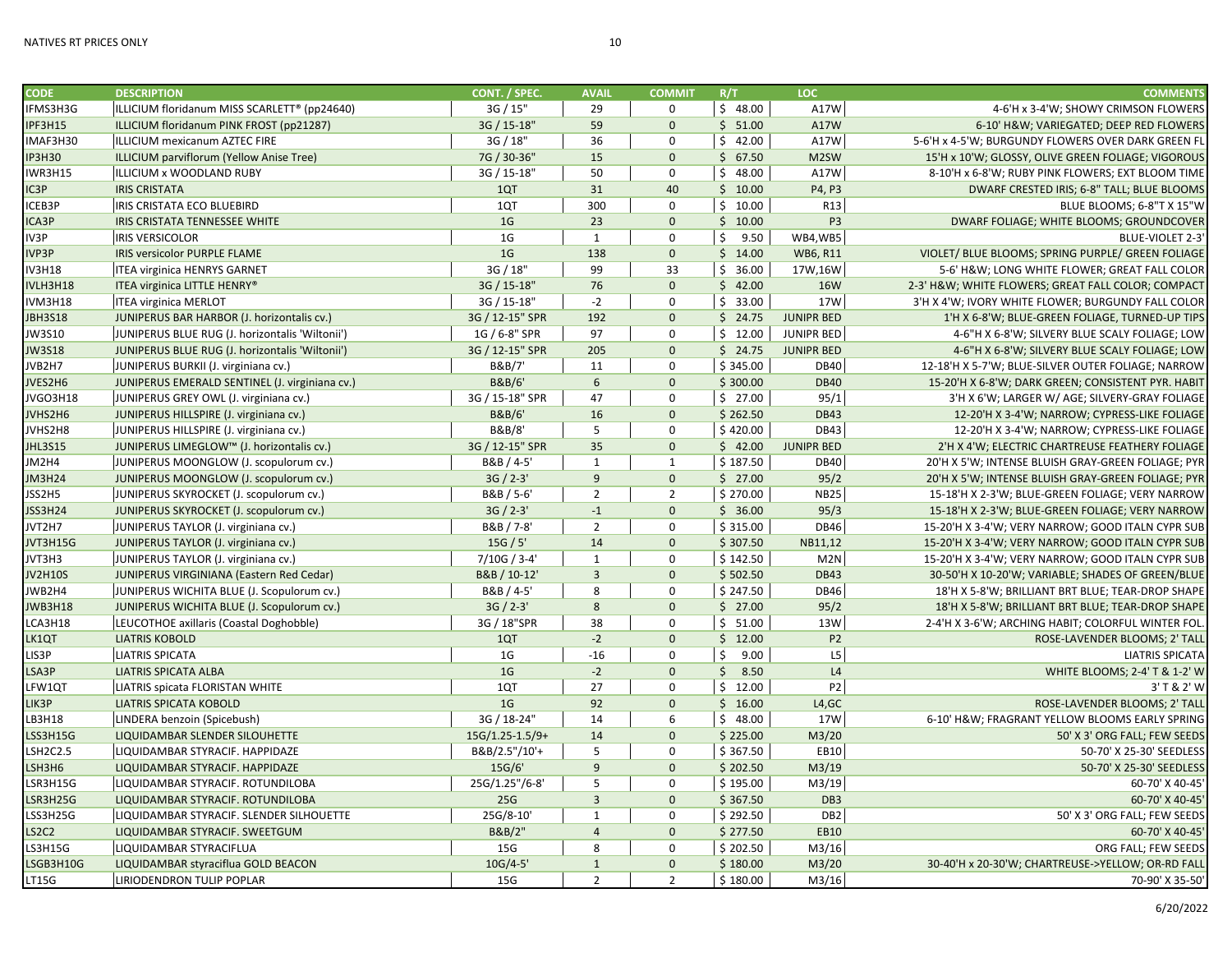| <b>CODE</b> | <b>DESCRIPTION</b>                                            | CONT. / SPEC.      | <b>AVAIL</b>    | <b>COMMIT</b>  | R/T        | LOC             | <b>COMMENTS</b>                                    |
|-------------|---------------------------------------------------------------|--------------------|-----------------|----------------|------------|-----------------|----------------------------------------------------|
| LIR2C2      | LIRIODENDRON TULIP POPLAR                                     | B&B/2"/12-14'      | 14              | $\mathbf{0}$   | \$315.00   | <b>EB12</b>     | 70-90' X 35-50'                                    |
| LRA3H25G    | LIRIODENDRON TULIP POPLAR ARNOLD                              | 25G/2.25"/12'+     | 9               | $\pmb{0}$      | \$345.00   | DB1             | 60' X 10', NARROW, YL FALL                         |
| LREC3H25G   | LIRIODENDRON TULIP POPLAR EMERAL CITY                         | 25G/1.75"/11'+     | 10              | $\mathbf{0}$   | \$345.00   | DB1             | 55'X25', UPRIGHT OVAL, YL FALL                     |
| LC3P        | LOBELIA cardinalis                                            | 1G                 | 207             | $\mathbf 0$    | \$10.50    | L2              | CARDINAL RED FLOWER; 24-36" TALL                   |
| LCBT3P      | LOBELIA cardinalis BLACK TRUFFLE                              | 1 <sub>G</sub>     | 99              | $\mathbf{0}$   | \$8.50     | L <sub>2</sub>  | MAROON - BLACK FOL/RED FLR                         |
| LOBS3P      | <b>LOBELIA SIPHILITICA</b>                                    | 1G                 | $-1$            | $\mathbf 0$    | \$<br>9.00 | L1              | 24-32" BLUE                                        |
| LSB3P       | <b>LOBELIA STARSHIP BLUE</b>                                  | 1 <sub>G</sub>     | $\mathbf{1}$    | $\mathbf{0}$   | \$12.50    | P <sub>3</sub>  | 28-32" T & 18-20"W; BLUE BLOOMS                    |
| LM3G        | LONICERA s. MAGNIFICA                                         | $2/3$ GAL          | $-1$            | $\Omega$       | \$36.00    | P <sub>3</sub>  | 5-8' T; CORAL/ ORANGE BLOOMS                       |
| MACPOM3H7G  | MACLURA pomifera (Osage Orange)                               | 7G / 3-4'          | 9               | $\mathbf{0}$   | \$75.00    | M1N             | 35-50' H&W INSIG. FLWR; FEMALES BEAR LARGE FRUIT   |
| MGRA2H8     | MAGNOLIA GRANDIFLORA ALTA                                     | B&B/7-10'          | $\overline{4}$  | 0              | \$502.50   | <b>WB30</b>     | 20-25' X 8-10' COLUMNAR                            |
| MGB2H6      | MAGNOLIA GRANDIFLORA BRACKENS BROWN BEAUTY                    | B&B/6-7'           | 8               | $\mathbf{0}$   | \$337.50   | <b>WB30</b>     | 30-50' X 15-30'                                    |
| MGB2H7      | MAGNOLIA GRANDIFLORA BRACKENS BROWN BEAUTY                    | B&B/7-8'           | 5               | $\mathbf 0$    | \$397.50   | <b>WB30</b>     | 30-50' X 15-30'                                    |
| MGB2H8      | MAGNOLIA GRANDIFLORA BRACKENS BROWN BEAUTY                    | B&B/8-9'           | $-2$            | $\mathbf{0}$   | \$502.50   | WB28,31         | 30-50 X 15-30                                      |
| MGB2H9      | MAGNOLIA GRANDIFLORA BRACKENS BROWN BEAUTY                    | B&B/9-10'          | $\mathbf{1}$    | $\mathbf 0$    | \$412.50   | <b>WB30</b>     | 30-50' X 15-30'                                    |
| MGB3H8      | MAGNOLIA GRANDIFLORA BRACKENS BROWN BEAUTY                    | $25G/6-7'$         | $\overline{4}$  | $\mathbf{1}$   | \$457.50   | DB <sub>2</sub> | 30-50' X 15-30'                                    |
| MDDB2H8     | MAGNOLIA GRANDIFLORA DD BLANCHARD                             | B&B/7-8'           | $\mathbf{1}$    | $\mathbf 0$    | \$412.50   | <b>WB30</b>     | 50'+ HIGH                                          |
| MGEB2H7     | MAGNOLIA GRANDIFLORA EDITH BOGUE                              | B&B/7-8'           | 6               | $\overline{2}$ | \$412.50   | <b>DB27</b>     | 50-70' X 30-50'                                    |
| MGKP3H15G   | MAGNOLIA GRANDIFLORA KAY PARRIS                               | 15G/7'NARROW       | 9               | $\mathbf 0$    | \$277.50   | M3/21           | MOR CLD TOL THN L GEM                              |
| MLG2H5      | MAGNOLIA GRANDIFLORA LITTLE GEM                               | B&B/5-6'           | $\mathbf{1}$    | $\mathbf{0}$   | \$337.50   | <b>WB30</b>     | 20' X 10'                                          |
| MLG2H6      | MAGNOLIA GRANDIFLORA LITTLE GEM                               | B&B/6-7'           | $\overline{2}$  | $\mathbf 0$    | \$367.50   | <b>WB30</b>     | 20' X 10'                                          |
| MLG2H7      | MAGNOLIA GRANDIFLORA LITTLE GEM                               | B&B/7-8'           | $\overline{4}$  | $\mathbf{0}$   | \$517.50   | <b>WB30</b>     | 20' X 10'                                          |
| MLG2H8      | MAGNOLIA GRANDIFLORA LITTLE GEM                               | B&B/8-9'           | $\mathbf{1}$    | $\mathbf 0$    | \$622.50   | <b>WB30</b>     | 20' X 10'                                          |
| MLG3H3      | MAGNOLIA GRANDIFLORA LITTLE GEM                               | 7G                 | $\overline{2}$  | $\mathbf{0}$   | \$127.50   | M2N             | 20' X 10'                                          |
| MLG3H5      | MAGNOLIA GRANDIFLORA LITTLE GEM                               | 10/15G/5-6'        | $\mathbf{1}$    | $\mathbf{1}$   | \$210.00   | M3/21           | 20' X 10'                                          |
| MGTB2H5     | MAGNOLIA GRANDIFLORA TEDDY BEAR                               | B&B/5-6'           | 6               | $\mathbf{0}$   | \$285.00   | <b>DB27</b>     | 20'H X 15'W; ROUNDISH LEAVES                       |
| MVGS3H15GS  | MAGNOLIA VIRGINIANA GREEN SHADOW Single                       | 15G/5-6'           | $\overline{7}$  | $\Omega$       | \$180.00   | M3/21           | 25' EVERGRN/WET TOL                                |
| MVMG2H6     | MAGNOLIA VIRGINIANA MOON GLOW                                 | B&B/6-8'           | 22              | $\overline{2}$ | \$285.00   | WB27/35         | 35-40' X 15-18'                                    |
| MVMG3H25G   | MAGNOLIA VIRGINIANA MOON GLOW                                 | 25G/8' TF          | $\mathbf{1}$    | $\mathbf 0$    | \$262.50   | DB <sub>3</sub> | 35-40' X 15-18' UPRT HBT                           |
| MVMG3H3G    | MAGNOLIA VIRGINIANA MOON GLOW                                 | 3G/30"             | $7\overline{ }$ | $\mathbf 0$    | \$33.00    | A18W            | 35-40' X 15-18', UPRT HBT                          |
| MVMG3H5G    | MAGNOLIA VIRGINIANA MOON GLOW                                 | $5G/3-4'$          | 20              | $\mathbf 0$    | \$75.00    | M1N             | 35-40' X 15-18', UPRT HBT                          |
| MVMG3H8     |                                                               | 15G/6-8'TF         | $7\overline{ }$ | $\mathbf{0}$   | \$232.50   | M3/21           | 35-40' X 15-18' UPRT HBT                           |
|             | MAGNOLIA VIRGINIANA MOON GLOW<br>MAGNOLIA VIRGINIANA SWEETBAY | B&B/6-7'           | $\overline{2}$  | $\mathbf 0$    | \$262.50   | <b>WB27</b>     | 10-20' HW                                          |
| MGV2H6      |                                                               |                    | $\mathbf{1}$    | $\mathbf{0}$   |            | <b>WB27</b>     |                                                    |
| MGV2H8      | MAGNOLIA VIRGINIANA SWEETBAY                                  | B&B/8-10'<br>3G/3' | 8               | $\Omega$       | \$322.50   |                 | 10-20' HW<br>10-20' HW                             |
| MGV3H2      | MAGNOLIA VIRGINIANA SWEETBAY                                  |                    |                 | $\mathbf{0}$   | \$22.50    | A18W            |                                                    |
| MGV3H25G    | MAGNOLIA VIRGINIANA SWEETBAY                                  | 25G/CLUMP          | 8               |                | \$292.50   | DB <sub>3</sub> | 10-20' HW                                          |
| MGV3H3      | MAGNOLIA VIRGINIANA SWEETBAY                                  | 5G/4'              | 20              | $\mathbf 0$    | \$90.00    | M1N             | 10-20' HW                                          |
| MGV3H6      | MAGNOLIA VIRGINIANA SWEETBAY                                  | 15G                | $7\overline{ }$ | 6              | \$225.00   | M3/19,20        | 10-20' HW                                          |
| MEC3P       | <b>MEEHANIA CORDATA</b>                                       | 1QT                | 22              | $\mathbf 0$    | \$<br>7.00 | SB WOODS        | <b>MEEHANIA CORDATA</b>                            |
| MV3P        | <b>MERTENSIA VIRGINICA</b>                                    | 1 <sub>G</sub>     | $\overline{2}$  | 9              | \$12.50    | L <sub>6</sub>  | BLUE BLOOMS; NATIVE EPHEMERAL; 18" TALL; SPREADING |
| MBPU3P      | <b>MONARDA BALMY PURPLE</b>                                   | 1 <sub>G</sub>     | 71              | $\mathbf 0$    | \$14.00    | L1, R4          | RICH PURPLE 12" X 10"                              |
| MBEEH3P     | MONARDA BEE YOU BE HAPPY                                      | 1 <sub>G</sub>     | 141             | $\mathbf{0}$   | \$15.00    | R7              | 14-18" T & 12-16" W; REDDISH- PINK BLOOMS          |
| MBEEF3P     | MONARDA BEE YOU BEE FREE                                      | 1 <sub>G</sub>     | 69              | $\mathbf 0$    | \$15.00    | R7              | 15-18" T & 12-15" W; PURPLISH- PINK BLOOMS         |
| MBEE3P      | MONARDA BEE YOU BEE MERRY                                     | 1 <sub>G</sub>     | 50              | 6              | \$15.00    | L1, R7          | PINK BLOOMS ON DARK GREEN FRAGRANT FOLIAGE         |
| MBEEP3P     | MONARDA BEE YOU BEE PRETTY                                    | 1 <sub>G</sub>     | 140             | $\mathbf 0$    | \$15.00    | R7              | PURPLE BLOOMS; 15-18" T & 20-24" W                 |
| MFB3P       | MONARDA didyma FIREBALL                                       | 1 <sub>G</sub>     | 32              | 32             | \$3.25     | L1, L7          | FIERY RED BLOOMS; 24" TALL; FRAGRANT BEE BALM      |
| MJK3P       | MONARDA didyma JACOB KLINE                                    | 1 <sub>G</sub>     | 256             | $\overline{2}$ | Ś.<br>9.00 | L1, L7, GC, R   | RED BLOOMS; 48" TALL; SPREADING NATIVE BEE BALM    |
| MFIST3P     | MONARDA FISTULOSA                                             | 1 <sub>G</sub>     | 12              | 5 <sup>5</sup> | \$11.00    | L7              | FRAGRANT FOLIAGE & PINK/LAVENDER BLOOMS; 2-4' TALL |
| MFCG3P      | MONARDA fistulosa CLAIRE GRACE                                | 1 <sub>G</sub>     | 115             | $\overline{3}$ | \$10.50    | R <sub>4</sub>  | SOFT LAVENDER/ PINK BLOOMS; NATIVE; 3' TALL        |
| MP3P        | <b>MONARDA PUNCTATA</b>                                       | 1 <sub>G</sub>     | 55              | 36             | \$10.50    | R4              | <b>MONARDA PUNCTATA</b>                            |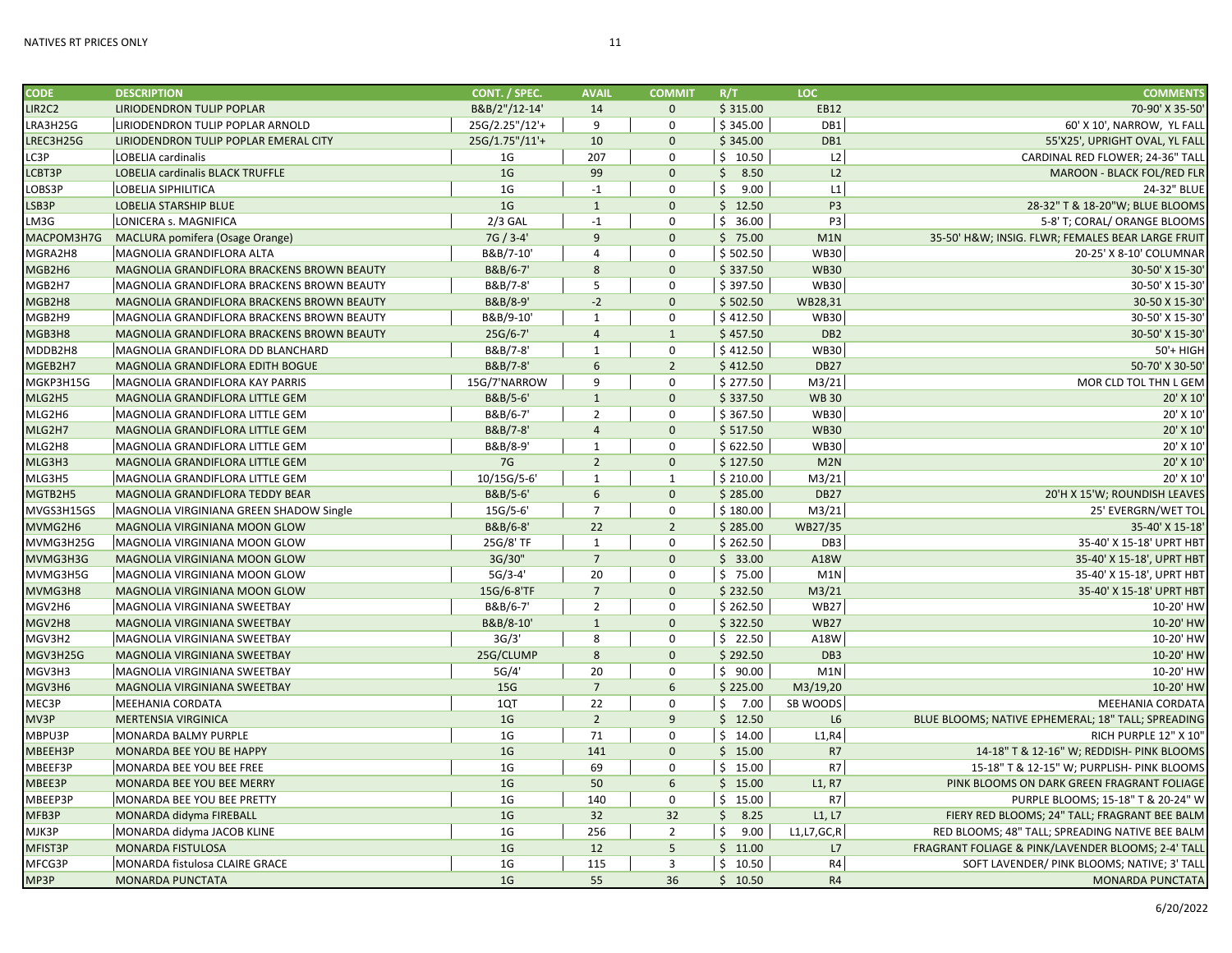| <b>CODE</b>                    | <b>DESCRIPTION</b>                             | CONT. / SPEC.         | <b>AVAIL</b>             | <b>COMMIT</b>               | R/T              | LOC.                      | <b>COMMENTS</b>                                    |
|--------------------------------|------------------------------------------------|-----------------------|--------------------------|-----------------------------|------------------|---------------------------|----------------------------------------------------|
| MBB3P                          | MONARDA punctata BEEBOP                        | 1G                    | 6                        | 0                           | \$10.50          | L1                        | FRAGRANT; 40"T; YELLOW/ WHITE/ PINK SPOTTED BLOOMS |
| MC3H24                         | MYRICA cerifera (Southern Wax Myrtle)          | 3G / 24-30"           | 38                       | 5                           | \$33.00          | 15E                       | 10-15'H x 8-10'W; FAST; DK OLIVE-GREEN, FRAG. FOL. |
| MC3H3                          | MYRICA cerifera (Southern Wax Myrtle)          | 7G / 3-4'             | 11                       | $\mathbf 0$                 | \$78.00          | M2S                       | 10-15'H x 8-10'W; FAST; DK OLIVE-GREEN, FRAG. FOL. |
| MC3H5                          | MYRICA cerifera (Southern Wax Myrtle)          | $15G / 5 - 6'$        | 25                       | $\Omega$                    | \$180.00         | M2S                       | 10-15'H x 8-10'W; FAST; DK OLIVE-GREEN, FRAG. FOL. |
| MCDD3H15                       | MYRICA cerifera DON'S DWARF                    | 3G / 15-18"           | 39                       | $\mathbf 0$                 | \$39.00          | 15E                       | 3-5'H x 4-6'W; DENSE FOLIAGE; COMPACT, MOUNDING    |
| MCDD3H7G                       | <b>MYRICA cerifera DON'S DWARF</b>             | 7G                    | 12                       | $\mathbf{0}$                | \$78.00          | M2S                       | 3-5'H x 4-6'W; DENSE FOLIAGE; COMPACT, MOUNDING    |
| MLB3H12                        | MYRICA cerifera LITTLE BULL                    | 3G / 12-15"           | $\mathbf{1}$             | $\mathbf 0$                 | \$36.00          | 15E                       | 8-10' H&W LARGER, DARKER, MORE EVERGREEN FOLIAGE   |
| MLB3H7G                        | <b>MYRICA cerifera LITTLE BULL</b>             | 7G / 18-24"           | 23                       | $\mathbf{0}$                | \$87.00          | M2S                       | 8-10' H&W LARGER, DARKER, MORE EVERGREEN FOLIAGE   |
| MCSS3H3G                       | MYRICA cerifera STRAWBERRY SHORTCAKE           | 3G / 18"              | $\overline{3}$           | $\mathbf 0$                 | \$39.00          | 15E                       | 30" H&W DWARF SPORT OF 'SUWANEE ELF'               |
| <b>MP3H18</b>                  | MYRICA pennsylvanica (Northern Bayberry)       | 3G / 18-24"           | $\overline{3}$           | $\mathbf{0}$                | \$42.00          | 15E                       | 8-12'H x 6-10'W; GRAYISH-GREEN, FRAGRANT FOLIAGE   |
| MP3H15                         | MYRICA pusilla (Dwarf Wax Myrtle)              | 3G / 15"              | 6                        | $\mathbf 0$                 | \$36.00          | 15E                       | 5-6' H&W FAST; DK OLIVE-GREEN, FRAG. FOL.          |
| NA2C2                          | NYSSA AQUATICA "WATER TUPELO"                  | B&B/2"                | $\overline{2}$           | $\mathbf{0}$                | \$322.50         | <b>DB28</b>               | 50-80' X25-50'                                     |
| <b>NS2C1.5</b>                 | NYSSA SYLVATICA BLACK GUM                      | B&B/1.5"              | 9                        | 0                           | \$255.00         | EB27                      | 30-50' X 20-30'                                    |
| NS3H6                          | NYSSA SYLVATICA BLACK GUM                      | 15G/1.5"/8-10'        | 8                        | $\mathbf{0}$                | \$225.00         | M3/23                     | 30-50' X 20-30'                                    |
| NSFF3H15G                      | NYSSA SYLVATICA FOREST FIRE                    | 15G/1-1.25"/6-8       | 3                        | $\mathbf 0$                 | \$202.50         | M3/22                     | 60-50'X20-25', UPRIGH, OVAL-ROUNDED                |
| <b>NSW2C1.75</b>               | NYSSA SYLVATICA WILDFIRE                       | B&B/1.75"/9'+         | 11                       | $\mathbf{0}$                | \$345.00         | <b>DB28</b>               | 30-50' X 20-30'                                    |
| NSW2C2                         | NYSSA SYLVATICA WILDFIRE                       | B&B/2"/12'+           | 6                        | $\mathbf 0$                 | \$390.00         | <b>DB28</b>               | 30-50' X 20-30'                                    |
| <b>NSW2C2.5</b>                | NYSSA SYLVATICA WILDFIRE                       | B&B/2.5"              | $\overline{3}$           | $\mathbf{0}$                | \$465.00         | <b>DB28</b>               | 30-50' X 20-30'                                    |
| NSW3H15G                       | NYSSA SYLVATICA WILDFIRE                       | 15G/7'/1"             | 12                       | $\mathbf 0$                 | \$232.50         | M3/23                     | 30-50' X 20-30'                                    |
| NSW3H6                         | NYSSA SYLVATICA WILDFIRE                       | 15G/6'                | $8\phantom{1}$           | $\mathbf{0}$                | \$172.50         | M3/22                     | 30-50' X 20-30'                                    |
| OV2C1.5                        | OSTRYA VIRGINIANA HOPHORNBEAM                  | B&B/1.5"/10'+         | 8                        | $\mathbf 0$                 | \$262.50         | EB12                      | <b>40' SHREDDING BARK</b>                          |
| OV2C1.75                       | OSTRYA VIRGINIANA HOPHORNBEAM                  | B&B/1.75"/11'+        | 10                       | $\mathbf{0}$                | \$300.00         | EB12                      | <b>40' SHREDDING BARK</b>                          |
| OV <sub>2</sub> C <sub>2</sub> | OSTRYA VIRGINIANA HOPHORNBEAM                  | B&B/2"/12'+           | 8                        | $\mathbf 0$                 | \$337.50         | EB12                      | <b>40' SHEDDING BARK</b>                           |
| PI3P                           | PARTHENIUM INTEGRIFOLIUM (WILD QUININE)        | 1 <sub>G</sub>        | 75                       | $\mathbf{0}$                | \$12.00          | L <sub>4</sub>            | PARTHENIUM INTEGRIFOLIUM                           |
| PQ3P                           | PARTHENOCISSUS QUINQUEFOLIA (VIRGINIA CREEPER) | 1G                    | 15                       | $\mathbf 0$                 | \$17.00          | L1                        | 40-50' SPREAD                                      |
| PAC3P                          | PASSIFLORA CAERULA (PASSION FLOWER VINE)       | 1 <sub>G</sub>        | 28                       | $\mathbf{0}$                | \$24.00          | L1, L2, GC                | 6-30' T & 3-6' W; PURPLE/ BLUE BLOOMS ON VINE      |
| PAS3P3                         | <b>PASSIFLORA VINE</b>                         | 3G                    | $\overline{3}$           | $\mathbf 0$                 | \$35.00          | L1                        | 6-30' T & 3-6' W; PURPLE/ BLUE BLOOMS ON VINE      |
| PVI3P                          | PELTANDRA VIRGINICA (GREEN ARROW ARUM)         | 1 <sub>G</sub>        | 108                      | $\mathbf{0}$                | \$9.50           | L6                        | PELTANDRA VIRGINICA                                |
| PDK3P                          | PENSTEMON DARK TOWERS                          | 1 <sub>G</sub>        | 218                      | $\mathbf 0$                 | \$10.50          | L2                        | PNK FLWRS 33"                                      |
| PHR3P                          | PENSTEMON digitalis 'HUSKER RED'               | 1 <sub>G</sub>        | 321                      | $\mathbf{0}$                | \$10.00          | L2                        | 30" TALL; WHITE FLOWER/ RED FOLIAGE                |
| PRR3P                          | PENSTEMON mexicali RED ROCKS                   | 1 <sub>G</sub>        | 66                       | $\mathbf 0$                 | \$10.00          | L5, R4                    | ROSE/ PINK BLOOMS; HUMMINGBIRD MAGNET!; 15" TALL   |
| PMID3P                         | PENSTEMON MIDNIGHT MASQUERADE                  | 1 <sub>G</sub>        | 115                      | $\Omega$                    | \$12.50          | L2                        | DEEP PURPLE FOLIAGE W/ LAVENDER BLOOMS; 36-40" T   |
| POP3P                          |                                                | 1 <sub>G</sub>        | 27                       | 0                           | \$12.00          | R15                       |                                                    |
|                                | PENSTEMON ONYX AND PEARLS                      | 1QT                   | $-194$                   | $\mathbf{0}$                |                  |                           | PENSTEMON ONYX AND PEARLS                          |
| PDBM3P                         | PHLOX divaricata (WOODLAND) BLUE MOON          | 1 <sub>G</sub>        |                          |                             | \$<br>7.50<br>\$ | P5, P2                    | FRAGRANT VIOLET BLOOMS; 6-8" T & SPREADING         |
| PDMB3P                         | PHLOX divaricata (WOODLAND) MAY BREEZE         | 1 <sub>G</sub>        | 283<br>448               | 44<br>95                    | 9.50<br>\$12.00  | P <sub>5</sub><br>AP3, P5 | GROUNDCOVER 8-10"; WHITE BLOOMS                    |
| PBLUE3P                        | PHLOX divaricata BLUE MOON                     |                       |                          |                             | \$               |                           | 6-8" T & SPREADING; FRAGRANT BLUE BLOOMS           |
| PBM1QT                         | PHLOX divaricata BLUE MOON                     | 1QT<br>1 <sub>G</sub> | $-50$<br>$6\overline{6}$ | $\mathbf 0$<br>$\mathbf{0}$ | 7.00             | P <sub>5</sub><br>L5      | 6-8" T & SPREADING                                 |
| PFR3P                          | PHLOX FLAME RED                                |                       |                          |                             | \$10.50          |                           | PHLOX FLAME RED                                    |
| PEARL3P                        | PHLOX paniculata AMETHYST PEARL                | 1 <sub>G</sub>        | 150                      | 0                           | \$16.00          | L5, R4                    | 18" T&W FRAGRANT BLOOMS; LIGHT PINK BLOOMS         |
| PBDP3P                         | PHLOX paniculata BABYDOLL PINK                 | 1 <sub>G</sub>        | 52                       | $\mathbf{0}$                | \$11.00          | L <sub>5</sub>            | PHLOX BABYDOLL PINK                                |
| PBDW3P                         | PHLOX paniculata BABYDOLL WHITE                | 1 <sub>G</sub>        | $\overline{3}$           | $\Omega$                    | \$11.00          | L <sub>5</sub>            | WHITE BLOOMS; 12" T X 14-16" W                     |
| PPCG3P                         | PHLOX PANICULATA COVER GIRL                    | 1 <sub>G</sub>        | 102                      | $\mathbf{0}$                | \$12.00          | R <sub>12</sub>           | LAVENDER PURPLE W/ WHITE EYE; 38-42" T & 24-28" W  |
| PPD3P                          | PHLOX paniculata DAVID                         | 1G                    | 6                        | 0                           | \$10.50          | WB6                       | WHITE, FRAGRANT BLOOMS; 3' TALL                    |
| PFE3P                          | PHLOX paniculata FASHIONABLY EARLY CRYSTAL     | 1 <sub>G</sub>        | 143                      | $\mathbf{0}$                | \$12.00          | L5, R4                    | WHITE W/ PURPLE EYE BLOOMS; 28-32" TALL            |
| PGG3P                          | PHLOX PANICULATA GLAMOUR GIRL                  | 1 <sub>G</sub>        | 201                      | $\mathbf 0$                 | \$10.50          | R12                       | HOT CORAL PINK BLOOMS; 32" TALL                    |
| PPJ3P                          | PHLOX paniculata JEANA                         | 1 <sub>G</sub>        | 150                      | $\mathbf{0}$                | \$9.50           | WB6,L7,L2                 | LAVENDER- PINK BLOOMS; 2-4' T & 1.5-3' W           |
| PKF3P                          | PHLOX paniculata KUNG FUCHSIA                  | 1 <sub>G</sub>        | 55                       | $\Omega$                    | \$12.00          | L <sub>5</sub>            | PHLOX KING FUCHSIA                                 |
| PPL3P                          | PHLOX paniculata LAURA                         | 1 <sub>G</sub>        | 16                       | $\mathbf{0}$                | \$10.50          | L5                        | <b>FUSCHIA PURPLE; 3-4' TALL</b>                   |
| PUV3P                          | PHLOX paniculata ULTRAVIOLET                   | 1G                    | 128                      | $\Omega$                    | \$12.00          | L5, R12                   | 32-36" T X 28-32" W; DARK MAGENTA VIOLET           |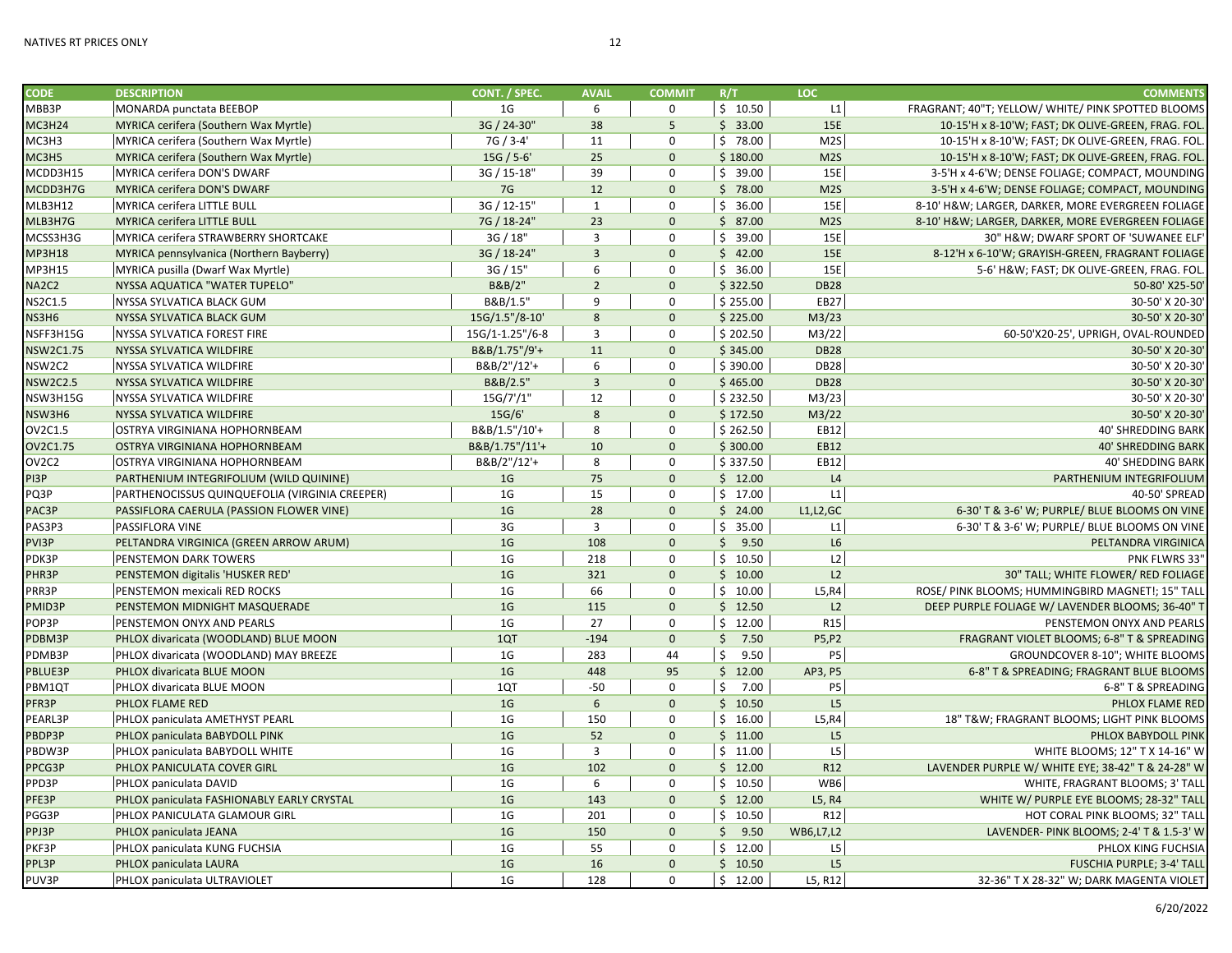| <b>CODE</b>     | <b>DESCRIPTION</b>                              | CONT. / SPEC.      | <b>AVAIL</b>   | <b>COMMIT</b>  | R/T        | <b>LOC</b>         | <b>COMMENTS</b>                                    |
|-----------------|-------------------------------------------------|--------------------|----------------|----------------|------------|--------------------|----------------------------------------------------|
| PSSP3P          | PHLOX stolonifera (Woodland) SHERWOOD PURPLE    | 1QT                | 124            | $\mathbf{0}$   | \$8.00     | <b>P5</b>          | CREEPING WOODLAND PHLOX; 6-8" T; DEEP LAVENDER     |
| PSP1QT          | PHLOX stolonifera SHERWOOD PURPLE               | 1QT                | $-29$          | 28             | \$<br>7.00 | <b>P5</b>          | DEEP LAVENDER BLOOM; 6-8" T & SPREADING            |
| PSRW3P          | PHLOX subulata "RED WINGS"                      | 1 <sub>G</sub>     | 224            | $\Omega$       | \$12.00    | AP2, AP3           | ROSE-RED BLOOMS/FRAGRANT FOLIAGE; 8"X12";SPREADING |
| PSAG3P          | PHLOX subulata AMAZING GRACE                    | 1 <sub>G</sub>     | 5              | $\Omega$       | \$12.00    | AP <sub>2</sub>    | WHITE W/ PURPLE CENTER BLOOMS                      |
| PAG1QT          | PHLOX subulata AMAZING GRACE                    | 1QT                | 25             | $\mathbf{0}$   | \$10.00    | AP <sub>2</sub>    | WHITE W/ PURPLE CENTER BLOOMS                      |
| PSD3P           | PHLOX subulata DRUMMONDS PINK                   | 1 <sub>G</sub>     | 1289           | $\mathbf 0$    | \$12.00    | AP2,AP3,R7         | PINK BLOOMS; GROUNDCOVER                           |
| PSEB3P          | PHLOX subulata EMERALD BLUE                     | 1 <sub>G</sub>     | 477            | 10             | \$12.00    | AP2, R7            | LAVENDER/ BLUE BLOOMS; SPREADING PHLOX; 4-6" TALI  |
| PSEP3P          | PHLOX subulata EMERALD PINK                     | 1 <sub>G</sub>     | $-1$           | $\mathbf 0$    | \$<br>8.00 | L4                 | HOT PINK BLOOMS; SPREADING; 4-6" TALI              |
| PSEYE3P         | PHLOX subulata EYESHADOW                        | 1 <sub>G</sub>     | 144            | 10             | \$12.00    | AP2, AP3           | DARK GREEN FOLIAGE W/ VIBRANT, ROSY PURPLE BLOOMS  |
| PMIX3P          | PHLOX SUBULATA MIX                              | 1 <sub>G</sub>     | 16             | $\mathbf 0$    | \$<br>4.50 | AP <sub>2</sub>    | <b>SURPRISE BLOOM COLOR</b>                        |
| PSNH3P          | PHLOX subulata NORTH HILLS                      | 1 <sub>G</sub>     | 385            | $\mathbf{0}$   | \$12.00    | AP2, AP3           | WHITE W/PURPLE EYE BLOOMS; 4-6" TALL; SPREADING    |
| PSPB3P          | PHLOX subulata PURPLE BEAUTY                    | 1 <sub>G</sub>     | 3              | 0              | \$14.00    | AP <sub>2</sub>    | GROUNDCOVER; 4-6" T & 1-2' W; PURPLE BLOOMS        |
| PSNOW1QT        | PHLOX subulata SNOWFLAKE                        | 1QT                | 183            | $\Omega$       | \$10.00    | AP <sub>2</sub>    | WHITE BLOOMER; 3-6" T & SPREADING                  |
| PSSW3P          | PHLOX subulata SPRING WHITE                     | 1 <sub>G</sub>     | 20             | $\Omega$       | \$12.00    | AP <sub>2</sub>    | WHITE W/YELLOW EYE BLOOMS; 4-6" TALL; SPREADING    |
| PCG3H15         | PHYSOCARPUS opulifolius CENTER GLOW (pp16894)   | 3G / 18-24"        | $\overline{3}$ | $\Omega$       | \$42.00    | <b>18W</b>         | 6-8' H&W NEW FOLIAGE ROSY-RED W/YLW CTR->BURGUNDY  |
| PCG3H5G         | PHYSOCARPUS opulifolius CENTER GLOW (pp16894)   | 5G/24-36'          | 15             | $\Omega$       | \$60.00    | <b>18W</b>         | 6-8' H&W NEW FOLIAGE ROSY-RED W/YLW CTR->BURGUNDY  |
| POD3H5G         | PHYSOCARPUS opulifolius DIABOLO®                | 5G/24-36"          | 15             | $\mathbf{0}$   | \$60.00    | <b>18W</b>         | 6-8' H&W, DEEP PURPLE FOLIAGE, WHITE FLOWERS       |
| PLD3H15         | PHYSOCARPUS opulifolius LITTLE DEVIL™ (pp22634) | 3G / 15-18"        | 9              | $\Omega$       | \$45.00    | <b>18W</b>         | 3-4' H&W SMALL BURGUNDY FOLIAGE; PK/WHT FLOWERS    |
| PPMM3P          | PHYSOSTEGIA virginiana PINK MISS MANNERS        | 1 <sub>G</sub>     | 54             | 14             | \$14.00    | L1                 | PINK BELL BLOOMS                                   |
| PGC3H3G         | PICEA GLAUCA CONICA                             | 3G / 18-24"        | 21             | $\mathbf 0$    | \$52.50    | 15W, GC            | 10-12'H x 4-5'W @25yrs; SLOW (2-4" / YEAR), DENSE  |
| PPAL2H12        | PINUS palustris (Longleaf Pine)                 | B&B/12'            | $\mathbf{1}$   | $\mathbf{0}$   | \$480.00   | <b>DB43</b>        | TYPICALLY 60'H IN LANDSCAPE; GRASSLIKE IN YOUTH    |
| PPAL3H12        | PINUS palustris (Longleaf Pine)                 | 3G / 12"           | 4              | $\mathbf 0$    | \$42.00    | 15W                | TYPICALLY 60'H IN LANDSCAPE; GRASSLIKE IN YOUTH    |
| PSAF3H6G        | PINUS STROBUS ANGEL FALLS 36" 6G                | 6G                 | $\overline{4}$ | $\mathbf{0}$   | \$300.00   | M <sub>3</sub> /24 | 12" YR/15' 10-15YRS                                |
| PSAF3H4         | PINUS STROBUS ANGEL FALLS 4-5'                  | 10 <sub>G</sub>    | 5              | $\mathbf 0$    | \$300.00   | M <sub>3</sub> /24 | 12" YR/15' 10-15YRS                                |
| <b>PSBS3S18</b> | PINUS STROBUS BLUE SHAG 18"                     | 6G                 | $\overline{4}$ | $\Omega$       | \$262.50   | 15 <sub>W</sub>    | DWF,GLOBOSE,BLU-GRN                                |
| PSF2H4          | PINUS STROBUS FASTIGIATA 4                      | 10 <sub>G</sub>    | $\overline{5}$ | $\mathbf 0$    | \$315.00   | <b>DB42</b>        | 12" YR/15' 10-15YRS                                |
| <b>PSN2H24</b>  | PINUS STROBUS NANA                              | <b>B&amp;B 24"</b> | 10             | $\mathbf{0}$   | \$240.00   | DB42,43            | 3' H&W @ 10YRS; DENSE DOME-SHAPED HABIT            |
| PSTP2H4         | PINUS STROBUS PENDULA 4'                        | B&B                | 6              | $\Omega$       | \$240.00   | <b>DB42</b>        | 12" YR/15' 10-15YRS                                |
| PSTP2H5         | PINUS STROBUS PENDULA 5'                        | <b>B&amp;B</b>     | 9              | $\Omega$       | \$315.00   | <b>DB42</b>        | 12" YR/15' 10-15YRS                                |
| PSSS2H5         | PINUS STROBUS SEMI SHEARED WHITE                | B&B/5-6'           | 12             | $\mathbf 0$    | \$202.50   | DB42               | 50-80' X 20-40' RED TAG                            |
| PSSS2H6         | PINUS STROBUS SEMI SHEARED WHITE                | B&B/6-8'           | $\overline{4}$ | $\mathbf{0}$   | \$240.00   | <b>EB27</b>        | 50-80' X 20-40' BLUE TAG                           |
| PSSS2H7         | PINUS STROBUS SEMI SHEARED WHITE                | B&B/7-8'           | 4              | $\mathbf 0$    | \$285.00   | EB27               | 50-80' X 20-40' BLUE TAG                           |
| PSSP2H5         | PINUS STROBUS STOWE COLUMN PILLAR               | 5' B&B             | $\overline{4}$ | $\mathbf{1}$   | \$367.50   | <b>DB41</b>        | 10X3,10YRS                                         |
| PSSP2H7         | PINUS STROBUS STOWE COLUMN PILLAR               | 7' B&B             | $\overline{2}$ | $\mathbf 0$    | \$570.00   | <b>DB41</b>        | 10X3,10YRS                                         |
| PTL3H5          | PINUS TAEDA LOBLOLLY PINE                       | $15G/5-6'$         | 32             | $\mathbf{0}$   | \$142.50   | NB5,6              | 40-60                                              |
| <b>PLO2C2.5</b> | PLATANUS OCCIDENTALIS AM PLANETREE              | B&B/2.5"           | 9              | $\mathbf 0$    | \$262.50   | EB16               | 75-100                                             |
| <b>PO2C2</b>    | PLATANUS OCCIDENTALIS AM PLANETREE              | B&B/2"             | $\overline{3}$ | $\mathbf{0}$   | \$277.50   | <b>EB16</b>        | 75-100' HIGH                                       |
| PO2C2.5         | PLATANUS OCCIDENTALIS AM PLANETREE              | B&B/2.5"           | 14             | $\mathbf 0$    | \$390.00   | EB16               | 75-100' HIGH                                       |
| <b>PO3C25G</b>  | PLATANUS OCCIDENTALIS AM PLANETREE              | 25G/2"/10'+        | 6              | $\mathbf{1}$   | \$292.50   | DB1,2              | 75-100' HIGH                                       |
| PSH3P           | POLEMONIUM reptans STAIRWAY TO HEAVEN           | 1 <sub>G</sub>     | 71             | $\mathbf 0$    | \$10.50    | P <sub>2</sub>     | VARIEGATED FOLIAGE/BLUE FLOWER; 12-24" TALI        |
| PB3P            | POLYGONATUM BIFLORUM                            | 1 <sub>G</sub>     | 71             | 9              | \$12.00    | AP3                | <b>WHITE BLOOMS</b>                                |
| PT3P            | PORTERANTHUS TRIFOLIATUS (BOWMAN'S ROOT)        | 1 <sub>G</sub>     | $\textbf{-1}$  | $\overline{7}$ | \$15.00    | L1                 | PORTERANTHUS TRIFOLIATUS                           |
| PFLEX3P         | PYCNANTHEMUM FLEXUOSUM                          | 1 <sub>G</sub>     | 11             | 16             | 9.50<br>\$ | WB5                | WHITE BLOOMS; FRAGRANT FOLIAGE; 2-3' T & 3-4' W    |
| PYM1QT          | PYCNANTHEMUM MUTICUM                            | 1QT                | 12             | $\mathbf{1}$   | \$<br>6.00 | P1                 | APPALACHIAN MOUNTAIN MINT; FRAGRANT!; 2-3' TALI    |
| PYM3P           | PYCNANTHEMUM MUTICUM                            | 1 <sub>G</sub>     | 107            | $\overline{9}$ | \$11.00    | WB5                | APPALACHIAN MOUNTAIN MINT; FRAGRANT!; 2-3' TALI    |
| PP3P            | PYCNANTHEMUM PILOSUM                            | 1 <sub>G</sub>     | 40             | $\Omega$       | \$10.00    | WB5                | 1-3' T&W WHITE BLOOMS; VERY FRAGRANT MINT          |
| PTEN3P          | PYCNANTHEMUM TENUIFOLIUM                        | 1 <sub>G</sub>     | 112            | $\mathbf{0}$   | \$9.50     | WB5                | 2-3' T&W FRAGRANT MINTY FOLIAGE; WHITE BLOOMS      |
| PV3P            | PYCNANTHEMUM VIRGINIANUM                        | 1 <sub>G</sub>     | 60             | $\mathbf 0$    | Ś.<br>9.50 | WB5                | WHITE BLOOMS & FRAGRANT FOLIAGE: 2-3' T&W          |
| QA2C1.5         | <b>QUERCUS alba (White Oak)</b>                 | B&B / 1.5"         | $\mathbf{1}$   | $\mathbf{0}$   | \$292.50   | <b>DB32</b>        | 50-80' H&W ROUNDED LOBES; BROWN TO DK RED IN FALL  |
|                 |                                                 |                    |                |                |            |                    |                                                    |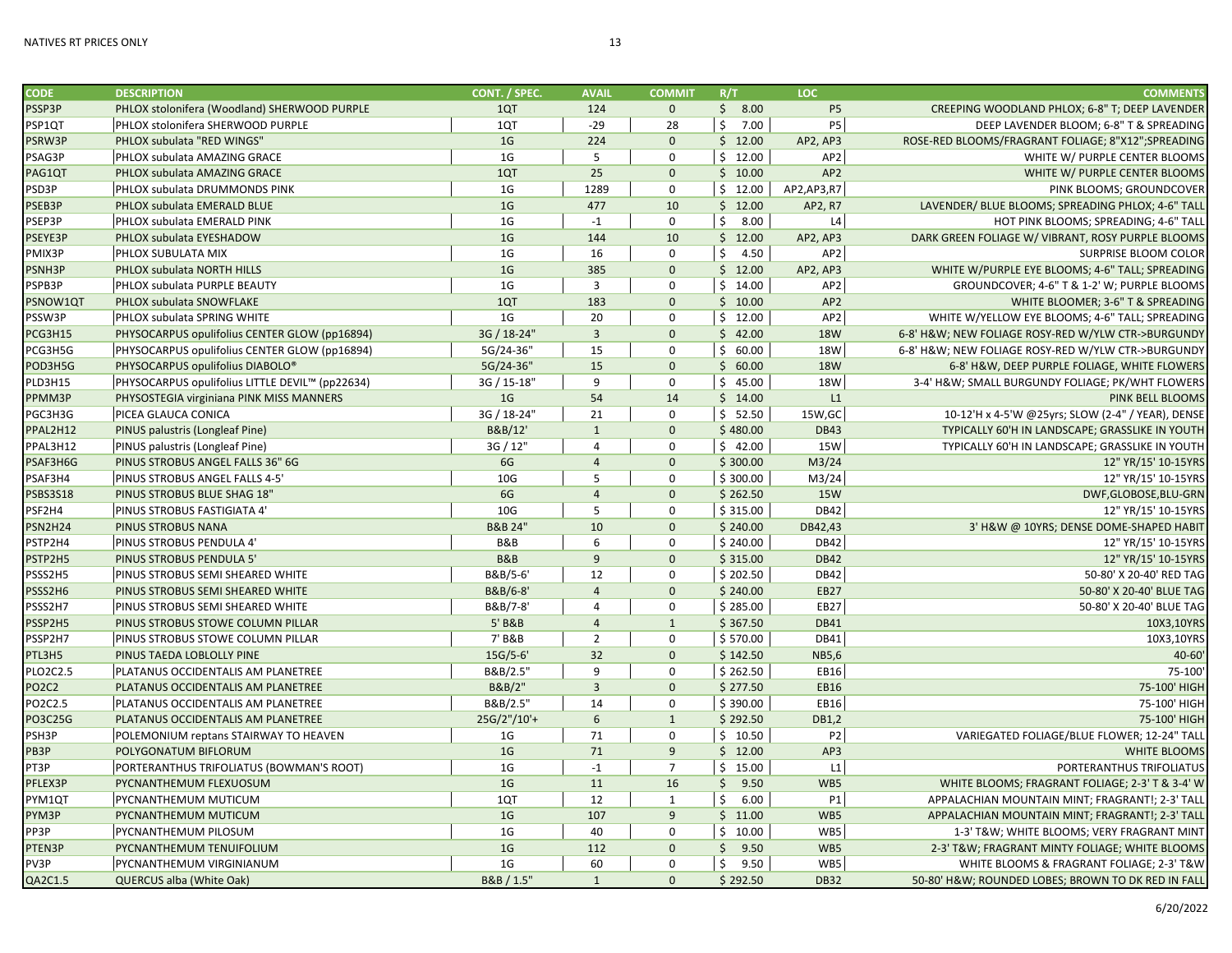| <b>CODE</b>     | <b>DESCRIPTION</b>                               | CONT. / SPEC.          | <b>AVAIL</b>   | <b>COMMIT</b>  | R/T      | LOC.             | <b>COMMENTS</b>                                                                                        |
|-----------------|--------------------------------------------------|------------------------|----------------|----------------|----------|------------------|--------------------------------------------------------------------------------------------------------|
| QA3H15G         | QUERCUS alba (White Oak)                         | 15G / 6-8'             | 6              | $\mathbf 0$    | \$202.50 | M3/13            | 50-80' H&W ROUNDED LOBES; BROWN TO DK RED IN FALL                                                      |
| QAL3H25G        | QUERCUS alba (White Oak)                         | 25G /10-12'            | $\overline{2}$ | $\mathbf{0}$   | \$345.00 | DB <sub>2</sub>  | 50-80' H&W ROUNDED LOBES; BROWN TO DK RED IN FALL                                                      |
| QAWO2C2.5       | QUERCUS alba (White Oak)                         | B&B / 2.5"             | $\mathbf{1}$   | $\mathbf 0$    | \$450.00 | <b>DB32</b>      | 50-80' H&W ROUNDED LOBES; BROWN TO DK RED IN FALL                                                      |
| QBSW2C2         | QUERCUS bicolor (Swamp White Oak)                | B&B / 2"               | 20             | $\mathbf{0}$   | \$322.50 | <b>DB37</b>      | 50-60' H&W BROAD LVS w/ROUND LOBES OR BLUNT TEETH                                                      |
| QBSW2C2.5       | QUERCUS bicolor (Swamp White Oak)                | B&B / 2.5"             | 11             | $\mathbf 0$    | \$382.50 | <b>DB38</b>      | 50-60' H&W BROAD LVS w/ROUND LOBES OR BLUNT TEETH                                                      |
| QBSW3H15G       | QUERCUS bicolor (Swamp White Oak)                | $15G/8'+$              | 5 <sup>1</sup> | $\mathbf{0}$   | \$240.00 | M3/14            | 50-60' H&W BROAD LVS w/ROUND LOBES OR BLUNT TEETH                                                      |
| QBSW3H7G        | QUERCUS bicolor (Swamp White Oak)                | 7G/3-4'                | $\mathbf 1$    | $\overline{2}$ | \$160.00 | $S/O$ - UVA      | 50-60' H&W BROAD LVS w/ROUND LOBES OR BLUNT TEETH                                                      |
| QB3H15G         | <b>QUERCUS borealis (Northern Red Oak)</b>       | $15G/1.25''/8'+$       | $\overline{3}$ | $\mathbf{0}$   | \$262.50 | M3/14            | 60-75'H x 40-50'W; GLOSSY LEAVES w/POINTED LOBES                                                       |
| QB3H20G         | QUERCUS borealis (Northern Red Oak)              | 20G / 1.5"             | 5              | $\mathbf 0$    | \$225.00 | DB <sub>2</sub>  | 60-75'H x 40-50'W; GLOSSY LEAVES w/POINTED LOBES                                                       |
| QB3H7G          | <b>QUERCUS borealis (Northern Red Oak)</b>       | $7G/4-5'$              | 5              | $\mathbf{0}$   | \$135.00 | M1S              | 60-75'H x 40-50'W; GLOSSY LEAVES w/POINTED LOBES                                                       |
| QC2C1.75        | QUERCUS coccinea (Scarlet Oak)                   | B&B / 1.75'            | 10             | $\Omega$       | \$277.50 | DB <sub>29</sub> | 50-70'H x 40-50'W; DEEPLY CUT, POINTED LOBES                                                           |
| QC2C2           | QUERCUS coccinea (Scarlet Oak)                   | B&B / 2"               | 15             | $\mathbf{0}$   | \$367.50 | <b>DB29</b>      | 50-70'H x 40-50'W; DEEPLY CUT, POINTED LOBES                                                           |
| QC2C2.5         | QUERCUS coccinea (Scarlet Oak)                   | B&B/2.5"/12-14'        | 8              | $\mathbf 0$    | \$405.00 | <b>DB29</b>      | 50-70'H x 40-50'W; DEEPLY CUT, POINTED LOBES                                                           |
| QL2C2           | QUERCUS lyrata (Overcup Oak)                     | B&B/2"                 | 5              | $\mathbf{0}$   | \$337.50 | <b>DB31</b>      | 40-60' H&W TOLERATES WET SOIL; ROUNDED LOBES                                                           |
| QL2C2.5         | QUERCUS lyrata (Overcup Oak)                     | B&B / 2.5"/13'+        | 3              | $\mathbf 0$    | \$390.00 | <b>DB31</b>      | 40-60' H&W TOLERATES WET SOIL; ROUNDED LOBES                                                           |
| QMA2C2          | QUERCUS macrocarpa (Bur Oak)                     | B&B / 2"               | $\overline{4}$ | $\mathbf{0}$   | \$292.50 | <b>DB31</b>      | 60-80' H&W ROUNDED LOBES; LEATHERY DK GRN LVS                                                          |
| QMA3H7G         | QUERCUS macrocarpa (Bur Oak)                     | 7G/4-5'                | 10             | $\Omega$       | \$135.00 | M1S              | 60-80' H&W ROUNDED LOBES; LEATHERY DK GRN LVS                                                          |
| QPCO2C2         | QUERCUS montana/prinus (Chestnut Oak)            | B&B/2"/10-12'          | 9              | $\mathbf{1}$   | \$292.50 | <b>DB30</b>      | 50-70' H&W BROAD OBOVATE LVS, COARSELY TOOTHED                                                         |
| QMCO2C2         | QUERCUS muehlenbergii (Chinkapin Oak)            | <b>B&amp;B / 2"CAL</b> | $\overline{4}$ | $\mathbf 0$    | \$307.50 | <b>DB30</b>      | 40-50'H x 50-60'W; aka YELLOW CHESTNUT OAK                                                             |
| QN2C2           | QUERCUS nuttallii/texana (Nuttall/Texas Red Oak) | B&B / 2"               | 6              | $\mathbf{0}$   | \$292.50 | <b>DB29</b>      | 50-75'H x 40-60'W; HIGHLY ADAPTABLE; RED LATE FALL                                                     |
| QN2C2.5         | QUERCUS nuttallii/texana (Nuttall/Texas Red Oak) | B&B / 2.5"             | $\overline{7}$ | $\mathbf{1}$   | \$382.50 | <b>DB29</b>      | 50-75'H x 40-60'W; HIGHLY ADAPTABLE; RED LATE FALL                                                     |
| QN2C3.5         | QUERCUS nuttallii/texana (Nuttall/Texas Red Oak) | B&B / 3.5"             | $\mathbf{1}$   | $\mathbf{0}$   | \$472.50 | <b>DB29</b>      | 50-75'H x 40-60'W; HIGHLY ADAPTABLE; RED LATE FALL                                                     |
| QN3H15G         | QUERCUS nuttallii/texana (Nuttall/Texas Red Oak) | 15G / 6-8"             | 10             | $\Omega$       | \$202.50 | M3/14            | 50-75'H x 40-60'W; HIGHLY ADAPTABLE; RED LATE FALL                                                     |
| QPL2C2          | <b>QUERCUS palustris (Pin Oak)</b>               | B&B / 2"               | 30             | $\overline{4}$ | \$337.50 | <b>DB32</b>      | 50-65'H x 40-55'W; DEEP RED FALL COLOR; UBIQUITOUS                                                     |
| QPL2C3          | QUERCUS palustris (Pin Oak)                      | B&B / 3"               | 14             | $\mathbf 0$    | \$427.50 | <b>WB32</b>      | 50-65'H x 40-55'W; DEEP RED FALL COLOR; UBIQUITOUS                                                     |
| QPL3H15G        | <b>QUERCUS palustris (Pin Oak)</b>               | 10/15G/6-8'            | 13             | $\mathbf{0}$   | \$187.50 | M3/              | 50-65'H x 40-55'W; DEEP RED FALL COLOR; UBIQUITOUS                                                     |
| QPPB2C2         | QUERCUS palustris Pacific Brilliance (Pin Oak)   | B&B / 2"               | 5              | $\mathbf 0$    | \$442.50 | <b>DB31</b>      | UPRIGHT BRANCHING, 50' X 25' ORANGE-RED FALL COLOR                                                     |
| QPH2C1.5        | <b>QUERCUS phellos (Willow Oak)</b>              | B&B / 1.5"             | $\overline{2}$ | $\Omega$       | \$240.00 | <b>WB27</b>      | 45-75'H x 30-50'W; NARROW LVS w/o TEETH OR LOBES                                                       |
| QPH2C2          | QUERCUS phellos (Willow Oak)                     | B&B / 2"               | 42             | $\Omega$       | \$292.50 | WB27,28          | 45-75'H x 30-50'W; NARROW LVS w/o TEETH OR LOBES                                                       |
| QPH2C2.5        | <b>QUERCUS phellos (Willow Oak)</b>              | B&B/2.5"/12'+          | 15             | $\mathbf{0}$   | \$397.50 | <b>WB27</b>      | 45-75'H x 30-50'W; NARROW LVS w/o TEETH OR LOBES                                                       |
| QPH2C3          | QUERCUS phellos (Willow Oak)                     | B&B / 3"               | 34             | $\Omega$       | \$427.50 | WB29,30          | 45-75'H x 30-50'W; NARROW LVS w/o TEETH OR LOBES                                                       |
| QPH3H15G        | <b>QUERCUS phellos (Willow Oak)</b>              | $15G/8'+/1"+$          | 29             | $\mathbf{0}$   | \$202.50 | M3/13            | 45-75'H x 30-50'W; NARROW LVS w/o TEETH OR LOBES                                                       |
| QPH3H25G        | QUERCUS phellos (Willow Oak)                     | 25G / 2"               | 21             | $\mathbf 0$    | \$292.50 | DB3              | 45-75'H x 30-50'W; NARROW LVS w/o TEETH OR LOBES                                                       |
| QR2C2           | QUERCUS rubra (Red Oak)                          | B&B / 2"/12'+          | 20             | $\mathbf{0}$   | \$337.50 | <b>DB30</b>      | 50-65' H&W BROWN-RED FALL COLOR; RAPID GROWING                                                         |
| QR2C2.5         | QUERCUS rubra (Red Oak)                          | B&B / 2.5"             | 6              | $\mathbf 0$    | \$450.00 | <b>DB30</b>      | 50-65' H&W BROWN-RED FALL COLOR; RAPID GROWING                                                         |
| QR2C3           | QUERCUS rubra (Red Oak)                          | B&B/3"                 | $\mathbf{1}$   | $\mathbf{0}$   | \$330.00 | <b>DB30</b>      | 50-65' H&W BROWN-RED FALL COLOR; RAPID GROWING                                                         |
| QR3C2           | QUERCUS rubra (Red Oak)                          | 25G/1.5"+/10'          | 6              | $\Omega$       | \$292.50 | DB <sub>2</sub>  | 50-65' H&W BROWN-RED FALL COLOR; RAPID GROWING                                                         |
| QR3H15G         | <b>QUERCUS rubra (Red Oak)</b>                   | 15G/ 1.25"+/8-9        | $\overline{3}$ | $\mathbf{0}$   | \$202.50 | M3/14            | 50-65' H&W BROWN-RED FALL COLOR; RAPID GROWING                                                         |
| QS2C2           | QUERCUS shumardii (Shumard Oak)                  | B&B / 2"               | $\overline{4}$ | $\Omega$       | \$307.50 | <b>DB31</b>      |                                                                                                        |
| QS2C2.5         | QUERCUS shumardii (Shumard Oak)                  | B&B /2.5"/12'+         | 5              | $\mathbf{0}$   | \$390.00 | <b>DB31</b>      | 40-60' H&W PYR->SPREADING; MAHOGANY LT FALL/E WTR<br>40-60' H&W PYR->SPREADING; MAHOGANY LT FALL/E WTR |
| RRM3P           | RATIBIDA columnifera RED MIDGET                  | 1 <sub>G</sub>         | 15             | $\mathbf 0$    | \$10.50  | P <sub>3</sub>   |                                                                                                        |
|                 |                                                  | 1 <sub>G</sub>         | 17             | $\Omega$       | \$9.50   | L3               | RED AND ORANGE UNIQUE BLOOMS; 18-36" TALL                                                              |
| RP3P<br>RCA3H21 | RATIBIDA PINNATA                                 | 3G / 18-21"            | 16             | $\overline{7}$ | \$48.00  | 14W              | CENTRAL CYLINDER DISK SMELLS LIKE ANISE                                                                |
|                 | RHODODENDRON CATAWBIENSE ALBUM                   |                        |                |                |          |                  | 6' H&W LILAC BUDS OPEN TO WHT W/ YLW THROAT                                                            |
| RCB3H18         | RHODODENDRON CATAWBIENSE BOURSAULT               | 3G / 18"               | 17             | $\mathbf{0}$   | \$48.00  | 14W              | 5-6' H&W LILAC-PURPLE; DENSE, STURDY HABIT                                                             |
| RCG3H18         | RHODODENDRON CATAWBIENSE GRANDIFLORUM            | 3G / 18"               | 17             | $\Omega$       | \$48.00  | 14W              | 6-8' H&W LAVENDER; VIGOROUS, TALL                                                                      |
| <b>RC3H18</b>   | RHODODENDRON CHIONOIDES                          | 3G / 18"               | 38             | $\mathbf{0}$   | \$48.00  | 14W              | 4'H X 5'W; WHITE, YLW THROAT; MOUNDING                                                                 |
| RAGL3H10        | RHUS aromatica GRO-LOW                           | 3G / 10-15" SPR        | 57             | $\mathbf 0$    | \$42.00  | 16W, 95/16       | 18-30"H x 6-8'W; TRIFOLIATE, FRAGRANT FOLIAGE                                                          |
| RTT3H3G         | RHUS typhina TIGER EYES® (pp16185)               | 3G / 15-18"            | 30             | $\mathbf{0}$   | \$42.00  | <b>17W</b>       | 6' H&W CHARTREUSE (SPRNG)->YLW (SMMR)->RED (FALL)                                                      |
| <b>RPR2C1.5</b> | ROBINIA x PURPLE ROBE                            | B&B/1.5"/11'+          | 3              | $\Omega$       | \$262.50 | <b>DB14</b>      | 30-45'H x 15-25'W; 6-8" PURPLE FLWRS; ADAPTABLE                                                        |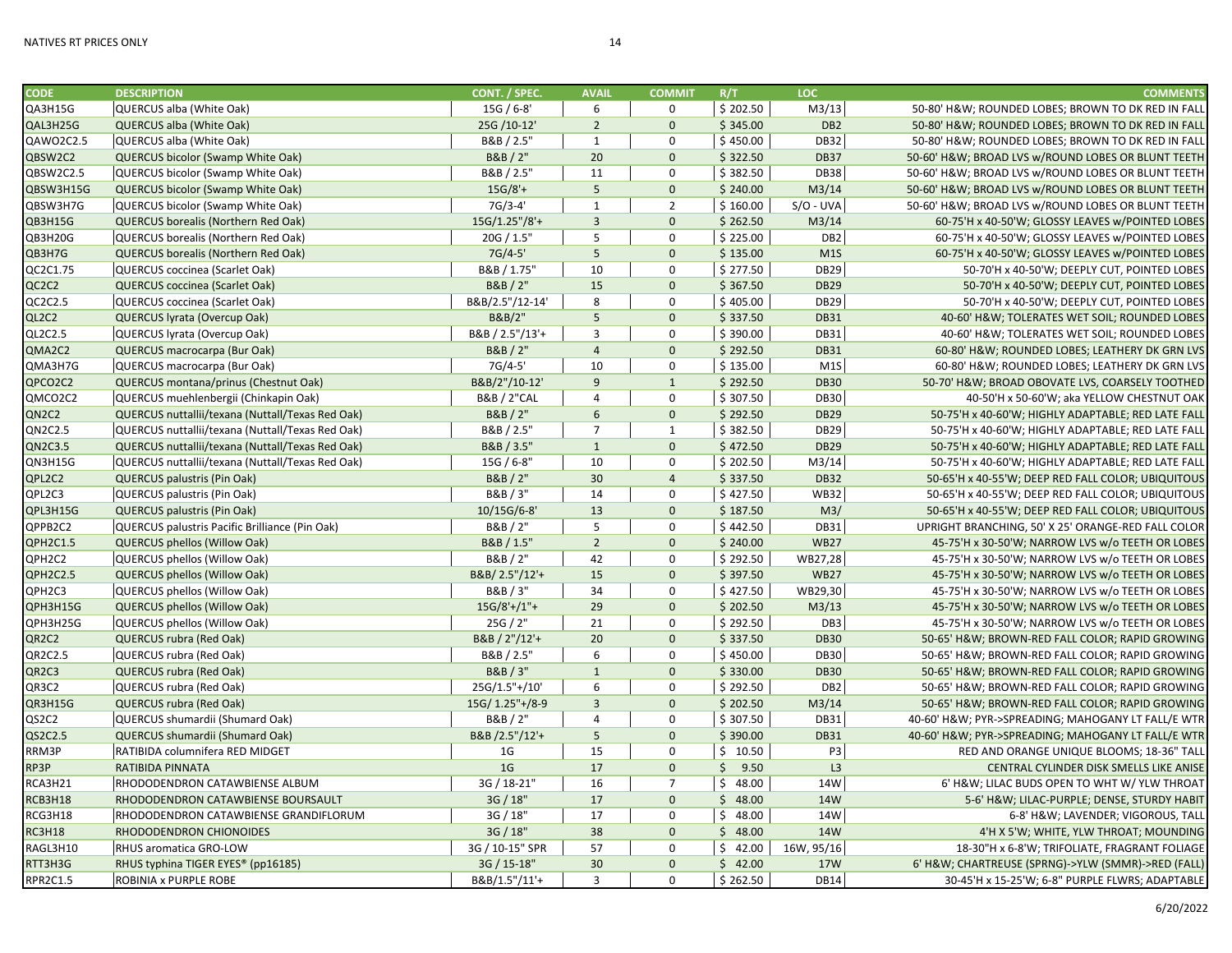| <b>CODE</b>                    | <b>DESCRIPTION</b>                           | CONT. / SPEC.  | <b>AVAIL</b>   | <b>COMMIT</b> | R/T                  | <b>LOC</b>      | <b>COMMENTS</b>                                    |
|--------------------------------|----------------------------------------------|----------------|----------------|---------------|----------------------|-----------------|----------------------------------------------------|
| RAGR3P                         | RUDBECKIA AMERICAN GOLD RUSH                 | 1 <sub>G</sub> | 5              | $\Omega$      | \$15.00              | WB8             | RUDBECKIA AMERICAN GOLD RUSH                       |
| RUF3P                          | <b>RUDBECKIA FULGIDA</b>                     | 1 <sub>G</sub> | 379            | $\Omega$      | \$12.00              | <b>WB8,R9</b>   | ORANGE/ YELLOW; 24-36" TALI                        |
| RG3P                           | RUDBECKIA fulgida GOLDSTURM                  | 1 <sub>G</sub> | 1164           | 9             | \$12.00              | <b>WB8,R9</b>   | DEEP YELLOW BLOOMS, 36" TALL; BLACK-EYED SUSAN     |
| RLG3P                          | RUDBECKIA fulgida LITTLE GOLDSTAR            | 1 <sub>G</sub> | 280            | $\mathbf 0$   | \$15.25              | <b>WB8.R10</b>  | DWARF GOLDSTURM; 14-16" TALI                       |
| RHE3P                          | <b>RUDBECKIA HENRY EILERS</b>                | 1 <sub>G</sub> | 79             | $\mathbf{0}$  | \$10.50              | WB8             | <b>TUBULAR PETALS 24-30'</b>                       |
| RMAX3P                         | RUDBECKIA MAXIMA                             | 1 <sub>G</sub> | 5              | $\mathbf 0$   | \$11.00              | WB8             | RUDBECKIA MAXIMA                                   |
| RAS3P                          | RUDBECKIA nitida 'AUTUMN SUN'                | 1 <sub>G</sub> | 21             | $\mathbf{0}$  | \$8.50               | WB8             | 3-6' TALL; YELLOW BLOOMS; ATTRACTS MONARCHS        |
| RPG3P                          | RUDBECKIA TRILOBA PRAIRIE GLOW               | 1 <sub>G</sub> | 10             | 25            | \$11.00              | WB7             | BURNT ORANGE /YELLOW TIPS 3-4' X 1-2               |
| RB3P                           | RUELLIA simplex PURPLE SHOWERS               | 1 <sub>G</sub> | $-297$         | $\Omega$      | \$14.00              | L4              | WILD PETUNIA; 3-4' TALL; PURPLE PROLIFIC BLOOMER   |
| SWT3P                          | SALVIA greggi WILD THING                     | 1 <sub>G</sub> | 30             | $\Omega$      | \$12.00              | L4              | HOT PINK BLOOMS ON FRAGRANT FOLIAGE; 2-3' TALI     |
| SGMP3P                         | SALVIA greggii MIRAGE HOT PINK               | 1 <sub>G</sub> | $-1$           | $\mathbf{0}$  | \$10.50              | L <sub>3</sub>  | 14-16" T&W HOT PINK BLOOMS; FRAGRANT               |
| SRLL3H15                       | SAMBUCUS racemosa LEMONY LACE® (pp26613)     | 3G/15-18"      | 15             | $\mathbf 0$   | \$40.50              | 20W, GC         | 3-5' H&W LACY CHARTREUSE FOLIAGE; LG WHITE BLOOMS  |
| SI3P                           | SCUTELLARIA INCANA (DOWNY SKULLCAP)          | 1 <sub>G</sub> | 5              | $\mathbf{0}$  | \$9.25               | P <sub>3</sub>  | BLUE BLOOMS; MID SUMMER TO EARLY FALL; 1-3' T&W    |
| STR3P                          | <b>SEDUM STONECROP</b>                       | 1QT            | 74             | $\mathbf 0$   | \$<br>8.00           |                 | SHADE SEDUM; WHITE STARRY BLOOMS; 4-6" TALL        |
| SEA3P                          | SEDUM telphinum AUTUMN JOY                   | 1 <sub>G</sub> | 267            | 11            | \$12.00              | <b>WB4,R8</b>   | LIGHT PINK LATE BLOOMER; 36" TALI                  |
| SBB3H3G                        | SHEPHERDIA canadensis (Russet Buffaloberry)  | 3G / 15"       | 4              | $\mathbf 0$   | \$24.00              | <b>18W</b>      | 6-8' H&W ORANGE-RED FRUIT IN JUNE-JULY; TOUGH      |
| SCSS3P                         | SILENE CAR. SHORT AND SWEET                  | 1 <sub>G</sub> | 13             | 25            | \$9.50               | L <sub>5</sub>  | <b>DEEP PINK</b>                                   |
| SROLLY3P                       | SILENE robotii (OR dioica) ROLLY'S FAVORITE  | 1 <sub>G</sub> | $\overline{7}$ | $\mathbf 0$   | \$<br>9.50           | L5              | DEEP GREEN FOLIAGE AND LIGHT PINK BLOOMS; 16-18" T |
| SIT <sub>3</sub> P             | SILPHIUM TEREBINTHINACEUM (PRAIRIE DOCK)     | 1 <sub>G</sub> | 40             | $\Omega$      | \$9.00               | L <sub>6</sub>  | YELLOW BLOOM ON TALL STALK; 3-10' TALL & 1-3' WIDE |
| SAL3P                          | SISYRINCHIUM angus. LUCERNE                  | 1 <sub>G</sub> | 64             | 30            | \$<br>9.00           | L3              | <b>BLUE 8-10'</b>                                  |
| SIS3P                          | SISYRINCHIUM SUWANEE                         | 1 <sub>G</sub> | 5              | $\mathbf{0}$  | \$8.00               | L <sub>3</sub>  | SISYRINCHIUM SUWANEE                               |
| SR3P                           | SMILACINA RACEMOSA (FALSE SOLOMON'S SEAL)    | 1 <sub>G</sub> | 56             | 20            | \$15.00              | SB <sub>1</sub> | 3'T & 2'W: FRAGRANT WHITE BLOOMS                   |
| SOC3P                          | <b>SOLIDAGO CAESIA</b>                       | 1 <sub>G</sub> | $-2$           | $\mathbf{0}$  | \$3.50               | WB6             | YELLOW BLOOMS; 1.5-3' TALI                         |
| SCOR3P                         | SOLIDAGO CROWN OF RAYS                       | 1 <sub>G</sub> | 9              | 13            | \$<br>9.00           | L5              | YELLOW FLOWERS IN PLUME-LIKE PANICLES; 1.5-2' TALI |
| SG3P                           | SOLIDAGO GRAMINIFOLIA                        | 1 <sub>G</sub> | 18             | $\mathbf{0}$  | $\mathsf{S}$<br>9.50 | L <sub>2</sub>  | SOLIDAGO GRAMINIFOLIA                              |
| SNEM3P                         | <b>SOLIDAGO NEMORALIS</b>                    | 1 <sub>G</sub> | 81             | $\mathbf 0$   | \$<br>9.00           | L7              | 6-24" T&W YELLOW                                   |
| SOD3P                          | SOLIDAGO ODORA                               | 1 <sub>G</sub> | $-9$           | $\mathbf{0}$  | \$10.00              | L6              | ANISE SCENTED LEAVES!; CLUSTERS OF YELLOW FLOWERS  |
| SRF3P                          | SOLIDAGO rugosa FIREWORKS                    | 1 <sub>G</sub> | 100            | $\mathbf 0$   | \$<br>9.00           | L6, R9          | YELLOW BLOOMS; 30-60" TALI                         |
| SSCG3P                         | SOLIDAGO SOLAR CASCADE                       | 1 <sub>G</sub> | 253            | $\Omega$      | $\mathsf{S}$<br>9.50 | L6, R9          | <b>GOLDEN YELLOW CLUSTERED BLOOMS</b>              |
| SGF3P                          | SOLIDAGO sphacelata GOLDEN FLEECE            | 1 <sub>G</sub> | 6              | $\Omega$      | \$10.50              | L6              | BRIGHT YELLOW BLOOMS; 1-1.5' TALI                  |
| SBD3P                          | STOKESIA laevis BLUE DANUBE                  | 1 <sub>G</sub> | 438            | $\Omega$      | Ś.<br>9.00           | WB9, GC R4      | 2-3" TRUE BLUE FLOWERS/18" TALI                    |
| SHP3P                          | STOKESIA laevis HONEYSONG PURPLE             | 1 <sub>G</sub> | 64             | $\mathbf 0$   | \$<br>9.00           | WB9             | ROYAL PURPLE W/RED 3" FLOWERS; 14" TALI            |
| STOPP3P                        | STOKESIA laevis PEACHIES PICK                | 1 <sub>G</sub> | 126            | $\Omega$      | \$9.00               | WB9             | LAVENDER BLOOMS: 12-18" TALI                       |
| TD <sub>2</sub> C <sub>2</sub> | TAXODIUM distichum (Bald Cypress)            | B&B / 2"       | $\overline{7}$ | $\mathbf 0$   | \$315.00             | <b>DB49</b>     | 50-65'H x 20-30'W; DECIDUOUS CONIFER; SAGE GREEN   |
| TD3C2                          | <b>TAXODIUM distichum (Bald Cypress)</b>     | 25G / 2"       | $\overline{2}$ | $\mathbf{0}$  | \$262.50             | DB <sub>3</sub> | 50-65'H x 20-30'W; DECIDUOUS CONIFER; SAGE GREEN   |
| TDFW2C2                        | <b>TAXODIUM distichum FALLING WATERS</b>     | B&B / 2"       | 3              | $\mathbf 0$   | \$337.50             | <b>DB49</b>     | 15-25'H x 10-15'W; TRUE WEEPING FORM; BRIGHT GREEN |
| TDFW2C3                        | <b>TAXODIUM distichum FALLING WATERS</b>     | B&B/3"         | $\overline{2}$ | $\mathbf{0}$  | \$427.50             | <b>DB49</b>     | 15-25'H x 10-15'W; TRUE WEEPING FORM; BRIGHT GREEN |
| TDFW2C4                        | <b>TAXODIUM distichum FALLING WATERS</b>     | B&B / 4"       | $\overline{a}$ | $\Omega$      | \$525.00             | <b>DB49</b>     | 15-25'H x 10-15'W; TRUE WEEPING FORM; BRIGHT GREEN |
| TDFW3H6                        | <b>TAXODIUM distichum FALLING WATERS</b>     | 15G/6'         | $\mathbf{1}$   | $\Omega$      | \$142.50             | M3/19           | 15-25'H x 10-15'W; TRUE WEEPING FORM; BRIGHT GREEN |
| TDPM3H6                        | TAXODIUM distichum PEVE MINARET              | 15G/6'         | $\overline{a}$ | $\Omega$      | \$142.50             | M3/18           | 10'+H x 5-6'W; DWARF, BONSAI-LIKE HABIT; SMALL FOI |
| TDSB3H30G                      | TAXODIUM distichum SHAWNEE BRAVE             | 30G / 10-12'   | $\overline{3}$ | $\Omega$      | \$300.00             | DB <sub>3</sub> | 55-70'H x 15-20'W; NARROWER THAN SPECIES; SAGE GRN |
| TODG3H24                       | THUJA occidentalis DEGROOT'S SPIRE           | 3G / 24"       | 45             | $\Omega$      | \$30.00              | 95/21           | 8-12'H x 2-3'W; DENSE, TEXTURED FOLIAGE; NARROW    |
| TODS2H5                        | THUJA occidentalis DEGROOT'S SPIRE           | B&B / 5-6'     | 21             | $\mathbf{0}$  | \$225.00             | <b>DB47</b>     | 8-12'H x 2-3'W; DENSE, TEXTURED FOLIAGE; NARROW    |
| TODS3H15G                      | THUJA occidentalis DEGROOT'S SPIRE           | 15G/5'         | 17             | $\mathbf 0$   | \$225.00             | NB <sub>8</sub> | 8-12'H x 2-3'W; DENSE, TEXTURED FOLIAGE; NARROW    |
| TEG2H4                         | THUJA occidentalis EMERALD GREEN ('Smaragd') | B&B /4-5'      | 131            | $\mathbf{1}$  | \$78.00              | NB15,16         | 10-15'H x 3-4'W; SOFT SPRAYS OF EMERALD GREEN FOL  |
| TEG2H5                         | THUJA occidentalis EMERALD GREEN ('Smaragd') | B&B / 5-6'     | 144            | 18            | \$117.00             | NB17,18         | 10-15'H x 3-4'W; SOFT SPRAYS OF EMERALD GREEN FOL  |
| TEG2H6                         | THUJA occidentalis EMERALD GREEN ('Smaragd') | B&B / 6-7'     | 258            | 14            | \$165.00             | NB19-22         | 10-15'H x 3-4'W; SOFT SPRAYS OF EMERALD GREEN FOL  |
| TEG2H7                         | THUJA occidentalis EMERALD GREEN ('Smaragd') | B&B / 7-8'     | 43             | 12            | \$255.00             | <b>DB49</b>     | 10-15'H x 3-4'W; SOFT SPRAYS OF EMERALD GREEN FOL  |
| TEG2H8                         | THUJA occidentalis EMERALD GREEN ('Smaragd') | B&B / 8-10'    | 29             | $\mathbf 0$   | \$412.50             | <b>DB47</b>     | 10-15'H x 3-4'W; SOFT SPRAYS OF EMERALD GREEN FOL  |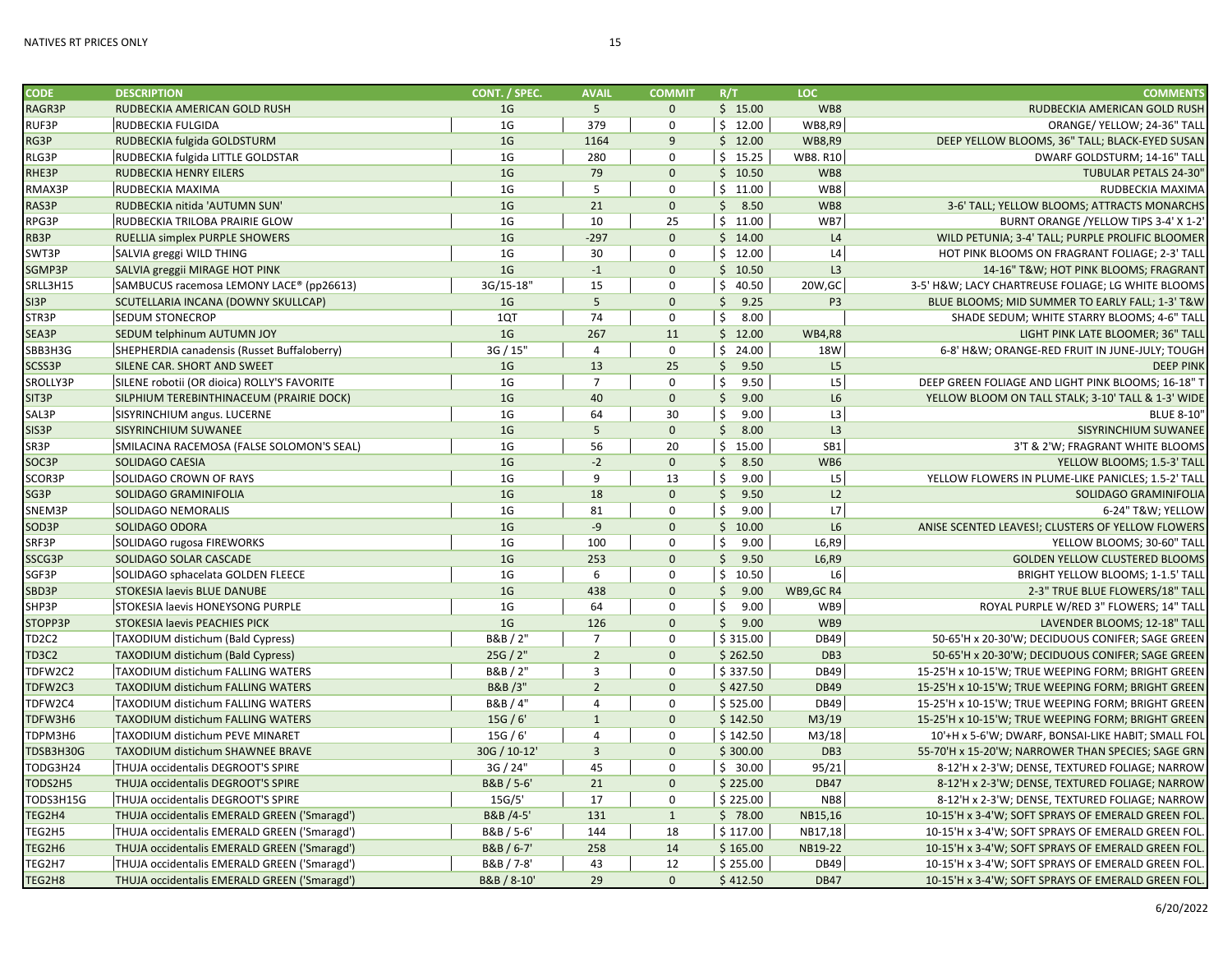| <b>CODE</b>     | <b>DESCRIPTION</b>                                 | CONT. / SPEC.     | <b>AVAIL</b>    | <b>COMMIT</b>  | R/T        | <b>LOC</b>       | <b>COMMENTS</b>                                    |
|-----------------|----------------------------------------------------|-------------------|-----------------|----------------|------------|------------------|----------------------------------------------------|
| TEG3H24         | THUJA occidentalis EMERALD GREEN ('Smaragd')       | 3G / 24"          | 11              | $\Omega$       | \$30.00    | 95/25            | 10-15'H x 3-4'W; SOFT SPRAYS OF EMERALD GREEN FOL. |
| TEG3H3          | THUJA occidentalis EMERALD GREEN ('Smaragd')       | 5G/32-36"         | 42              | $\mathbf{0}$   | \$60.00    | 95/25            | 10-15'H x 3-4'W; SOFT SPRAYS OF EMERALD GREEN FOL. |
| TOGG3H18        | THUJA occidentalis GOLDEN GLOBE                    | 3G / 15-18"       | 34              | 0              | \$30.00    | 95/21            | 2-4' H&W FLAT SPRAYS OF SOFT YELLOW FOLIAGE        |
| TH3H15          | THUJA occidentalis HOLMSTRUP                       | 3G / 18"          | 27              | $\Omega$       | \$30.00    | 95/23            | 5-8+'H x 2-3'W; DENSE, GREEN; PYRAMIDAL HABIT      |
| TOJAN3H3G       | THUJA occidentalis JANTAR (pp22296) aka AMBER GOLD | 3G / 24-36"       | 40              | 0              | \$60.00    | 95/17            | 6'H x 2'W @10YRS; GOLDEN FOLIAGE; AMBER IN WINTER  |
| TOJAN3H6G       | THUJA occidentalis JANTAR (pp22296) aka AMBER GOLD | $6G / 3 - 4'$     | $\mathbf{1}$    | $\mathbf{0}$   | \$127.50   | <b>BY</b>        | 6'H x 2'W @10YRS; GOLDEN FOLIAGE; AMBER IN WINTER  |
| TOLG3H12        | THUJA occidentalis LITTLE GIANT                    | 3G / 12-15"       | 30              | 0              | \$37.50    | 95/20            | 4' H&W GLOBOSE; RICH GREEN, DENSE SCALY FOLIAGE    |
| TOMBB3H15       | THUJA occidentalis MR BOWLING BALL® ('Bobozam')    | 3G / 15"          | 98              | $\Omega$       | \$45.00    | 95/18,19         | 24-30" H&W LACY, RICH GREEN FOLIAGE; ROUNDED       |
| TOP3S15         | THUJA occidentalis PANCAKE™ (pp24013)              | 3G / 12-15" SPR   | 55              | $\mathbf 0$    | \$37.50    | 95/15,16         | 1'H x 2'W; LOW; SAGE GREEN, FINELY TEXTURED FOL.   |
| TR3H15          | THUJA occidentalis RHEINGOLD                       | 3G / 15" SPR      | 33              | $\overline{0}$ | \$37.50    | 95/18            | 3-5' H&W GOLD OUTER FOLIAGE; COPPER/BRONZE IN WTR  |
| TOTT3H3G        | THUJA occidentalis TOM THUMB                       | 3G / 12-15"       | $\mathbf{1}$    | 0              | \$45.00    | 95/18            | 2.5X3.5 GLOBOSE; GREEN FOLIAGE                     |
| TOYR2H5         | THUJA occidentalis YELLOW RIBBON                   | B&B / 5-6'        | $\overline{3}$  | $\mathbf{0}$   | \$240.00   | <b>DB46</b>      | 8-10'H x 2-3'W; NARROW PYRAMID OF GOLDEN FOLIAGE   |
| TOYR3H18        | THUJA occidentalis YELLOW RIBBON                   | 3G / 24-36"       | 26              | 0              | \$37.50    | 95/20            | 8-10'H x 2-3'W; NARROW PYRAMID OF GOLDEN FOLIAGE   |
| TPFG3H3G        | THUJA plicata FOREVER GOLDY® (pp19267)             | 3G / 24"          | 15              | $\mathbf{0}$   | \$63.00    | 95/22            | 10-12'H x 3-3.5'W; UPRIGHT, COMPACT; BRT GLDN FOL. |
| TPGG2H10        | THUJA x GREEN GIANT                                | B&B / 10-12'      | 3               | 0              | \$457.50   | <b>DB26</b>      | 30-50'H x 12-20'W; FAST-GROWING; RICH GRN; PYRAMID |
| TPGG2H5         | THUJA x GREEN GIANT                                | B&B / 5'          | $\overline{7}$  | $\mathbf{0}$   | \$210.00   | <b>NB14</b>      | 30-50'H x 12-20'W; FAST-GROWING; RICH GRN; PYRAMID |
| TPGG2H6         | <b>THUJA x GREEN GIANT</b>                         | B&B / 6'          | 22              | 13             | \$307.50   | <b>DB24</b>      | 30-50'H x 12-20'W; FAST-GROWING; RICH GRN; PYRAMID |
| TPGG2H7         | THUJA x GREEN GIANT                                | B&B / 7-8'        | $\overline{4}$  | $\mathbf{0}$   | \$352.50   | <b>DB23</b>      | 30-50'H x 12-20'W; FAST-GROWING; RICH GRN; PYRAMID |
| TPGG2H8         | THUJA x GREEN GIANT                                | B&B / 8-10'       | $-3$            | 4              | \$382.50   | DB <sub>23</sub> | 30-50'H x 12-20'W; FAST-GROWING; RICH GRN; PYRAMID |
| TPGG3H24        | THUJA x GREEN GIANT                                | 3G / 24-36"       | 43              | $\mathbf{0}$   | \$30.00    | 95/22            | 30-50'H x 12-20'W; FAST-GROWING; RICH GRN; PYRAMID |
| TPGG3H4         | <b>THUJA x GREEN GIANT</b>                         | 7G / 4-5'         | 51              | $\overline{2}$ | \$90.00    | M2N              | 30-50'H x 12-20'W; FAST-GROWING; RICH GRN; PYRAMID |
| TPGG3H5         | THUJA x GREEN GIANT                                | $10/15G / 5 - 6'$ | 50              | 5 <sup>5</sup> | \$210.00   | <b>NB7-10</b>    | 30-50'H x 12-20'W; FAST-GROWING; RICH GRN; PYRAMID |
| TPGG3H5G        | <b>THUJA x GREEN GIANT</b>                         | 5G/30-36"         | 17              | 0              | \$63.00    | M2N              | 30-50'H x 12-20'W; FAST-GROWING; RICH GRN; PYRAMID |
| TPGG3H7         | THUJA x GREEN GIANT                                | 25G/6'            | 11              | $\mathbf{0}$   | \$397.50   | DB2,4            | 30-50'H x 12-20'W; FAST-GROWING; RICH GRN; PYRAMID |
| TS2H10          | <b>THUJA x STEEPLECHASE</b>                        | B&B / 10-12'      | 16              | 0              | \$457.50   | <b>DB48</b>      | 25-30'H x 8-10'W; FAST, RICH GREEN, FINER TEXTURED |
| <b>TS2H6</b>    | THUJA x STEEPLECHASE                               | B&B / 6-7'        | $\mathbf{1}$    | $\mathbf{0}$   | \$217.50   | <b>DB48</b>      | 25-30'H x 8-10'W; FAST, RICH GREEN, FINER TEXTURED |
| TS2H7           | THUJA x STEEPLECHASE                               | B&B / 7-8'        | 6               | 5              | \$352.50   | <b>DB47</b>      | 25-30'H x 8-10'W; FAST, RICH GREEN, FINER TEXTURED |
| TS2H8           | THUJA x STEEPLECHASE                               | B&B / 8-10'       | $\overline{3}$  | $\mathbf{0}$   | \$382.50   | <b>DB48</b>      | 25-30'H x 8-10'W; FAST, RICH GREEN, FINER TEXTURED |
| TS3H5           | THUJA x STEEPLECHASE                               | 15G / 5-6'        | $\mathbf{1}$    | $\mathbf 0$    | \$202.50   | NB5              | 25-30'H x 8-10'W; FAST, RICH GREEN, FINER TEXTURED |
| TCB3P           | <b>TIARELLA C BRANDYWINE</b>                       | 1 <sub>G</sub>    | 55              | 15             | \$14.00    | <b>SB</b>        | <b>EVERGREEN 10"</b>                               |
| TC3P            | <b>TIARELLA CORDIFOLIA</b>                         | 1G                | $-39$           | 108            | \$12.00    | P1               | <b>TIARELLA CORDIFOLIA</b>                         |
| TRT3P           | TIARELLA cordifolia RUNNING TAPESTRY               | 1 <sub>G</sub>    | $\overline{4}$  | $\Omega$       | \$9.50     | AP1              | TRAILING VARIETY; 12" TALL; WHITE BLOOMS           |
|                 |                                                    | 1 <sub>G</sub>    | $\overline{4}$  | 0              | \$<br>9.50 | P <sub>2</sub>   |                                                    |
| TEO3P           | TIARELLA ELIZABETH OLIVER                          | 1 <sub>G</sub>    | $\overline{2}$  | $\mathbf{0}$   |            | P <sub>2</sub>   | 12" T&W PINK BLOOMS                                |
| TOAK3P          | <b>TIARELLA OAKLEAF</b>                            |                   |                 | $\Omega$       | \$9.50     |                  | 6-12" T&W WHITE BLOOMS                             |
| TAS3H25G        | TILIA americana AMERICAN SENTRY®                   | 25G / 2"          | 14              | $\mathbf{0}$   | \$397.50   | DB1,3            | 45'H x 30'W; STRAIGHT TRUNK, VERY UNIFORM CANOPY   |
| <b>TAR3H15G</b> | TILIA americana REDMOND                            | $15G/8'+/1.25"+$  | $\overline{4}$  |                | \$240.00   | M3/14            | 40-60'H x 30-40'W; SLIGHTLY SMALLER LVS; PYRAMIDAL |
| TAR3H25G        | TILIA americana REDMOND                            | 25G/1.75-2"/9'+   | 6               | 0              | \$330.00   | DB <sub>2</sub>  | 40-60'H x 30-40'W; SLIGHTLY SMALLER LVS; PYRAMIDAL |
| TJD5GPOM        | TOPIARY JUNIPER POM POM 2-3'                       | 5G                | $\mathbf{1}$    | $\mathbf{0}$   | \$225.00   | M3/24            | UPRIGHT, POM POM 2-3', NEEDS PRUNING TO MAINTAIN   |
| TCACS3H7G2B     | TOPIARY CUP. ariz. CAROLINA SAPPHIRE 2 Ball        | 7G / 2 Ball       | $\overline{2}$  | 0              | \$247.50   | M3/24            | REQUIRES PRUNING TO MAINTAIN TOPIARY SHAPE         |
| TCACS3H15G3B    | TOPIARY CUP. ariz. CAROLINA SAPPHIRE 3 Ball        | 15G / 3 Ball      | $\mathbf{1}$    | $\mathbf{0}$   | \$315.00   | M3/24            | REQUIRES PRUNING TO MAINTAIN TOPIARY SHAPE         |
| TCACS3H25GPT    | TOPIARY CUP. ariz. CAROLINA SAPPHIRE Patio Tree    | 25G /Patio Tree   | $\overline{2}$  | $\Omega$       | \$465.00   | DB <sub>2</sub>  | REQUIRES PRUNING TO MAINTAIN TOPIARY SHAPE         |
| TCACS3H15GS     | TOPIARY CUP. ariz. CAROLINA SAPPHIRE Spiral        | 15G / Spiral      | $\mathbf{1}$    | $\mathbf{0}$   | \$345.00   | M3/24            | <b>REQUIRES PRUNING TO MAINTAIN TOPIARY SHAPE</b>  |
| TCACS3H7GS      | TOPIARY CUP. ariz. CAROLINA SAPPHIRE Spiral        | 7G / Spiral       | $-1$            | 0              | \$225.00   | GC               | REQUIRES PRUNING TO MAINTAIN TOPIARY SHAPE         |
| TEG2H4S         | TOPIARY THUJA EMERALD GREEN SPIRAL 4-5'            | <b>B&amp;B</b>    | $5\phantom{.0}$ | $\mathbf{0}$   | \$285.00   | <b>NB23</b>      | <b>SPIRAL</b>                                      |
| TEG2H5S         | TOPIARY THUJA EMERALD GREEN SPIRAL 5-6'            | B&B               | 12              | 0              | \$300.00   | <b>NB23</b>      | <b>SPIRAL</b>                                      |
| TSWK3P          | TRADESCANTIA andersoniana 'SWEET KATE'             | 1 <sub>G</sub>    | 105             | $\mathbf{0}$   | \$6.75     | P4,R10           | YELLOW FOLIAGE; PURPLE BLOOMS; 18" TALL            |
| TRG3P           | TRADESCANTIA RED GRAPE                             | 1 <sub>G</sub>    | $\overline{2}$  | $\Omega$       | \$<br>7.00 | L4               | GREEN FOLIAGE; RED/VIOLET FLOWERS; 24"TALL         |
| TCAT3P          | TRILLIUM CATESBAEI (BASHFUL TRILLIUM)              | 1QT               | 30              | $\mathbf{0}$   | \$45.00    | <b>SB</b>        | 8-18" T & 6-12" W                                  |
| TRILLIUM3P      | TRILLIUM GRANDIFLORUM (WHITE TRILLIUM)             | 1QT               | 3               | $\Omega$       | \$45.00    | SB               | 1-1.5' T X 1' W                                    |